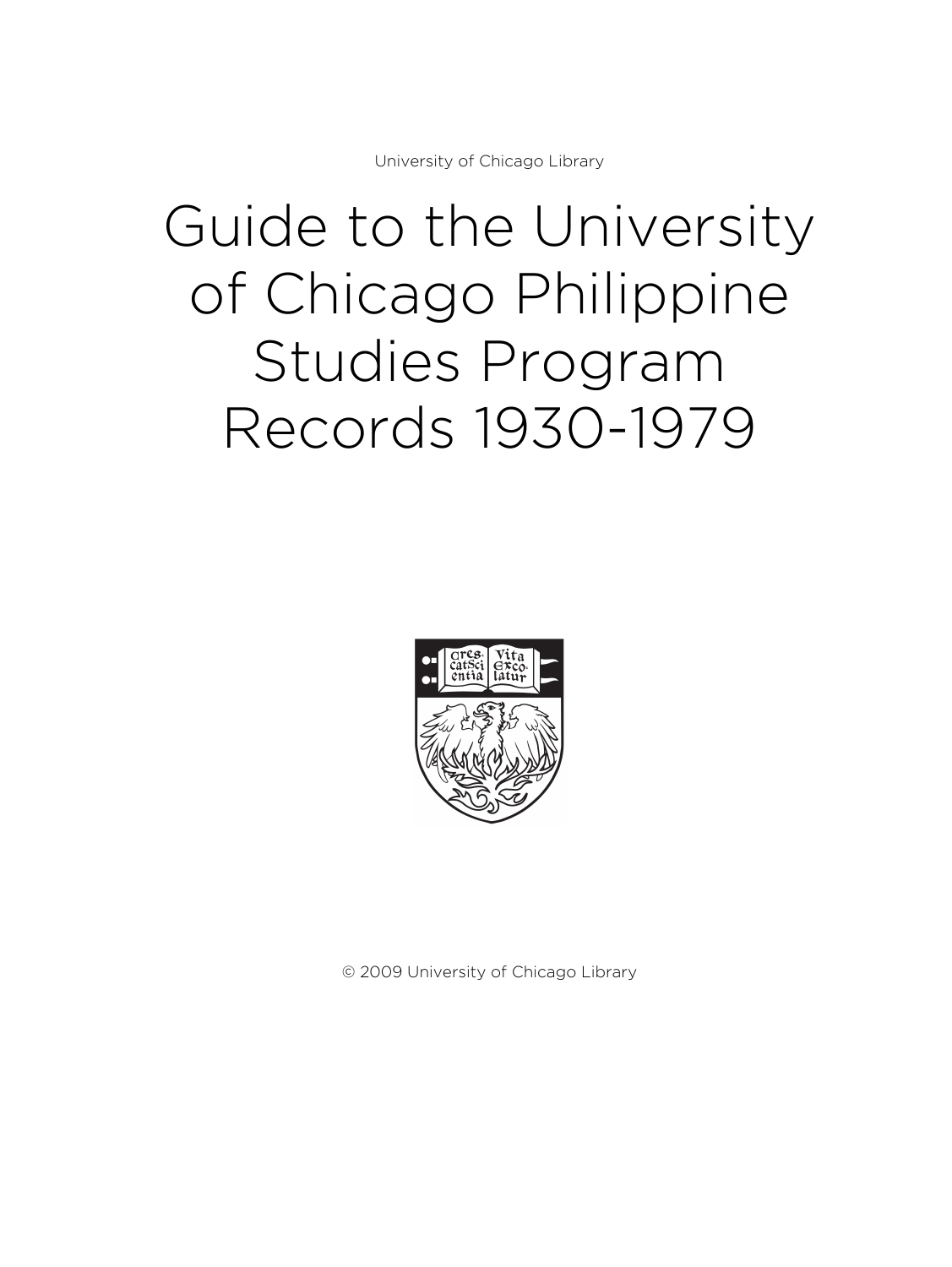# **Table of Contents**

| Descriptive Summary                                    | $\mathfrak{Z}$ |
|--------------------------------------------------------|----------------|
| Information on Use                                     | $\mathfrak{Z}$ |
| Access                                                 | $\mathfrak{Z}$ |
| Citation                                               |                |
| <b>Historical Note</b>                                 | 3355555        |
| Scope Note                                             |                |
| <b>Related Resources</b>                               |                |
| Subject Headings                                       |                |
| <b>INVENTORY</b>                                       |                |
| Series I: Annual Reports and Budgets                   |                |
| Series II: Correspondence                              | 8              |
| Series III: Program Publications                       | 24             |
| Series IV: Project Files                               | 26             |
| Subseries 1: Personnel                                 | 27             |
| Subseries 2: Philippines                               | 30             |
| Sub-subseries 1: Archaeology and Physical Anthropology | 30             |
| Sub-subseries 2: Area Handbook on the Philippines      | 30             |
| Sub-subseries 3: Biographical Data                     | 31             |
| Sub-subseries 4: Conferences and Seminars              | 31             |
| Sub-subseries 5: Development                           | 33             |
| Sub-subseries 6: Economy                               | 33             |
| Sub-subseries 7: Ethnography                           | 33             |
| Sub-subseries 8: Geography                             | 37             |
| Sub-subseries 9: History                               | 37             |
| Subseries 3: Southeast Asia--General                   | 41             |
| Subseries 4: Malay Archipelago                         | 42             |
| Subseries 5: Indonesia                                 | 42             |
| Subseries 6: Mainland Southeast Asia                   | 43             |
| Subseries 7: Formosa                                   | 44             |
| Subseries 8: Other regions                             | 45             |
| Series V: Library Collections                          | 46             |
| Subseries 1: Manuscripts                               | 46             |
| Subseries 2: Microfilms                                | 48             |
| Subseries 3: Glass Lantern Slides                      | 51             |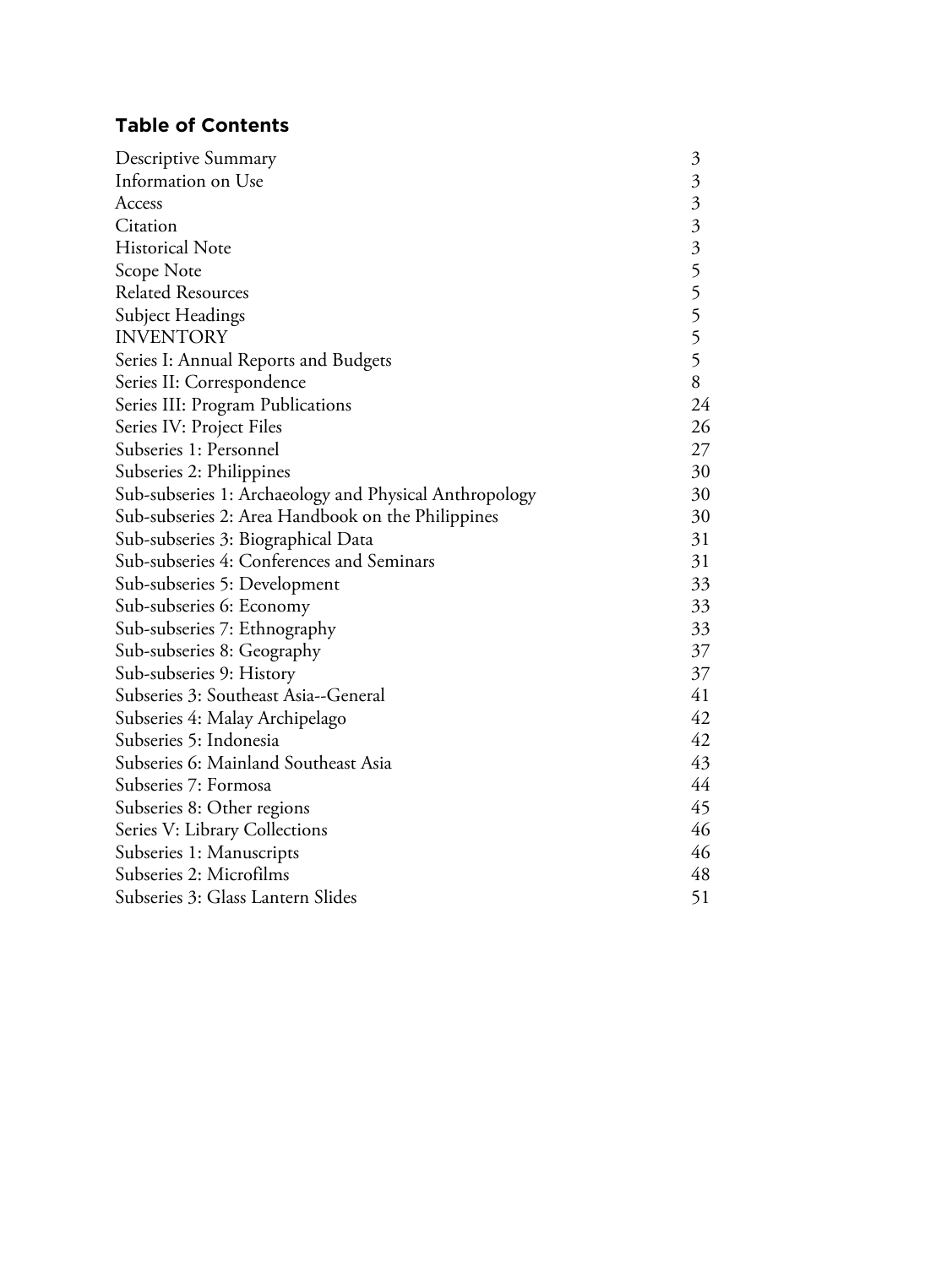# **Descriptive Summary**

| <b>Identifier</b> | <b>ICU.SPCL.UOFCPSP</b>                                                                                                                                                                                                                                                                                                                                                                                                                                                                          |
|-------------------|--------------------------------------------------------------------------------------------------------------------------------------------------------------------------------------------------------------------------------------------------------------------------------------------------------------------------------------------------------------------------------------------------------------------------------------------------------------------------------------------------|
| <b>Title</b>      | University of Chicago. Philippine Studies Program. Records                                                                                                                                                                                                                                                                                                                                                                                                                                       |
| Date              | 1930-1979                                                                                                                                                                                                                                                                                                                                                                                                                                                                                        |
| <b>Size</b>       | 23 linear feet (46 boxes)                                                                                                                                                                                                                                                                                                                                                                                                                                                                        |
| <b>Repository</b> | Special Collections Research Center<br>University of Chicago Library<br>1100 East 57th Street<br>Chicago, Illinois 60637 U.S.A.                                                                                                                                                                                                                                                                                                                                                                  |
| <b>Abstract</b>   | The University of Chicago Philippine Studies Program Records document<br>the Program's activities from its founding in 1953 under the directorship<br>of Fred Eggan to its closing at his retirement in 1977. The records consist<br>of annual reports, correspondence, project files, field notes and manuscripts<br>from both American and Filipino anthropologists, publications of the<br>Program, and unpublished manuscripts and microfilm from the Philippine<br>Studies Program Library. |

# **Information on Use**

### **Access**

The collection is open for research.

# **Citation**

When quoting material from this collection, the preferred citation is: University of Chicago. Philippine Studies Program. Records, [Box #, Folder #], Special Collections Research Center, University of Chicago Library

# **Historical Note**

The University of Chicago Philippine Studies Program was established in 1953 with Fred Eggan as Director and Evett D. Hester as Associate Director. The Program was supported by an initial five year grant of \$75,000 in March 1953 from the Carnegie Corporation of New York. The Carnegie Corporation furnished a terminal grant of \$25,000 in December 1957. Funding for specific projects was provided by the Rockefeller Foundation, the Asia Foundation, and the Ford Foundation. After the Program merged with the University of Chicago Committee on Southern Asian Studies in 1959-1960, funds were allocated through the committee and provided by the Non-Western Area Program of the Ford Foundation.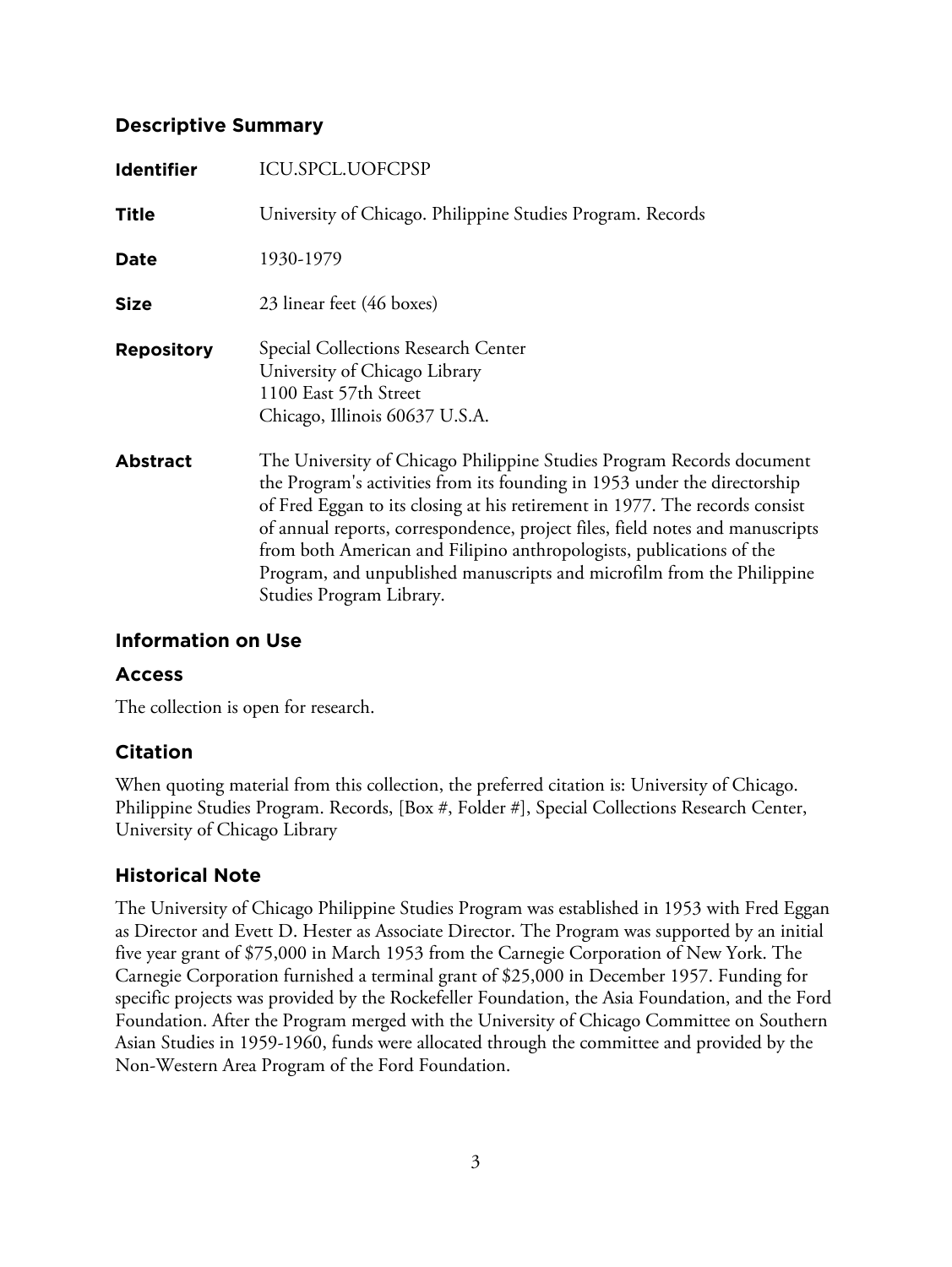The purpose of the Philippine Studies Program was to help "provide the necessary scientific foundation for an adequate understanding of Philippine society and culture, and ... assess the role played by the United States in its development." The project coordinated the staff and resources of the University of Chicago, Department of Anthropology, the Newberry Library, and the Field Museum of Natural History (then called the Chicago Natural History Museum). This philosophy of cooperation soon extended to include other American or Philippine universities, museums, and libraries. Cooperation between Chicago institutions included the cataloging and publication of a Calendar of Philippine Documents in the Ayer Collection of the Newberry Library by Paul Lietz, and the installation of the Pacific Research Laboratory at the Field Museum of Natural History completed in 1957-1958 with the guidance of Evett D. Hester.

Fred Eggan was the Director of the Program from 1953 until 1977. Eggan was responsible for the management of the Program, organizing conferences, overseeing fieldwork, and conducting his own research on the Sagada Igorot in partnerships with Alfredo Pacyaya and William Henry Scott. Evett D. Hester, the Associate Director, provided daily supervision, participated in conferences, and monitored the field studies in the Philippines. Hestor's own work in connection with the Program involved him in the Pacific Research Laboratory at the Field Museum of Natural History and the H. Otley Beyer Collection of manuscripts and artifacts in the Philippines.

During the initial period of the Program, a research library for students and post-doctoral fellows was established. This collection included monographs, serials, unpublished papers, and research materials gathered by Fred Eggan throughout his career. Also during this period, a subcontract was initiated with Human Resources Area Files, Inc. to produce the four-volume Area Handbook of the Philippines. Research for the Handbook prompted the Philippine Studies Program to advocate more field work in the Southern and Central Philippines to fill in gaps of knowledge found wanting at the completion of the HRAF publication. Many who worked on the Handbook continued to do this field work and publish their findings. These researchers included Robert B. Fox, Melvin Mednick, Francis X. Lynch, S. J., and Jacques Amyot, S.J.

Another major project undertaken by the Program was the search for and the translation of Alzina's "Historia de Visayas..." (1668). This was a project initially begun in partnership with the Newberry Library, in conjunction with Filipino scholars. The Newberry furnished facilities for Paul Lietz, a Loyola University historian, who began translating the work. Many hands went into an effort to translate and publish this important manuscript, including Paul Lietz, E. D. Hester, Fred Eggan, Felipe Landa Jocano, and Victor Baltazar, among others.

From the time of its founding, the Philippine Studies Program concentrated on firmer ties with institutions and scholars in the Philippines. While sending many people from the United States to the Philippines to do field work, the Program also helped to bring Filipino social scientists to the University of Chicago. Some received their Ph.D.'s. there and others came for a year of study, among them Alfredo Pacyaya, E. Arsenio Manuel, F. Landa Jocano, Alfred Evangelista,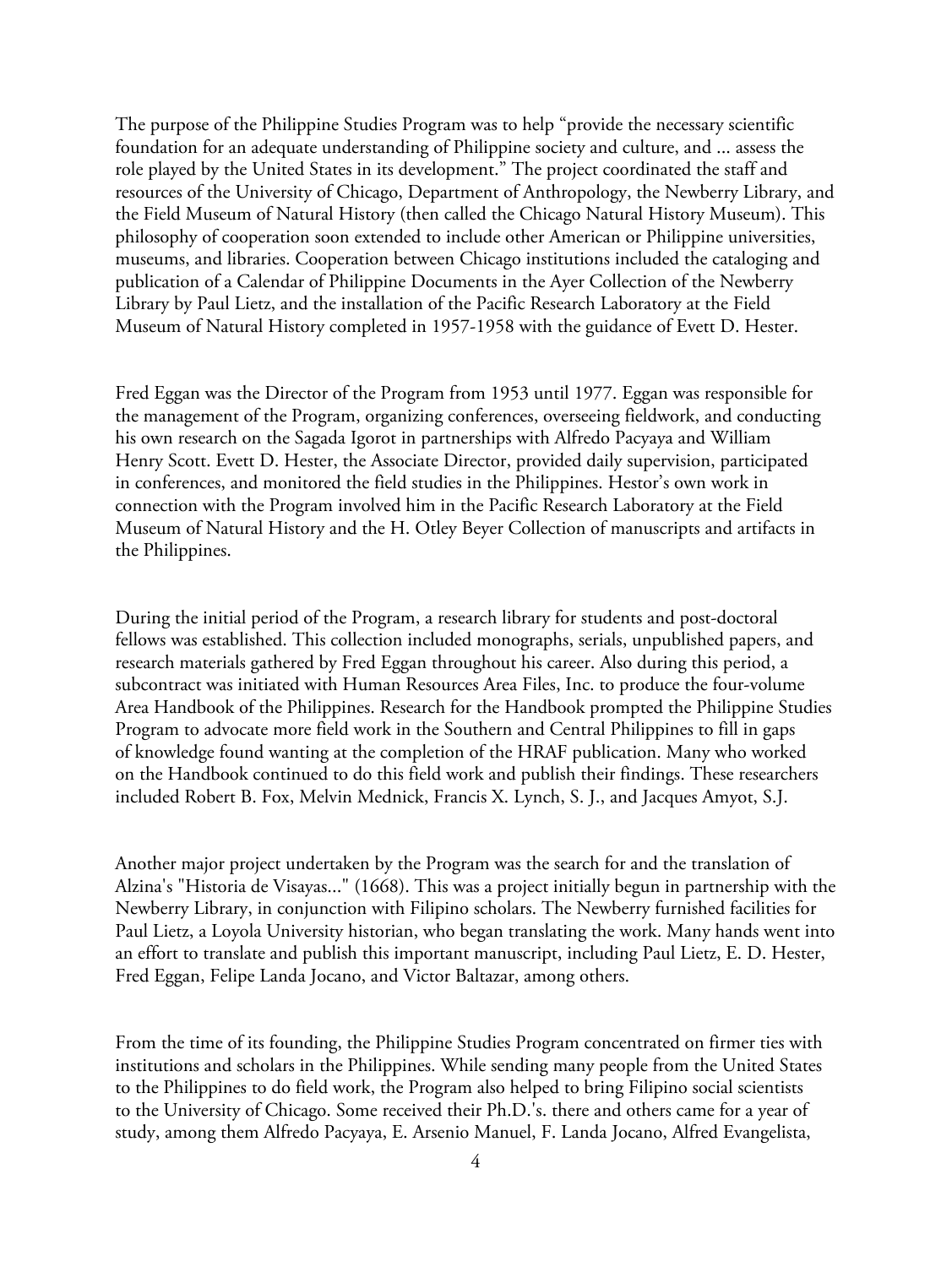and William Henry Scott. Many of these individuals held prominent posts in government, cultural institutions, and universities in the Philippines.

In the academic year of 1959-1960, the Philippine Studies Program was incorporated within the Committee on Southern Asian Studies. In 1961, Clifford Geertz came to the University and was highly instrumental in further developing a South and Southeast Asia program at the University. As the University of Chicago broadened its scope of studies in the South Asia region, the Philippine Studies Program received less emphasis. Interest in the Program declined further with the death and retirement of three of the Program's most important advocates. Finally, with the retirement of its Director Fred Eggan, in 1977, the Philippine Studies Program ceased to function.

# **Scope Note**

The Philippine Studies Program records contain information from 1930 to 1979. The majority of the records cover the period of its operation, 1953-1977. The records include material documenting daily business such as budgets and annual reports. It includes research projects, field notes, maps, charts, photographs, lantern slides, personnel files, and correspondence. The collection also includes publications produced during the Program as well as microfilm and unpublished manuscripts. The records have been arranged into five series: Annual Reports and Budgets, Correspondence, Program Publications, Project Files and Library Collection.

# **Related Resources**

The following related resources are located in the Department of Special Collections:

http://www.lib.uchicago.edu/e/spcl/select.html

# **Subject Headings**

- Eggan, Fred, 1906-1991
- University of Chicago. Philippine Studies Program
- Anthropology -- Research
- Ethnology Philippines
- Filipinos -- Social life and customs
- Photographs

# **INVENTORY**

# **Series I: Annual Reports and Budgets**

Series I, Annual Reports and Budgets consists of material dating from 1952 to 1976. All the annual reports were written by Fred Eggan and track the activities of the Philippine Studies Program. The annual reports cease after 1964-1965, at which point documentation about specific projects of the program becomes minimal.

**Box 1**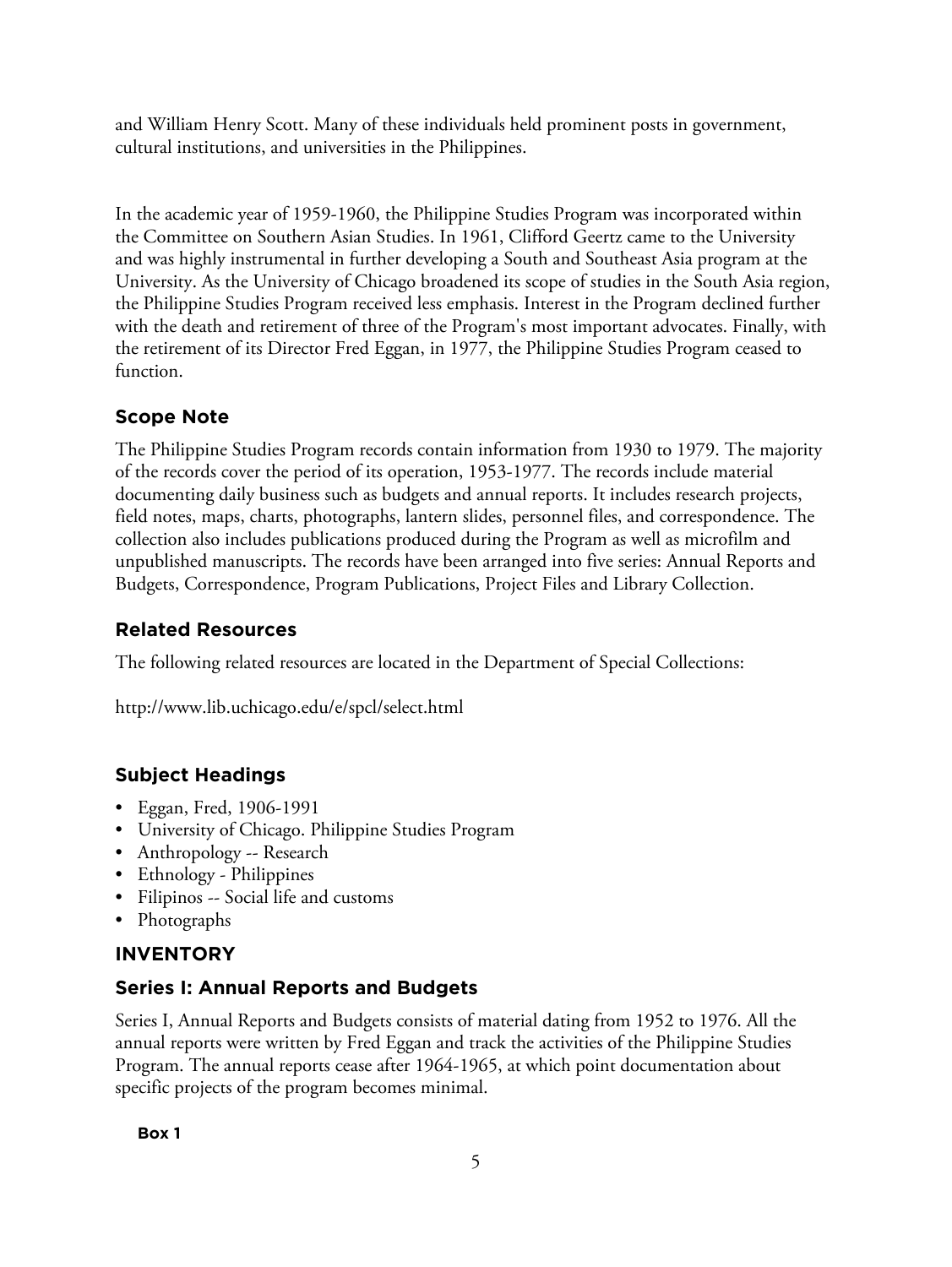**Folder 1** History of Philippine Studies Program, notes, reports, 1958-1976, undated **Box 1 Folder 2** Eggan, Fred, "The Philippine Studies Program," manuscript, undated **Box 1 Folder 3** Annual Report, first, 1953-1954 **Box 1 Folder 4** Annual Report, second, memorandum, 1954-1955 **Box 1 Folder 5** Annual Report, third, 1955-1956 **Box 1 Folder 6** Annual Report, fourth, correspondence, distribution list, 1956-1957 **Box 1 Folder 7** Annual Report, fifth, interim report, 1957-1959 **Box 1 Folder 8** Annual Report, sixth, 1958-1959 **Box 1 Folder 9** Annual Report, seventh, manuscript, correspondence, dissertation proposal, 1959-1960 **Box 1 Folder 10** Annual Report, eighth, 1960-1961 **Box 1 Folder 11** Annual Report, eighth, correspondence, memorandum, 1960-1962, undated **Box 1 Folder 12** Annual Report, ninth, correspondence, notes, distribution list, 1961-1962 **Box 1 Folder 13** Annual Report, preliminary report, 1962-1963 **Box 1 Folder 14** Annual Report, tenth, preliminary report, 1963-1964 **Box 1 Folder 15**

Annual Report, finance ledger, 1964-1965 **Box 1**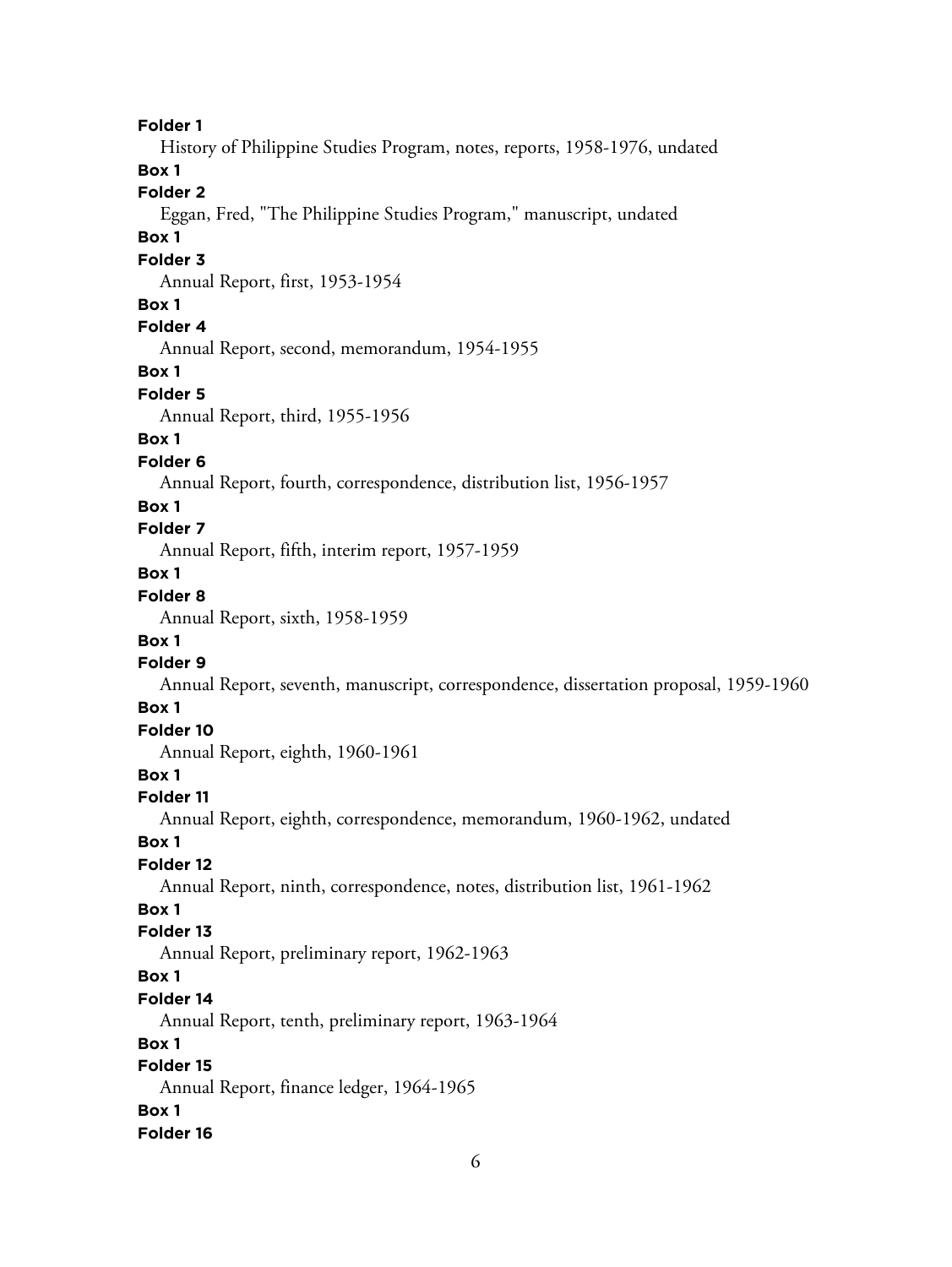Midway Report, manuscripts, bibliographies, 1959-1965

#### **Box 1**

### **Folder 17**

Reports, correspondence, memoranda, 1952-1965

#### **Box 1**

### **Folder 18**

Reports, project outline, correspondence, memoranda, notes, 1952-1955

# **Box 1**

### **Folder 19**

Research Program on Southeast Asia, budget, 1961-1962

#### **Box 1**

#### **Folder 20**

Projects and budgets, correspondence, memoranda, notes, 1957-1958, undated

### **Box 1**

#### **Folder 21**

Projects and budgets, correspondence, memoranda, notes, reprints, clippings, 1953-1955

#### **Box 1**

#### **Folder 22**

Projects and budgets, correspondence, 1977

#### **Box 1**

**Folder 23**

Budget, 1955

### **Box 1**

#### **Folder 24**

Financial Report, memoranda, notes, 1953-1956

#### **Box 2**

#### **Folder 1**

Expenditures, invoices, 1971

#### **Box 2**

### **Folder 2**

Expenditures, business, correspondence, vouchers, invoices, 1969-1972

#### **Box 2**

#### **Folder 3**

Expenditures, subscriptions, records, invoices, 1970-1972

#### **Box 2**

#### **Folder 4**

Expenditures, travel, 1970, 1973

### **Box 2**

#### **Folder 5**

Expenditures, books, invoices, records, 1963-1973

## **Box 2**

#### **Folder 6**

Expenditures, books, invoices, records, 1963-1973

### **Box 2**

#### **Folder 7**

Expenditures, journals, invoices, records, 1964-1973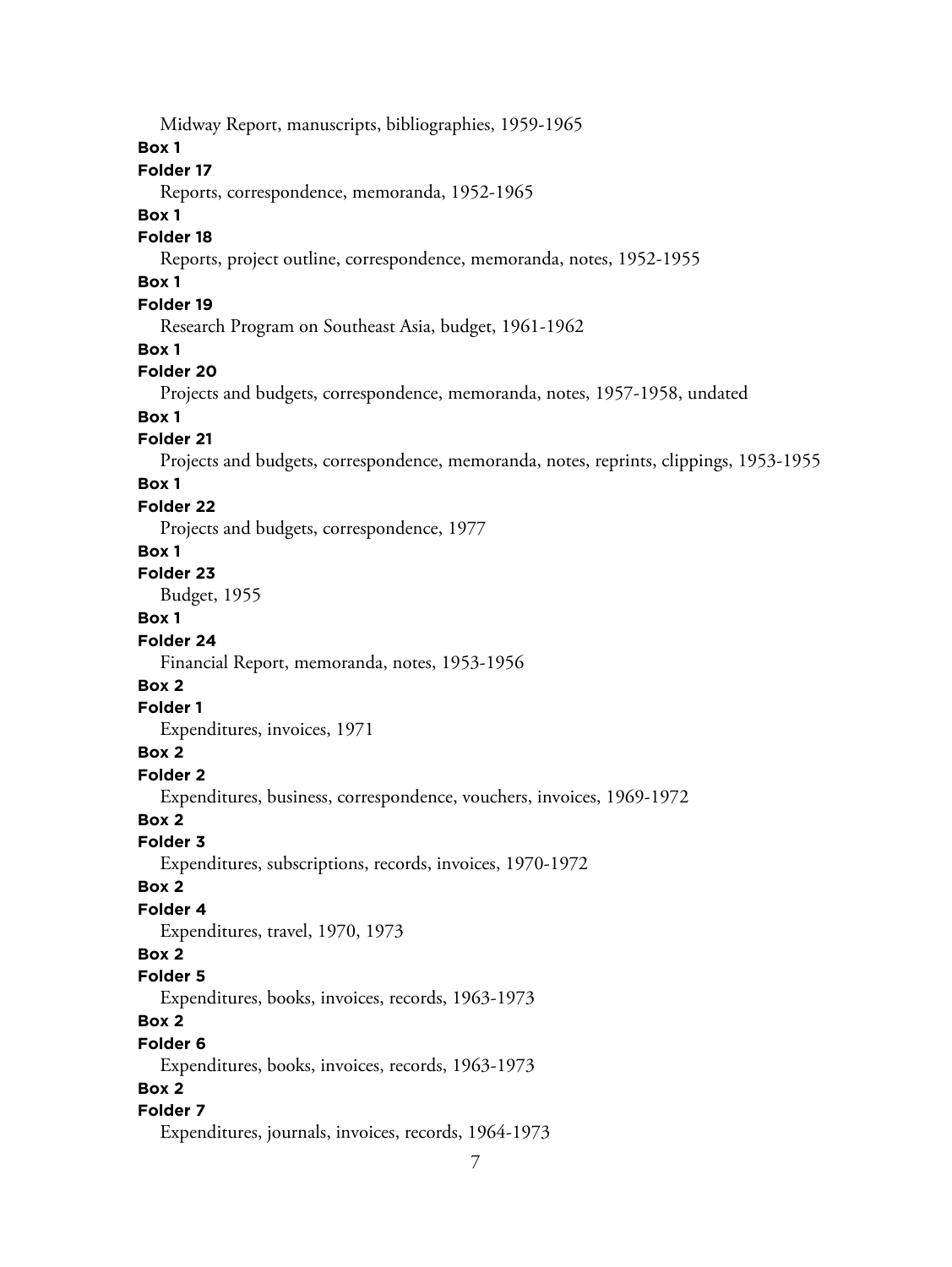**Folder 8**

Expenditures, journals, invoices, records, 1964-1973

### **Series II: Correspondence**

Series II, Correspondence is arranged alphabetically and documents the daily interactions of the Program with other institutions and scholars. The series houses a variety of materials filed with correspondence, such as manuscripts, field reports, charts, maps, clippings, and research proposals. Some of these files are similar to the Personnel subseries in Series IV, Project Files.

**Box 2 Folder 9** A, general, 1949, 1956-1979 **Box 2 Folder 10** Abella, Domingo, 1960-1964, 1969 **Box 2 Folder 11** Aclop, Leonard, 1957 **Box 2 Folder 12** Agricultural Development Council, Inc., 1958 **Box 2 Folder 13** Alzina manuscript, 1959-1963, 1983 **Box 2 Folder 14** American Council of Learned Societies, 1956-1958 **Box 2 Folder 15** American Embassy, 1956-1964 **Box 2 Folder 16** American Historical Collection, 1961-1963 **Box 2 Folder 17** Asia Foundation, 1954-1967 **Box 2 Folder 18** Asia Society, 1956-1969 **Box 2 Folder 19** Association for Asian Studies, 1956-1970 **Box 3 Folder 1** Ateneo de Manila, Institute of Philippine Culture, 1958-1969, undated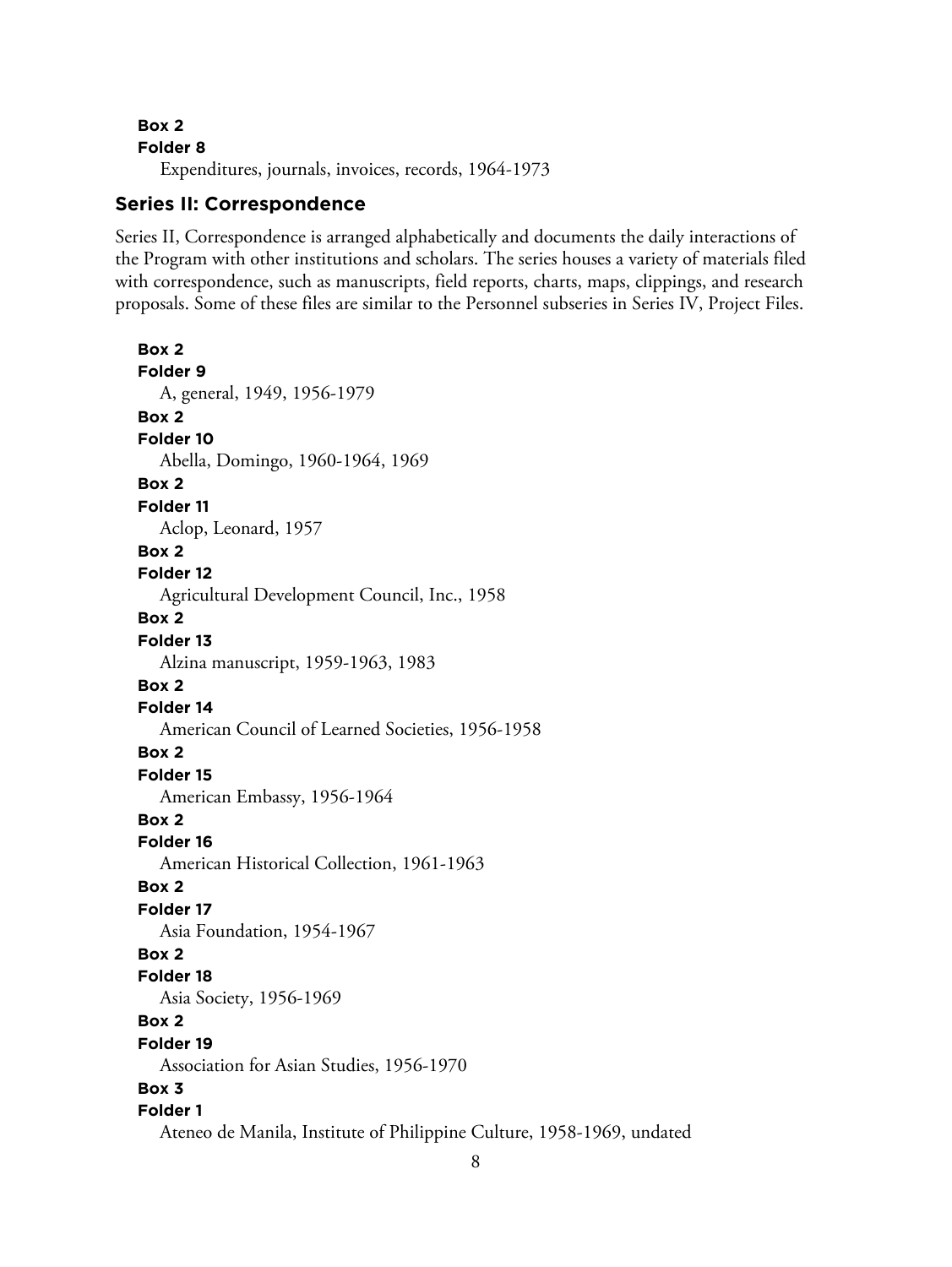**Box 3 Folder 2** B, general, 1955-1958 **Box 3 Folder 3** B, general, 1959-1961 **Box 3 Folder 4** B, general, 1962-1970, 1975 **Box 3 Folder 5** Barados, David, 1970 **Box 3 Folder 6** Bello, Moises, 1956-1961 **Box 3 Folder 7** Bernardo, Gabriel, 1955-1962 **Box 3 Folder 8** Beyer, H. Otley, 1947-1949 **Box 3 Folder 9** Beyer, H. Otley, 1951-1953 **Box 3 Folder 10** Beyer, H. Otley, 1953-1962, 1967 **Box 3 Folder 11** Billiet, Francisco, 1950-1957 **Box 3 Folder 12** C, general, 1955-1963 **Box 3 Folder 13** C, general, 1963-1971 **Box 3 Folder 14** Calatagan jar (ancient script), undated **Box 3 Folder 15** Calderon, Cicero D., 1962 **Box 3 Folder 16** Caldwell, Joseph, 1957 **Box 3**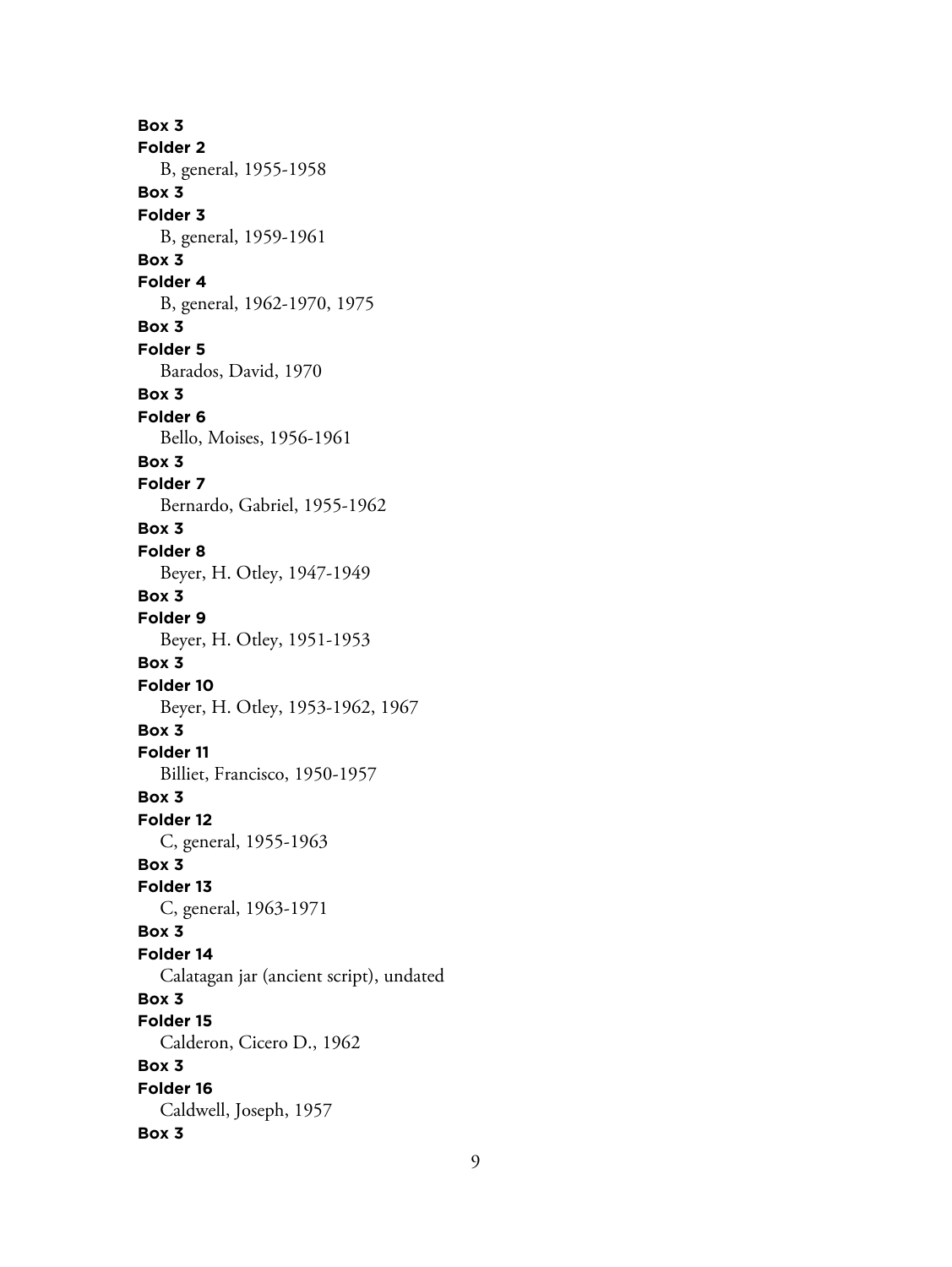**Folder 17** Carbondale symposium, 1960 **Box 4 Folder 1** Carnegie Corporation, 1953-1962 **Box 4 Folder 2** Carnegie Corporation, 1953-1962 **Box 4 Folder 3** Carroll, John, 1959 **Box 4 Folder 4** Cellar Bookshop, 1957-1970 **Box 4 Folder 5** Census Bureau, Manila, 1963-1964 **Box 4 Folder 6** Center for Advanced Study in the Behavioral Sciences, 1957-1958 **Box 4 Folder 7** Central Bank of the Philippines, 1956-1958, 1963 **Box 4 Folder 8** Chicago Natural History Museum (Field Museum of Natural History), 1954-1962 **Box 4 Folder 9** Coffey, Ruth S., 1963 **Box 4 Folder 10** Committee on the International Exchange of Persons, 1957-1966 **Box 4 Folder 11** Conklin, Harold C., 1946 **Box 4 Folder 12** Conklin, Harold C., 1953-1969 **Box 4 Folder 13** Conklin, Harold C., 1953-1969 **Box 4 Folder 14** D, general, 1954-1975 **Box 4 Folder 15**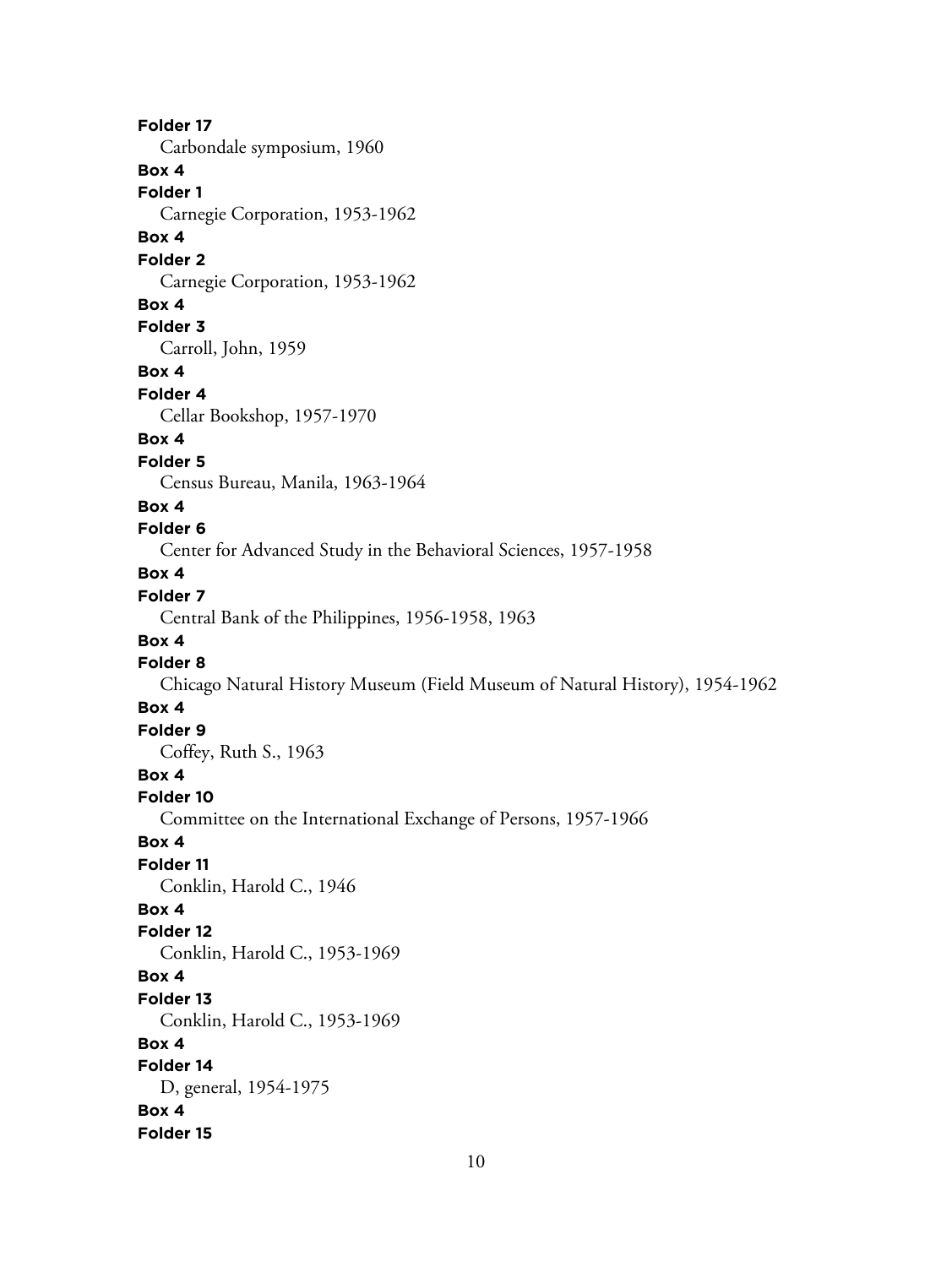Demetrio, Francisco, 1962-1963 **Box 4 Folder 16** De Raedt, Jules, 1964-1969 **Box 4 Folder 17** Donoghue, John, 1955-1958 **Box 4 Folder 18** Dozier, Edward, 1960-1964 **Box 4 Folder 19** Duke University Press, 1954-1960 **Box 4 Folder 20** E, general, 1954-1973 **Box 5 Folder 1** Encyclopaedia Britannica, 1956-1967 **Box 5 Folder 2** Ewing, Franklin F., 1953-1962 **Box 5 Folder 3** F, general, 1953-1965 **Box 5 Folder 4** Far Eastern Prehistory Association, 1956, 1963 **Box 5 Folder 5** Flattery, Phyllis, 1968-1972 **Box 5 Folder 6** Ford Foundation, 1956-1965 **Box 5 Folder 7** Form letter form, n.d **Box 5 Folder 8** Fox, Robert, 1948, 1953 **Box 5 Folder 9** Fox, Robert, 1955-1963 **Box 5 Folder 10** Fox, Robert, 1955-1963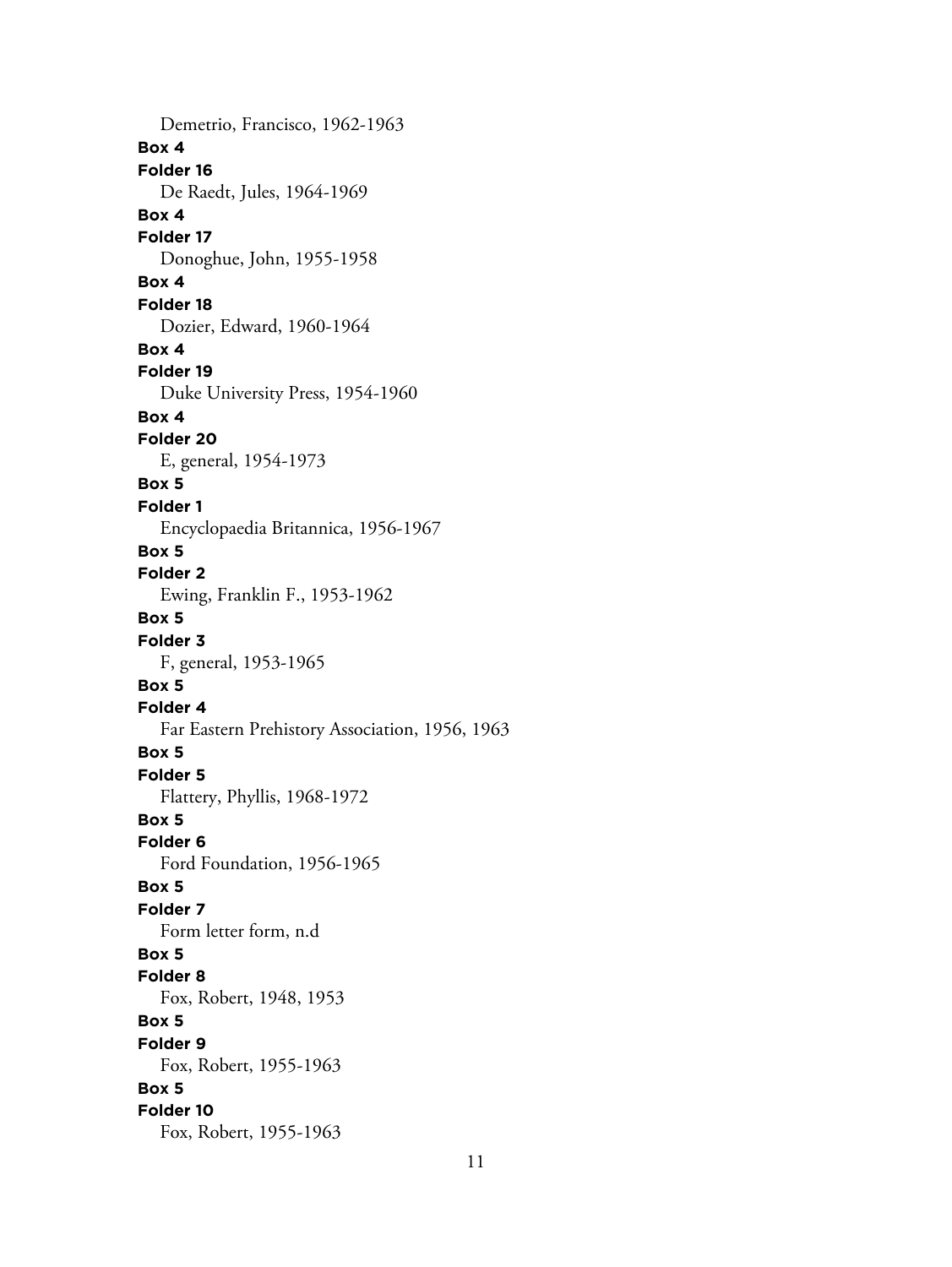**Box 5 Folder 11** Francisco, Juan R., 1958-1969 **Box 5 Folder 12** Fried, Morton, 1957 **Box 5 Folder 13** G, general, 1954-1958 **Box 5 Folder 14** G, general, 1959-1971 **Box 5 Folder 15** Garcia, Mauro, 1955-1964 **Box 5 Folder 16** Ginsburg, Norton S., 1954-1956 **Box 5 Folder 17** Gosda, Raymond C., 1952-1957 **Box 6 Folder 1** Guthrie, George, 1960-1969 **Box 6 Folder 2** H, general, 1953-1960 **Box 6 Folder 3** H, general, 1961-1971 **Box 6 Folder 4** Hackenberg, Robert A., 1968-1969 **Box 6 Folder 5** Harrison, Tom, 1954-1964 **Box 6 Folder 6** Hart, Donn V., 1950-1953 **Box 6 Folder 7** Hart, Donn V., 1950-1953 **Box 6 Folder 8** Hart, Donn V., 1954-1969, undated **Box 6**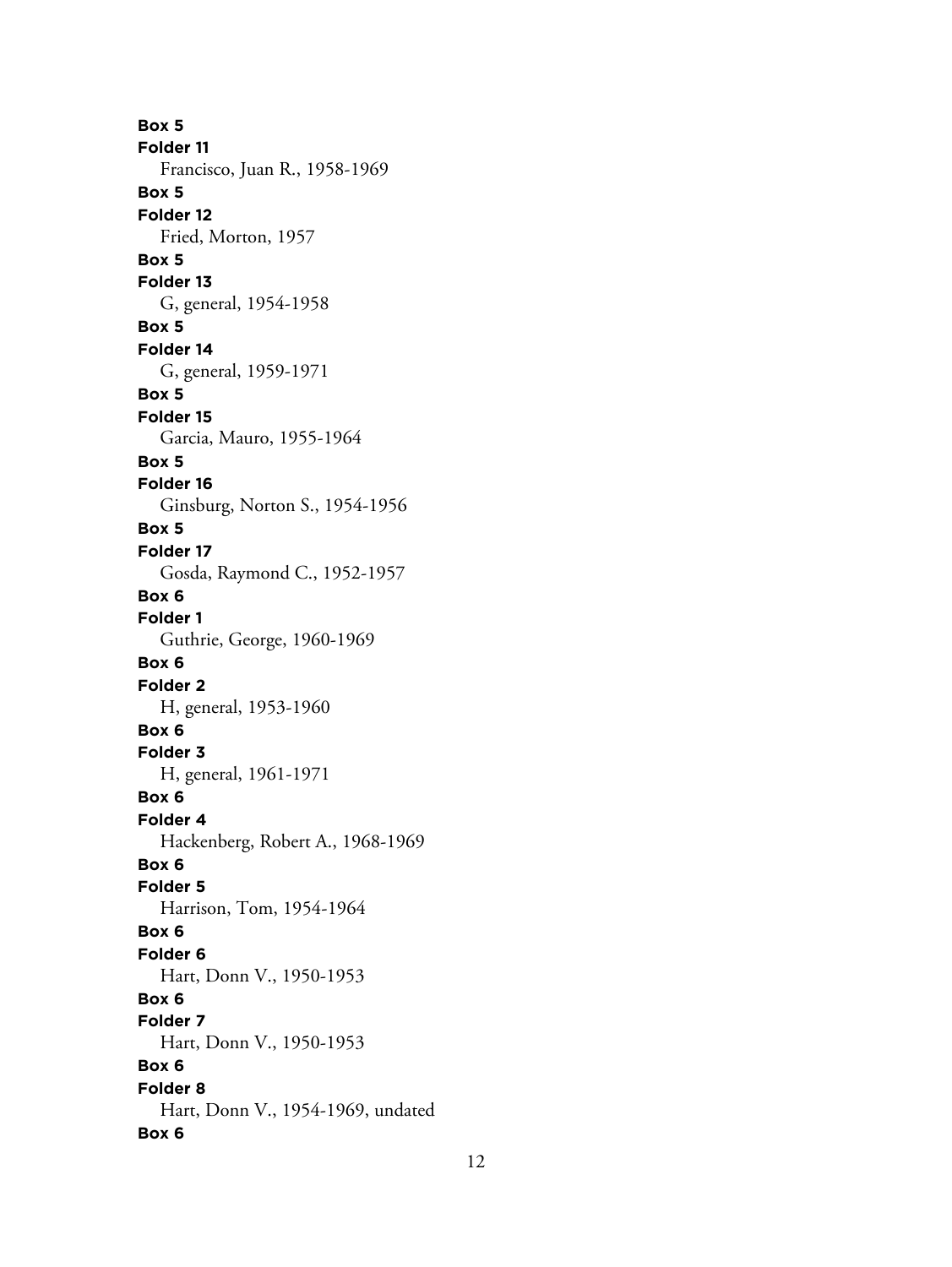# **Folder 9** Hart, Donn V., 1954-1969, undated **Box 6 Folder 10** Hart, Donn V., 1954-1969, undated **Box 7 Folder 1** Hartendorp, A. V. H., 1954-1961 **Box 7 Folder 2** Harvard University, Peabody Museum, 1960, 1962 **Box 7 Folder 3** Hickey, Gerald, 1956-1965 **Box 7 Folder 4** Houston, Charles, 1945-1965 **Box 7 Folder 5** Human Relations Area File (HRAF), 1956-1963 **Box 7 Folder 6** Human Relations Area File (HRAF), Area Handbook on the Philippines, revision notes, 1957-1964 **Box 7 Folder 7** Human Relations Area File (HRAF), Le Bar, Frank M., 1954-1958 **Box 7 Folder 8** Hunt, Chester L., 1955-1965 **Box 7 Folder 9** I, general, 1955-1969 **Box 7 Folder 10** Institute of Language and Cultural Research, 1967 **Box 7 Folder 11** Interchurch Language School, 1962-1965 **Box 7 Folder 12** International Association of Historians of Asia, 1962 **Box 7 Folder 13** Institute on National Language, Manila, 1955-1961 **Box 7**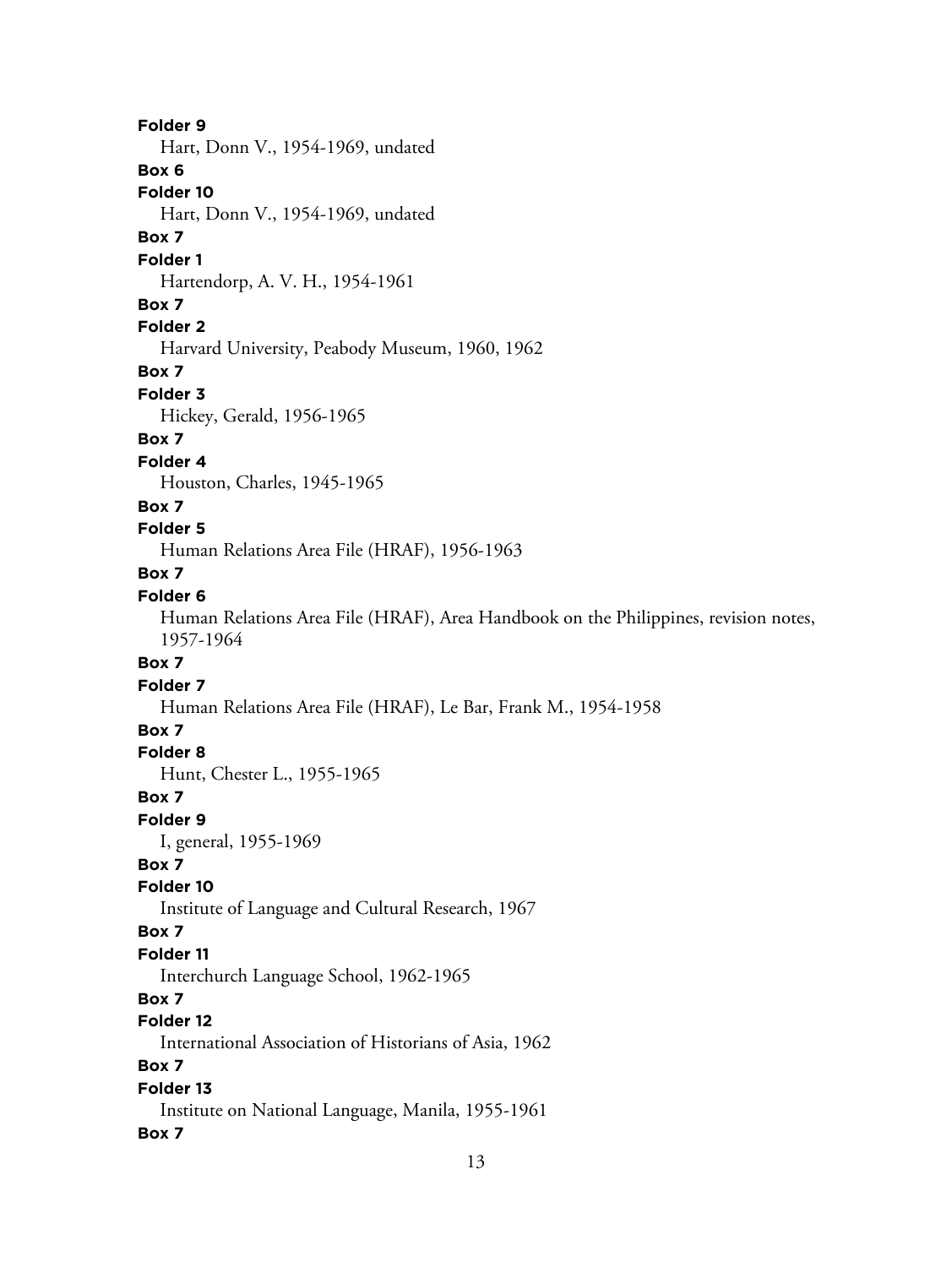**Folder 14** Insurance Policies, 1956-1959 **Box 7 Folder 15** J, general, 1954-1970 **Box 7 Folder 16** Japanese ethnology translation project, 1956, undated **Box 7 Folder 17** Jocano, F. Landa, 1958-1969 **Box 7 Folder 18** Johnson Motor Company, 1956 **Box 7 Folder 19** Journal of Social Anthropology [proposed], 1959-1960 **Box 7 Folder 20** K, general, 1954-1970 **Box 8 Folder 1** Kaut, Charles, 1957-1958 **Box 8 Folder 2** Kiefer, Thomas, 1965-1969, undated **Box 8 Folder 3** L, general, 1952-1970 **Box 8 Folder 4** Lach, Donald F., undated **Box 8 Folder 5** Lande, Carl, 1957-1958 **Box 8 Folder 6** Lande, Carl, and Samuel Seidman, 1959 **Box 8 Folder 7** Library of Congress, 1954-1965 **Box 8 Folder 8** Library expansion orders, 1962-1964 **Box 8 Folder 9**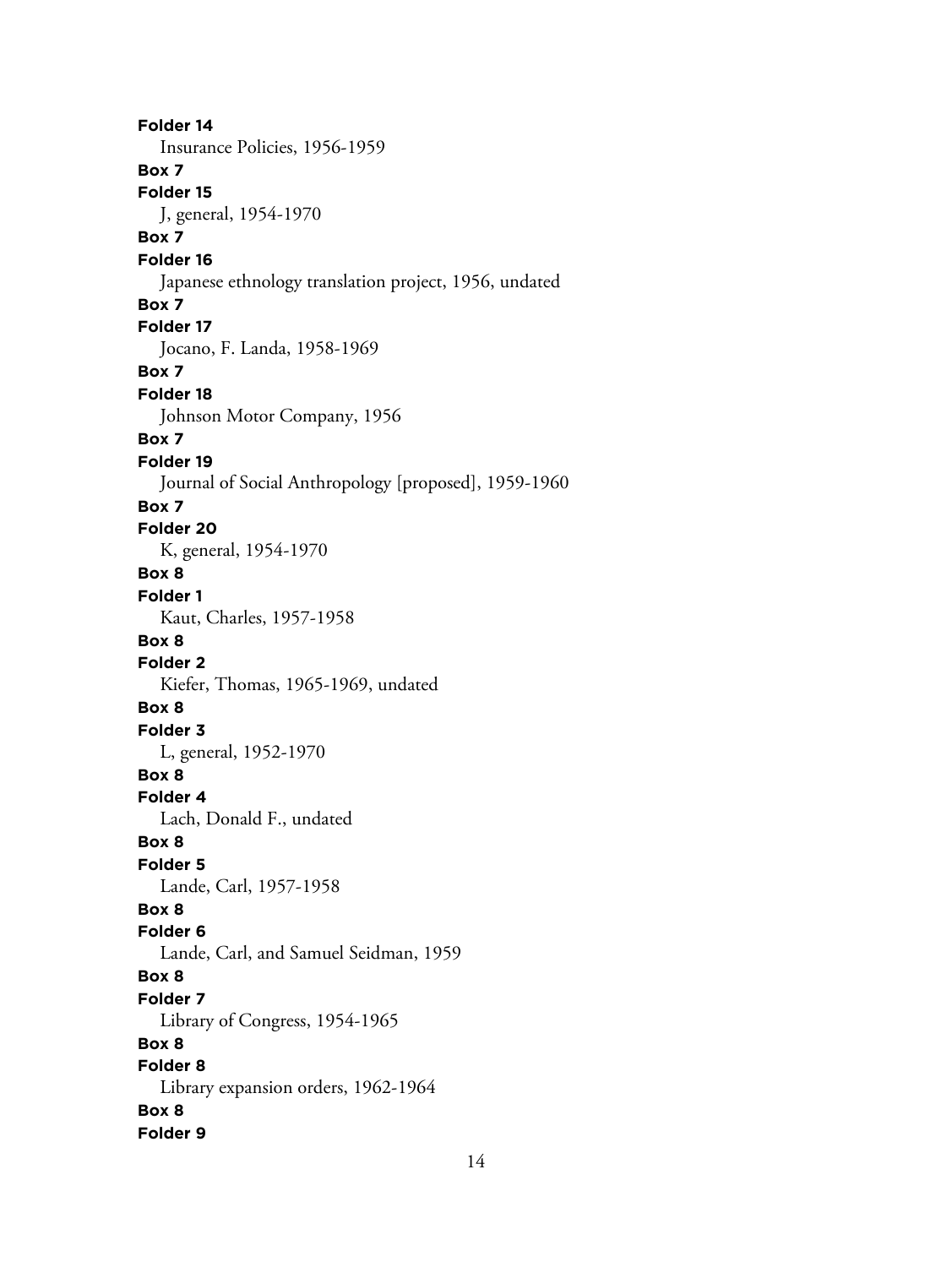Lopez, Cecelio, 1957-1961 **Box 8 Folder 10** Lux, Thomas E., 1969-1970 **Box 8 Folder 11** Lynch, Frank, 1956-1968 **Box 8 Folder 12** Lynch, Frank, 1956-1968 **Box 8 Folder 13** M, general, 1953-1979 **Box 8 Folder 14** M, general, 1953-1979 **Box 8 Folder 15** Maragtas manuscript, 1902, 1962-1964 **Box 9 Folder 1** Mabuchi, Toichi, 1958-1961 **Box 9 Folder 2** Maceda, Jose, 1954-1961 **Box 9 Folder 3** Manat, Alfredo, undated **Box 9 Folder 4** Manuel, Arsenio, 1957-1970 **Box 9 Folder 5** Mayers, Marvin, manuscript by Carol B. Herman, 1970 **Box 9 Folder 6** Mednick, Melvin, 1955-1965 **Box 9 Folder 7** Mexican Filipiniana, 1954-1956 **Box 9 Folder 8** Mindanao conference, 1955-1956 **Box 9 Folder 9** Mindanao conference, 1955-1956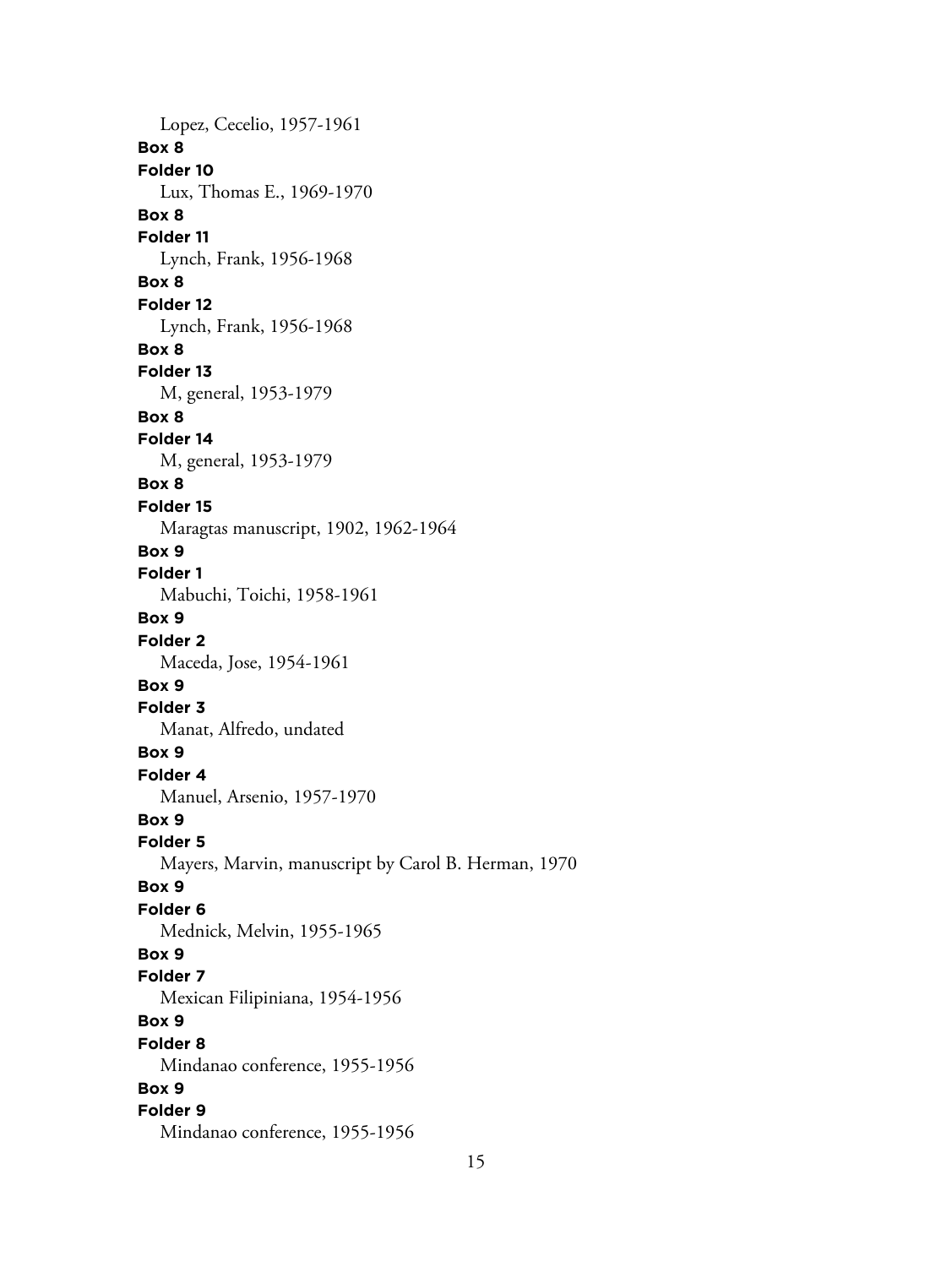**Box 9 Folder 10** Mindanao State University, 1964, 1965 **Box 9 Folder 11** Mindanao State University, report to Ford Foundation, 1971-1977 **Box 9 Folder 12** N, general, 1956-1966 **Box 9 Folder 13** National Academy of Sciences, 1969 **Box 9 Folder 14** National Committee for the Development of Scientists and Engineers, 1956-1957 **Box 9 Folder 15** National Institute of Science and Technology, Philippines, 1960 **Box 9 Folder 16** National Research Council, 1956-1957 **Box 10 Folder 1** National Research Council of the Philippines, 1960 **Box 10 Folder 2** National Science Development Board, Manila, 1963-1964 **Box 10 Folder 3** Newberry Library, 1964, 1970 **Box 10 Folder 4** Newspaper clippings, 1963-1964 **Box 10 Folder 5** Noriega, Naty, 1967-1968 **Box 10 Folder 6** Nurge, Ethel, 1955-1964 **Box 10 Folder 7** O, general, 1957-1970 **Box 10 Folder 8** Office procedures, 1964-1969 **Box 10**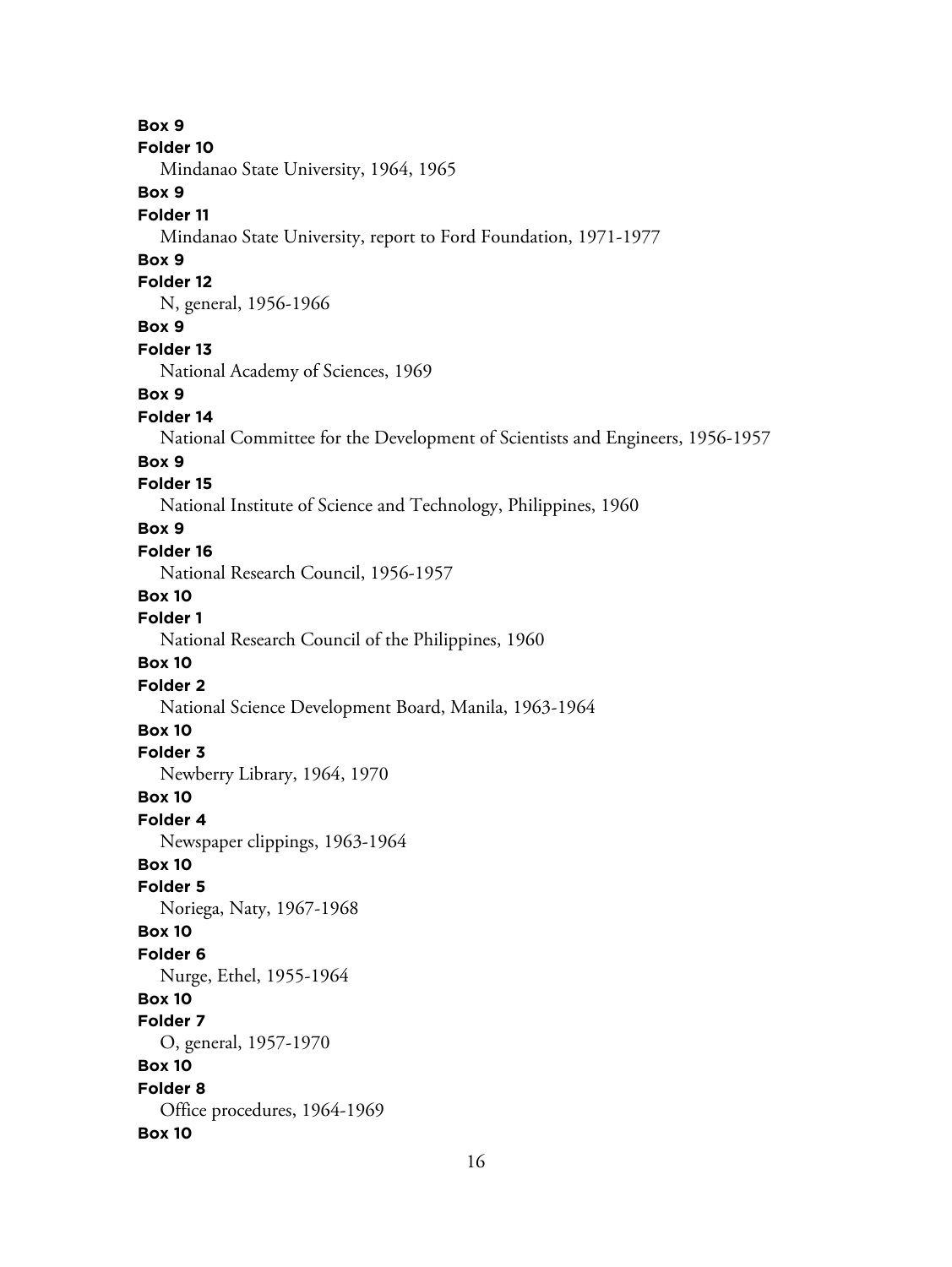**Folder 9** Oracion, Timoteo S., 1950-1964 **Box 10 Folder 10** Oracion, Timoteo S., 1950-1964 **Box 10 Folder 11** Orr, Kenneth G., 1956-1957 **Box 10 Folder 12** P, general, 1957-1972 **Box 10 Folder 13** Pacific Science Congress, Eighth, Ninth, 1953-1958 **Box 10 Folder 14** Pacific Science Congress, Tenth, 1960 **Box 10 Folder 15** Pacific Science Congress, Tenth, Eleventh, 1961-1966 **Box 10 Folder 16** Parker, Luther, correspondence regarding him, 1953 **Box 10 Folder 17** Pavon manuscript, 1954-1957 (see Alzina) **Box 10 Folder 18** Peace Corps, undated **Box 10 Folder 19** Phelan, John L., 1954-1959 **Box 10 Folder 20** Philippines, Republic of, Bureau of Public Libraries, 1954-1958 **Box 10 Folder 21** Philippines, Departments and Bureaus, requests for materials, 1954-1959 **Box 10 Folder 22** Philippines, Sugar Quota Orders, 1934-1936 **Box 11 Folder 1** Philippine American Chamber of Commerce, 1955-1969 **Box 11 Folder 2**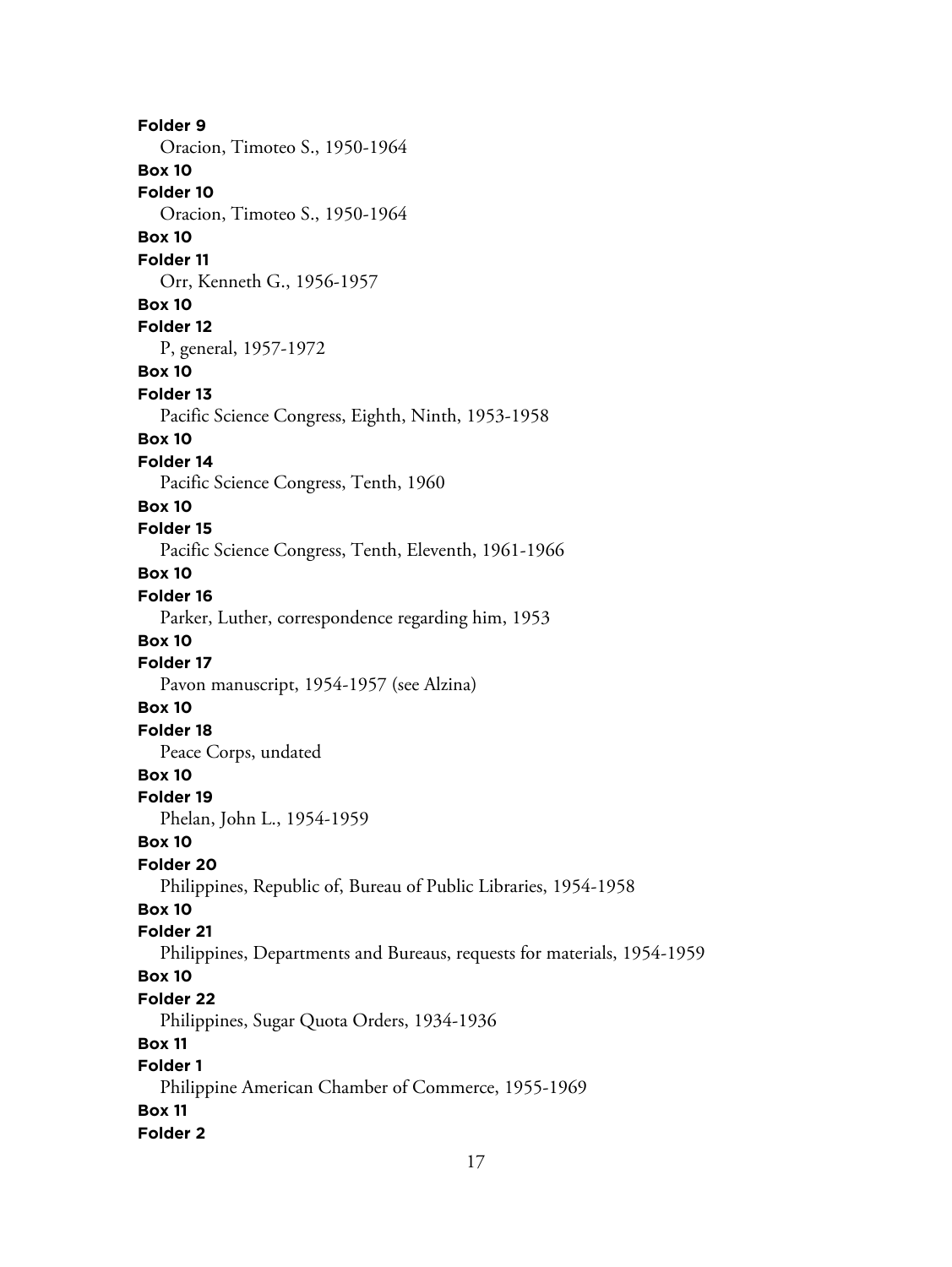18 Philippine Consul General, 1954-1957 **Box 11 Folder 3** Philippine Education Company, 1963 **Box 11 Folder 4** Philippine National Library, 1964,1969 **Box 11 Folder 5** Philippine National Museum, 1962-1965 **Box 11 Folder 6** Philippine Studies Association, 1967-1969 **Box 11 Folder 7** Philippine Studies Program Library, masters papers and doctoral dissertations list, undated **Box 11 Folder 8** Philippine Studies Program Library, microfilm files, list, undated **Box 11 Folder 9** Philippine Studies Program Library, periodicals, 1969-1972 **Box 11 Folder 10** Philippine Studies Program Library, Philippine Magazine, inventory, undated **Box 11 Folder 11** Philippine Studies Program Library, borrowing procedures, undated **Box 11 Folder 12** Philippine Studies Program Library, lost or missing holdings, 1972 **Box 11 Folder 13** Pikelas, Anna, 1957-1961 **Box 11 Folder 14** Potter, David L., 1969-1970 **Box 11 Folder 15** Povedano manuscript, 1954-1960 **Box 11 Folder 16** Publications, distribution list, 1956-1959 **Box 11 Folder 17** Publications, distribution list, 1963-1965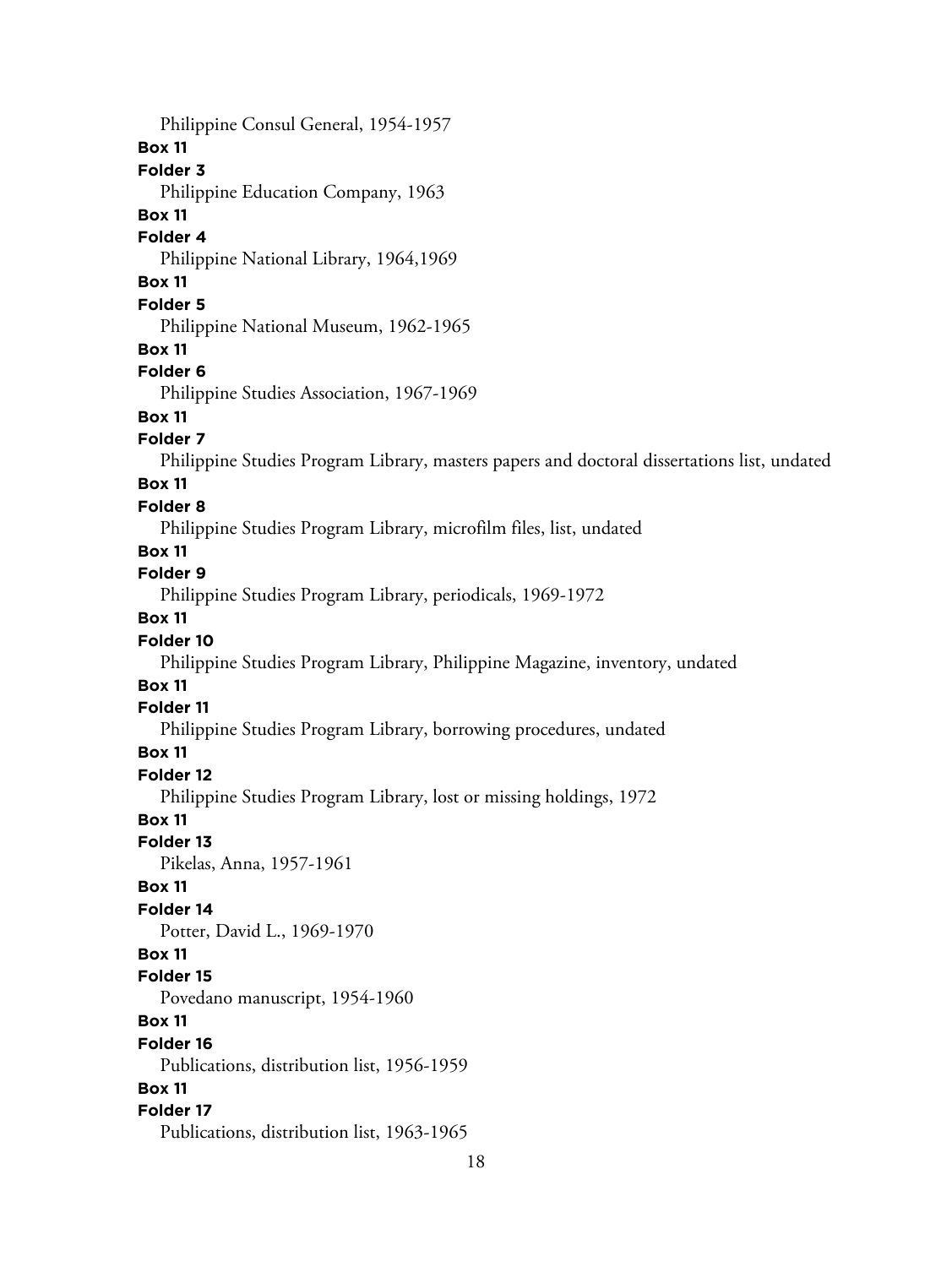**Box 11 Folder 18** Publications, orders and inquiries, 1959-1964 **Box 11 Folder 19** Publications, orders and inquiries, 1964-1973 **Box 11 Folder 20** Publications, orders and inquiries, 1964-1973 **Box 11 Folder 21** Publications, Southeast Asia Centers, 1973 **Box 11 Folder 22** Publications, Transcript series list, undated **Box 11 Folder 23** Publicity, 1951, 1960, 1963 **Box 11 Folder 24** Q, general, 1956-1961 **Box 11 Folder 25** Quisumbing, Eduardo, 1946-1961 **Box 11 Folder 26** R, general, 1955-1976 **Box 11 Folder 27** Reyes, Eudaldo P., 1956-1957, undated **Box 11 Folder 28** Reynolds, Harriet and Hubert, 1961, 1964 **Box 11 Folder 29** Rich, John, 1965-1966, undated **Box 12 Folder 1** Rizaliana literature, 1964 **Box 12 Folder 2** Robb, Walter, 1955-1965 **Box 12 Folder 3** Rockefeller Foundation, 1954-1956 **Box 12**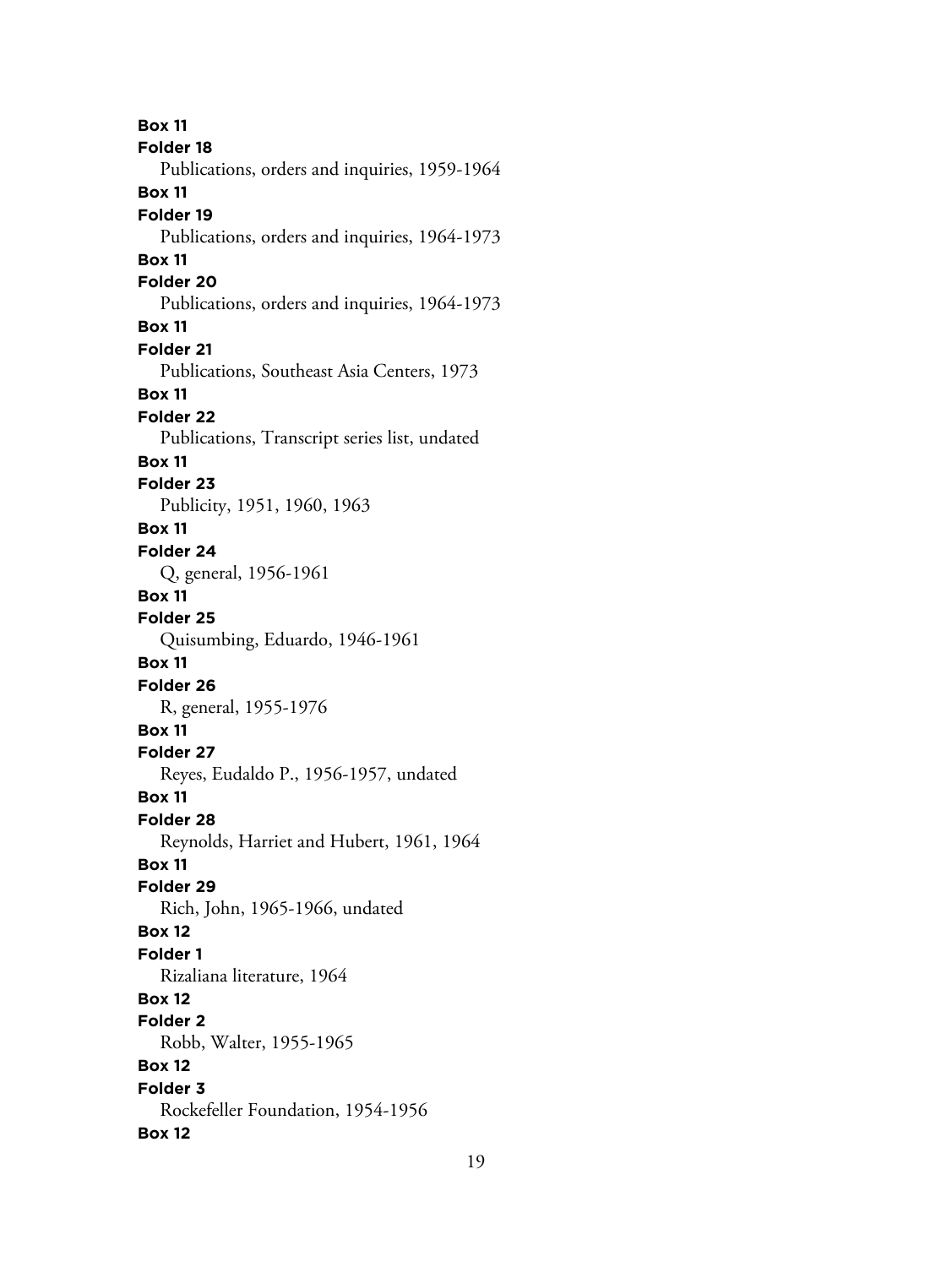**Folder 4** Rockefeller Foundation, 1954-1956 **Box 12 Folder 5** Rockefeller Foundation, 1955-1970 **Box 12 Folder 6** Rudolph, Susanne and Lloyd, 1965-1968, undated **Box 12 Folder 7** S, general, 1956-1970 **Box 12 Folder 8** S, general, 1956-1970 **Box 12 Folder 9** Sacay, Francisco M., 1954-1957 **Box 12 Folder 10** Saint Louis University, Philippines, 1964-1971 **Box 12 Folder 11** San Jose State College, 1961-1962 **Box 12 Folder 12** Scott, William Henry, 1953-1970 **Box 12 Folder 13** Scott, William Henry, 1989-1990 **Box 12 Folder 14** Seymour, Elizabeth R., 1958-1962 **Box 12 Folder 15** Sibley, Willis E., 1964, 1970 **Box 12 Folder 16** Silliman University, 1953-1965 **Box 12 Folder 17** Smith, George Harvey, Jr. and Dollie (Dorothy), 1955-1959, undated **Box 12 Folder 18** Smith, George Harvey, Jr. and Dollie (Dorothy), 1955-1959, undated **Box 13 Folder 1**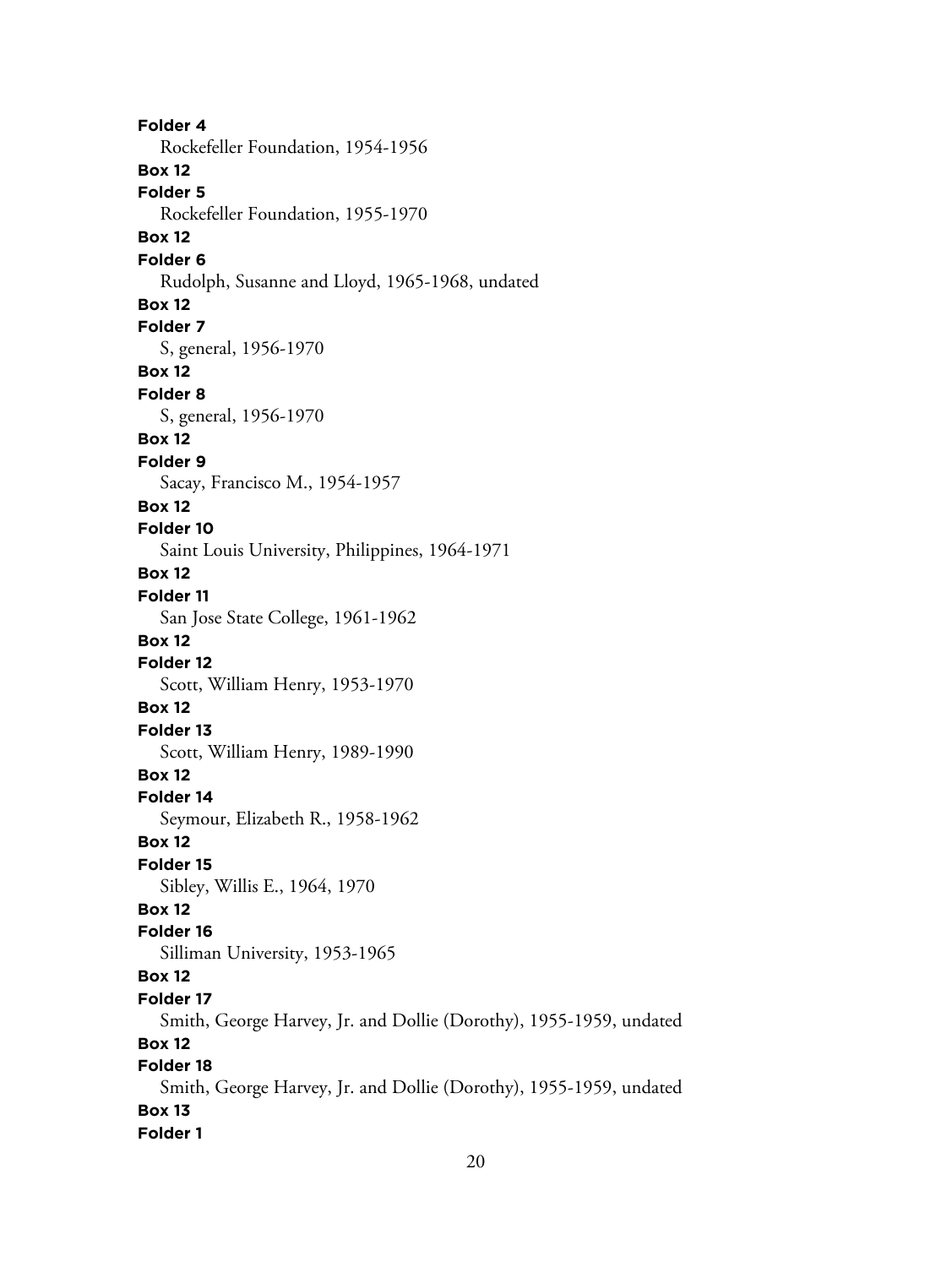Social Science Research Council, 1956-1969 **Box 13 Folder 2** Solheim, Wilhelm, 1956-1963 **Box 13 Folder 3** Sturtevant, David R., 1966 **Box 13 Folder 4** Suenari, Michie, 1965-1969 **Box 13 Folder 5** Summer Institute of Linguistics, 1954-1968, undated **Box 13 Folder 6** Szanton, Cristina and David L., 1962-1970 **Box 13 Folder 7** T, general, 1957-1970 **Box 13 Folder 8** Tangco, Marcelo, 1956-1957 **Box 13 Folder 9** Thematic Apperception Test (TAT) project, 1963 **Box 13 Folder 10** Taylor papers on the Philippine Insurrection, 1958-1960 **Box 13 Folder 11** Tri-Institutional Pacific Program, 1954-1958 **Box 13 Folder 12** U, general, 1955-1971 **Box 13 Folder 13** U. S. Department of Justice, 1957 **Box 13 Folder 14** U. S. Department of State, Office of External Research, 1957-1958, 1969 **Box 13 Folder 15** U. S. Superintendent of Documents, 1963 **Box 13 Folder 16** United States Educational Foundation, Philippines, 1956-1957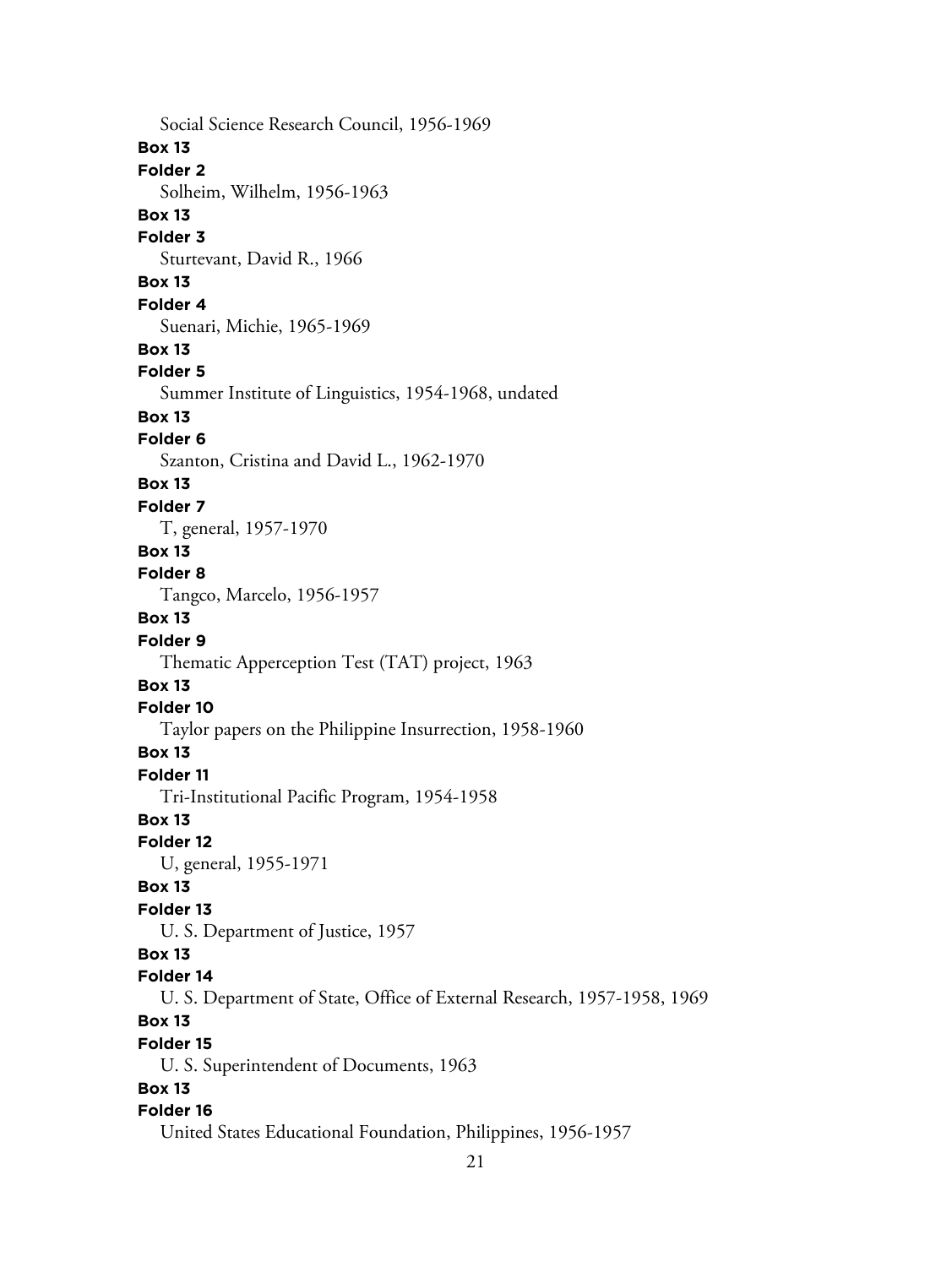**Box 13 Folder 17** Universities and Colleges, 1964-1970 **Box 13 Folder 18** University of California, Los Angeles, Pacific Island Program newsletters, 1964-1969 **Box 13 Folder 19** University of California Press, 1965-1968 **Box 14 Folder 1** University of Chicago, general, 1964-1969 **Box 14 Folder 2** University of Chicago, Committee on Human Development, 1963-1964 **Box 14 Folder 3** University of Chicago, Committee on South Asian Studies, 1957 **Box 14 Folder 4** University of Chicago, Committee on South Asian Studies, 1967-1970 **Box 14 Folder 5** University of Chicago, Department of Anthropology, 1956-1963 **Box 14 Folder 6** University of Chicago, Department of Anthropology, Philippine Seminar, 1964 **Box 14 Folder 7** University of Chicago, faculty and student addresses, 1968-1971 **Box 14 Folder 8** University of Chicago, memoranda, 1965-1970 **Box 14 Folder 9** University of Chicago Press, 1958-1967 **Box 14 Folder 10** University of Minnesota Press, 1964 **Box 14 Folder 11** University of the Philippines, 1960-1965 **Box 14 Folder 12** University of the Philippines, Asian Center Library, 1971 **Box 14**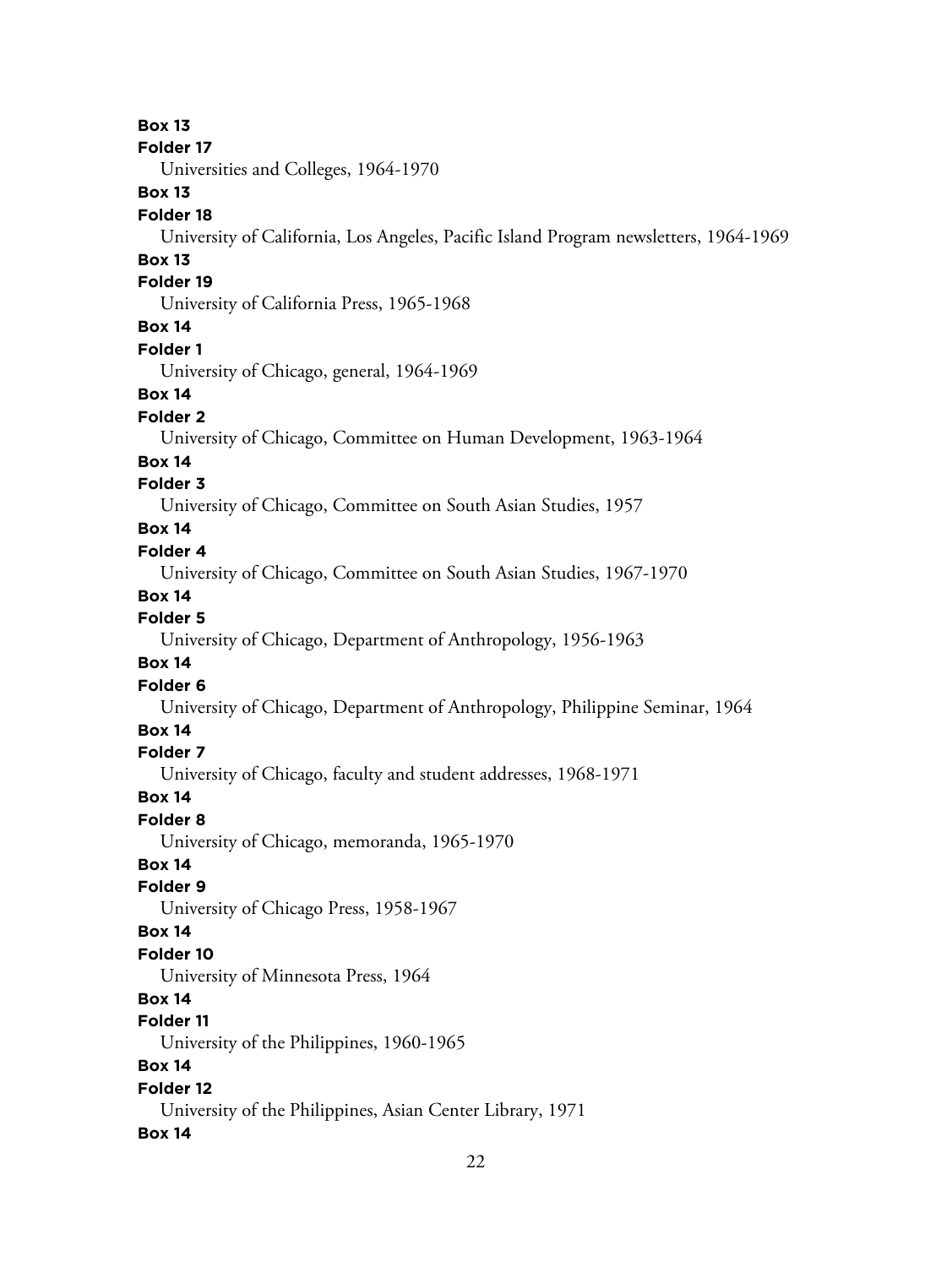**Folder 13** University of the Philippines, College of Agriculture, 1955-1963 **Box 14 Folder 14** University of the Philippines, Institute of Asian Studies, 1965, 1970 **Box 14 Folder 15** University of San Carlos, 1959-1970 **Box 14 Folder 16** V, general, 1957-1968 **Box 14 Folder 17** Velasco, Emmanuel T., 1972 **Box 14 Folder 18** Victoria's Milling Company, 1956-1957 **Box 14 Folder 19** Visitors, 1964 **Box 15 Folder 1** W, general, 1953-1962 **Box 15 Folder 2** W, general, 1963-1971 **Box 15 Folder 3** Warren, Charles P., 1959-1962 **Box 15 Folder 4** Wenner-Gren Foundation, 1952-1961 **Box 15 Folder 5** Wilson, Laurence L., 1947-1952 **Box 15 Folder 6** Wilson, Laurence L., 1958-1967 **Box 15 Folder 7** Wolff, John U., 1968 **Box 15 Folder 8** Xavier University, 1964, 1969 **Box 15 Folder 9**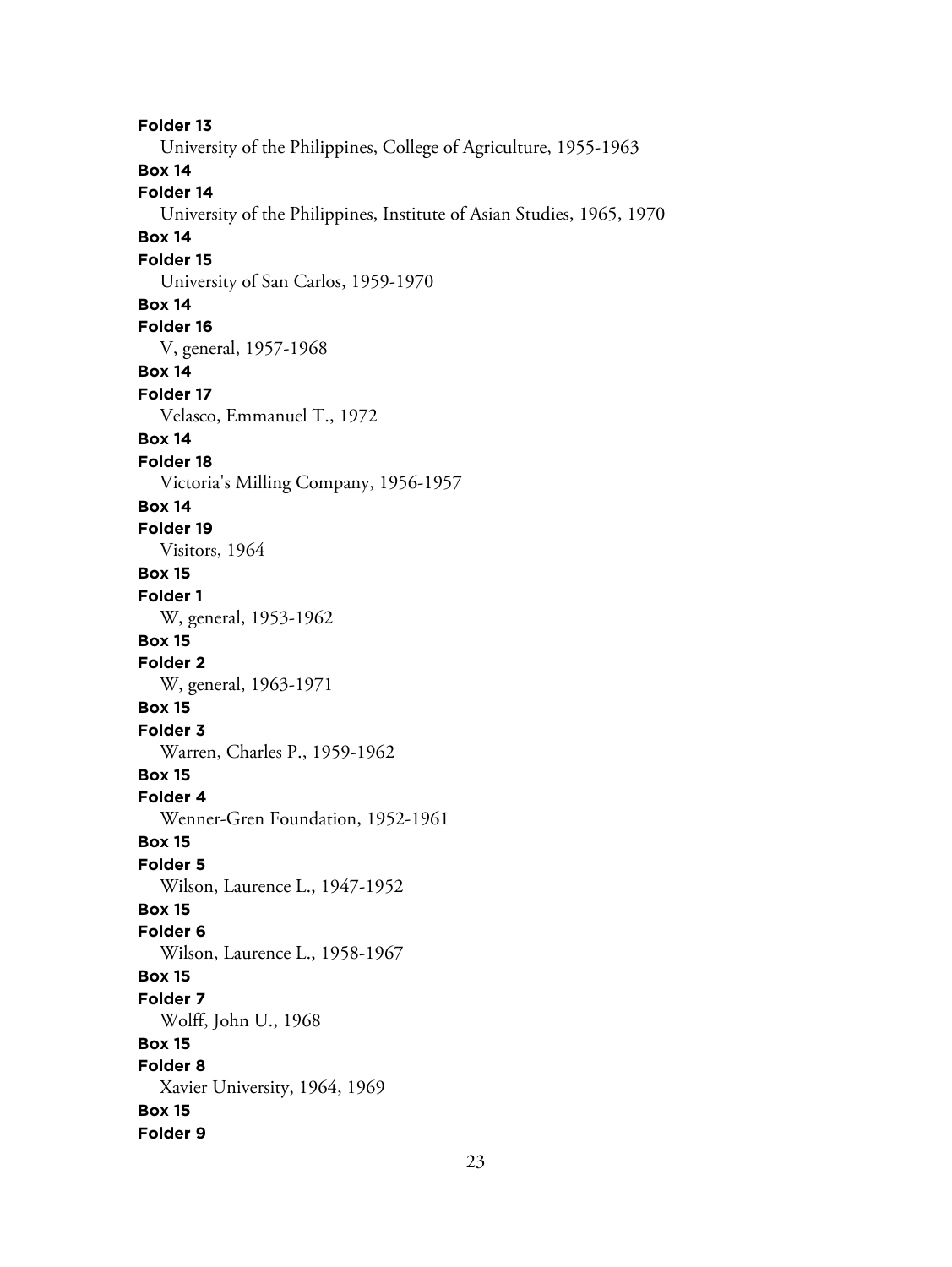```
Yengoyen, Aram, 1960-1969
Box 15
Folder 10
  X,Y,Z, general, 1958-1969
Box 15
Folder 11
  Unidentified, 1951
```
#### **Series III: Program Publications**

Series III contains publications issued by the Philippine Studies Program. Included are a set of Transcripts numbered 1-9; the Research Series, numbered 1-7, the Area Handbook on the Philippines, and some reprints. These publications were the product of field and historical research sponsored in some part through the Philippine Studies Program.

#### **Box 15**

#### **Folder 12**

Eggan, Fred, Some Social Institutions in the Mountain Province, Northern Luzon, and Their Significance for Historical and Comparative Studies, Transcript No.1, 1954

### **Box 15**

#### **Folder 13**

Hester, E. D., ed., The Robertson Text and Translation of the Povedano Manuscript of 1572, with notes by Fred Eggan and Robert Fox, Transcript No. 2, 1954

### **Box 15**

#### **Folder 14**

Ignacio, Rebecca P., trans., The Povedano Manuscript of 1578: The Ancient Legends and Stories of the Indios Jarayas, Jiguesinas, and Igneines which Contain Their Beliefs and Diverse Superstitions, Transcript No. 3, 1954

#### **Box 15**

#### **Folder 15**

Fox, Enriqueta, trans., Bisayan Accounts of Early Bornean Settlements in the Philippines Recorded by Father Santeren, Transcript No. 4, 1954

#### **Box 15**

#### **Folder 16**

The Robertson Translations of the Pavon Manuscripts of 1838-1839: Stories of the Indios of This Island (Negros), Transcript No. 5-A, 1957

### **Box 15**

#### **Folder 17**

The Robertson Translations of the Pavon Manuscripts of 1838-1839: The Ancient Legends of the Island of Negros, Book First, Parts First and Second, Transcript No. 5-B, 1957

#### **Box 15**

#### **Folder 18**

The Robertson Translations of the Pavon Manuscripts of 1838-1839: The Ancient Legends of the Island of Negros, Book Second, Part Third, Transcript No. 5-C, 1957 **Box 15**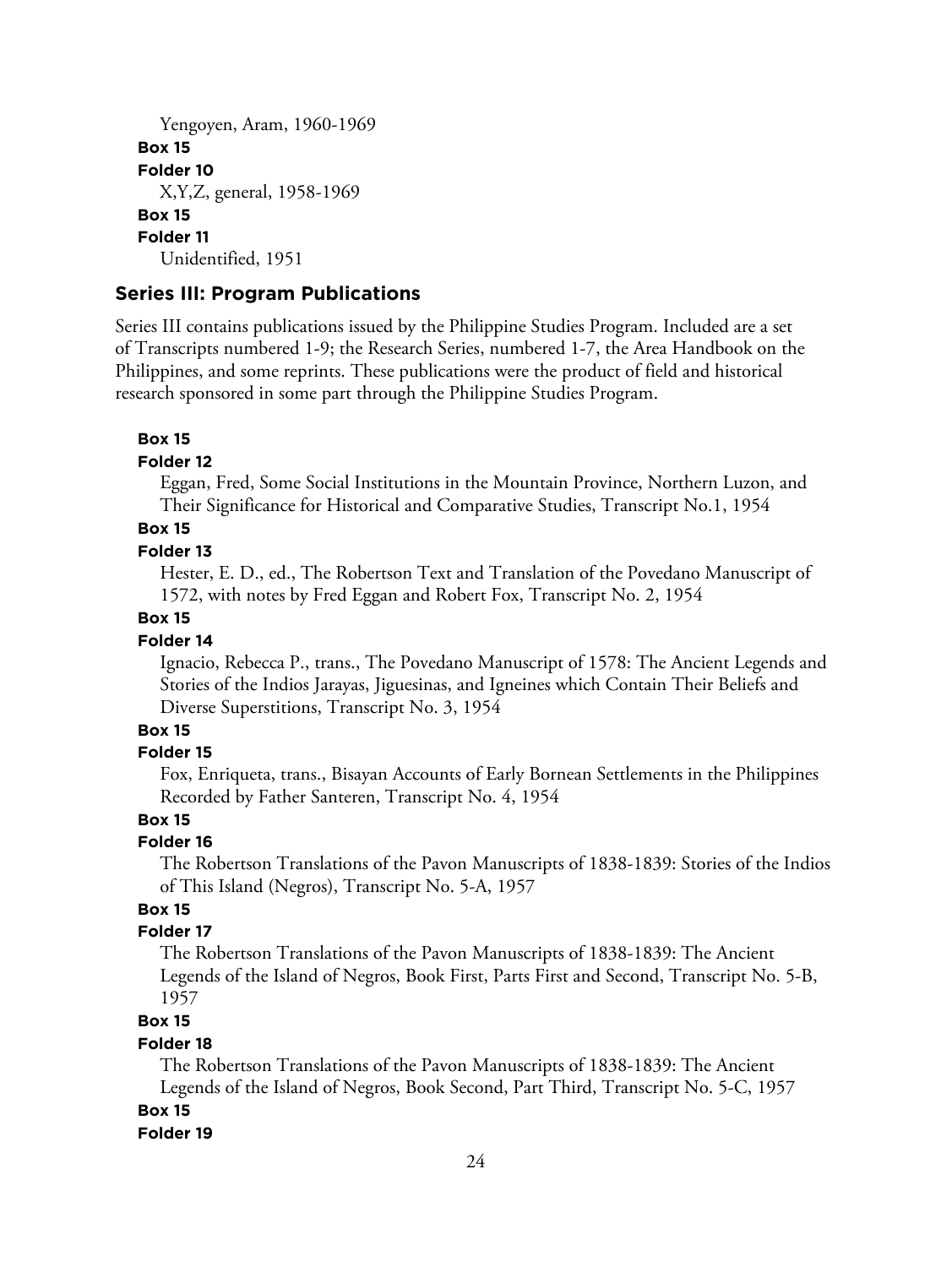The Robertson Translations of the Pavon Manuscripts of 1838-1839: Stories of the Indios of the Olden Time and of Today, Transcript No. 5-D, 1957

# **Box 16**

### **Folder 1**

Scott, William Henry, A Vocabulary of the Sagada Igorot Dialect, Transcript No. 6, 1957

### **Box 16**

#### **Folder 2**

Warren, Charles P., A Vocabulary of the Batak of Palawan, Transcript No. 7, 1959

### **Box 16**

# **Folder 3**

Warren, Charles P., Negrito Groups in the Philippines: Preliminary Bibliography, Transcript No. 8, 1959

### **Box 16**

#### **Folder 4**

McAmis, Robert Day, An Introduction to the Folk Tales of the Maranao Muslims of Mindanao in the Southern Philippines, Transcript No. 9, 1966

# **Box 16**

#### **Folder 5**

Transcripts publication list, 1964

#### **Box 16**

### **Folder 6**

Lynch, Frank, Social Class in a Bikol Town, Research Series No. 1, 1959

#### **Box 16**

#### **Folder 7**

Amyot, Jacques, The Chinese Community of Manila: A Study of Adaptation of Chinese Families to the Philippine Environment, Research Series No. 2, 1960

### **Box 16**

### **Folder 8**

Warren, Charles P., The Batak of Palawan: A Culture in Transition, Research Series No. 3, 1964

#### **Box 16**

#### **Folder 9**

DeRaedt, Jules, Religious Representations in Northern Luzon, Research Series No. 4, 1964

### **Box 17**

### **Folder 1**

Mednick, Melvin, Encampment of the Lake: The Social Organization of a Moslem-Philippine (Moro) People, Research Series No. 5, 1965

# **Box 17**

#### **Folder 2**

Flattery, Phyllis, Aspects of Divination in the Northern Philippines, Research Series No. 6, 1968

# **Box 17**

#### **Folder 3**

Kiefer, Thomas M., Tausug Armed Conflict: The Social Organization of Military Activity in a Philippine Moslem Society, Research Series No. 7, 1969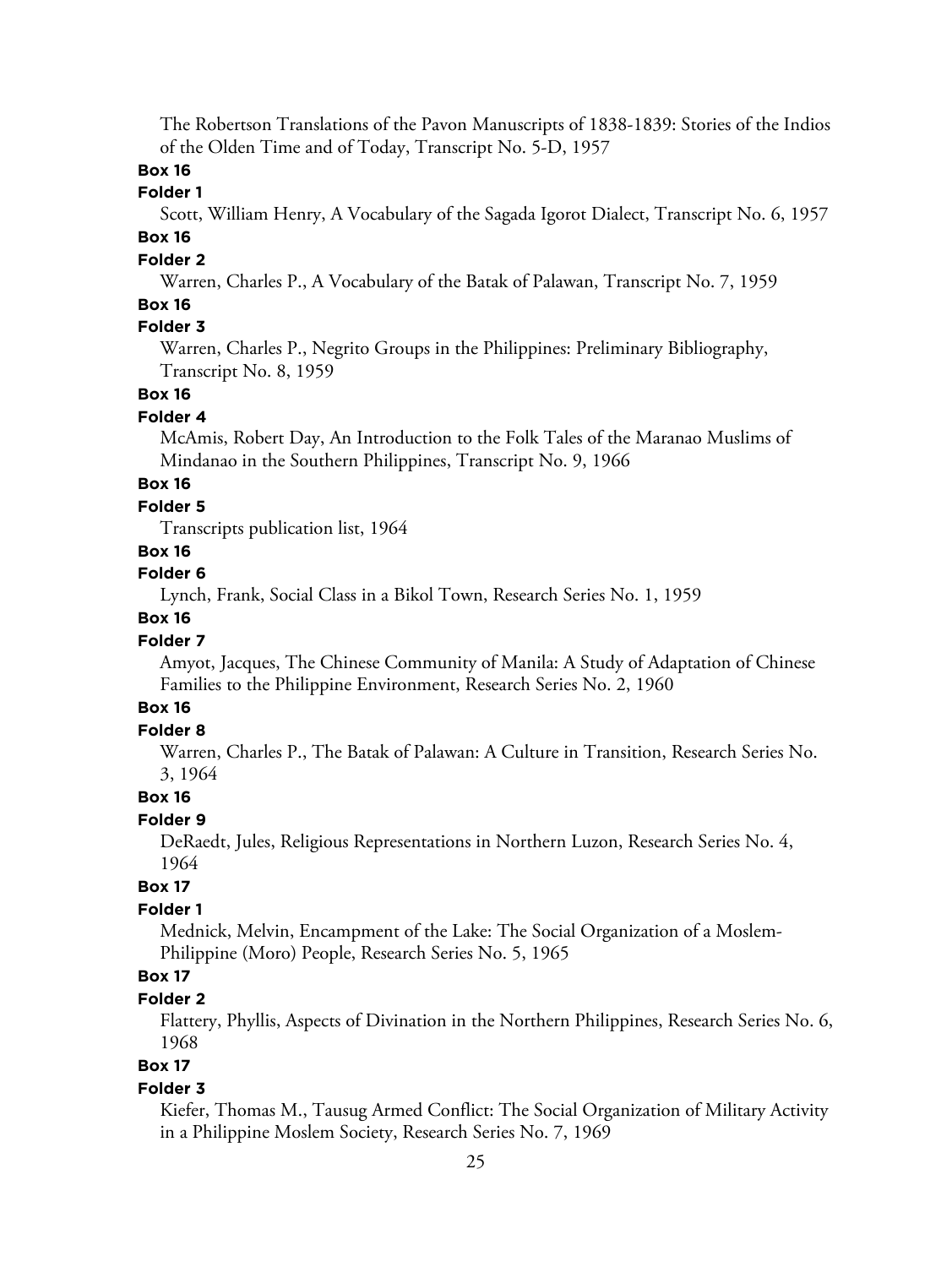#### **Folder 4**

Area Handbook on the Philippines, Human Relations Area File, Inc., Subcontractor's monograph HRAF-16, Vols. I, 1955

### **Box 18**

### **Folder 1**

Area Handbook on the Philippines, Human Relations Area File, Inc., Subcontractor's monograph HRAF-16, Vols. II - IV, 1955

### **Box 18**

### **Folder 2**

Area Handbook on the Philippines, Human Relations Area File, Inc., Subcontractor's monograph HRAF-16, Vols. II - IV, 1955

#### **Box 18**

#### **Folder 3**

Area Handbook on the Philippines, Human Relations Area File, Inc., Subcontractor's monograph HRAF-16, Vols. II - IV, 1955

### **Box 18**

#### **Folder 4**

Eggan, Fred, "Bisayan Accounts of Early Bornean Settlements in the Philippines," Tom Harrison, "Bisaya: Borneo-Philippine Impacts of Islam," and R.A. Bewsher, "Bisayan Accounts of Early Bornean Settlements in the Philippines," reprinted from Sarawak Museum Journal, 1956

#### **Box 18**

#### **Folder 5**

Carreon, Manuel L., "Maragtas," reprinted from Sarawak Museum Journal, 1957

# **Box 18**

#### **Folder 6**

Eggan Fred and E. D. Hester, "The Povedano Manuscript of 1572," reprinted from Philippine Studies, 1960

#### **Box 18**

#### **Folder 7**

Kaut, Charles, "Utang Na Loob: A System of Contractual Obligation among Tagalogs," in Southwestern Journal of Anthropology, 1961

# **Box 19**

### **Folder 1**

Claerhoudt, Alfonso, "The Songs of a People: Igorot Customs in Eastern Benguet," reprinted from Saint Louis Quarterly, 1966

# **Box 19**

### **Folder 2**

Lynch, Frank, "The Jesuit Letters of Mindanao as a Source of Anthropological Data," reprinted from Philippine Studies, undated

#### **Series IV: Project Files**

Series IV is divided into eight subseries: Personnel, Philippines, Southeast Asia - General, Malay Archipelago, Indonesia, Mainland Southeast Asia, Formosa, and Other Countries. The information is then arranged alphabetically by subject area and includes correspondence,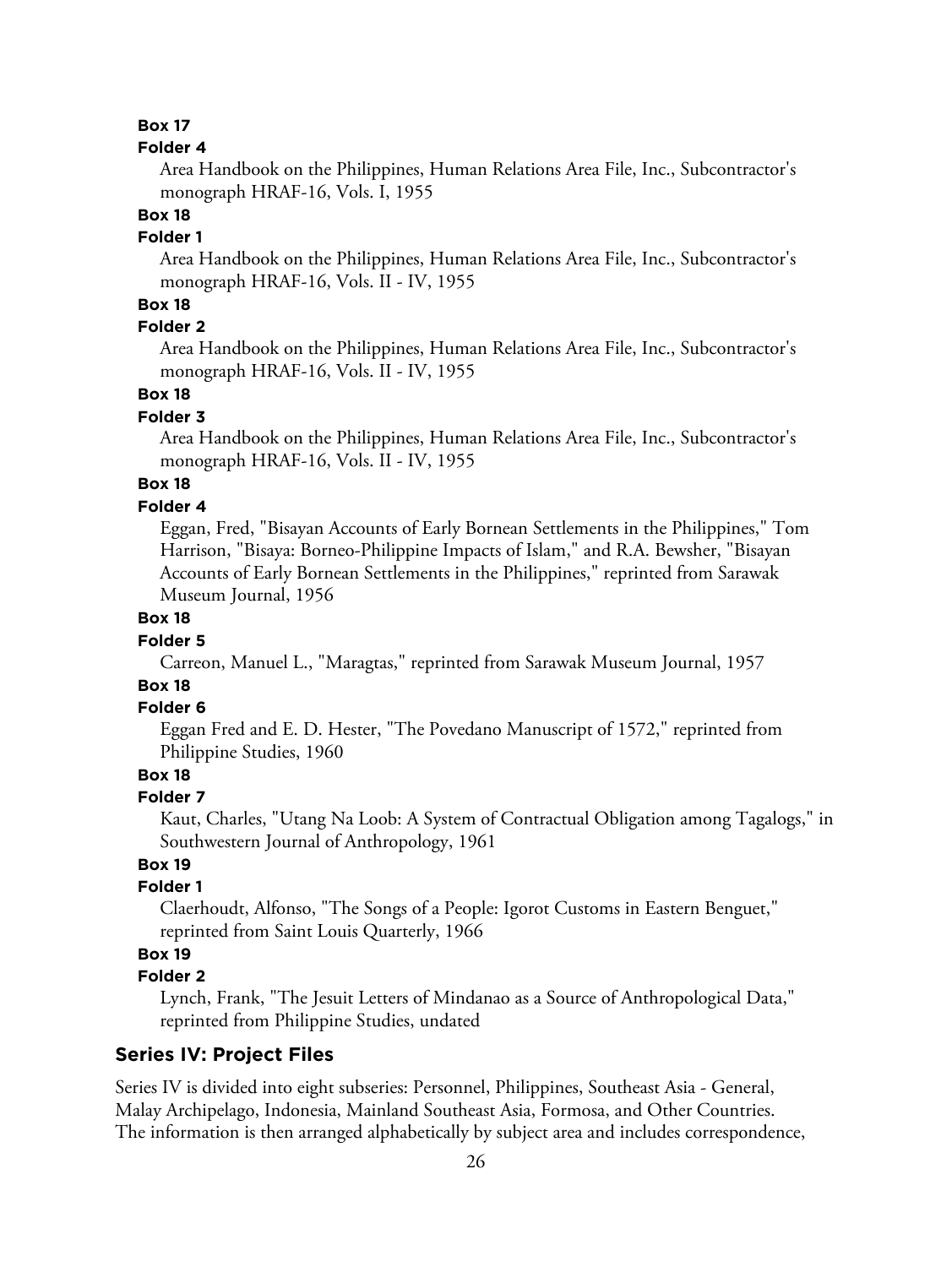manuscripts, lectures, research and course material, field notes, and conferences. Series IV also contains material dated before 1952 that relates to research on particular projects or in particular research areas.

The first two subseries, Personnel and Philippines, include materials from Philippine Studies Program projects such as field notes, reports, manuscripts, maps, charts, photographs, photostats, and correspondence. The Personnel files are arranged alphabetically by last name and document researchers who were affiliated with the program and their projects. Some of these files overlap with the materials in Series II, Correspondence, and the following subseries, the Philippines.

The Philippines subseries houses project files and general information about the Philippines. This subseries is further divided into subject areas such as Archaeology, Conferences and Seminars, Ethnography, Geography, and History. The Alzina project is found within the History sub-subseries as are all other historical accounts of the Philippines that were translated and or published by the Philippine Studies Program.

The other six subseries correspond to geographic regions in Asia, and like the Philippines subseries, house general information about the area specified.

### **Subseries 1: Personnel**

**Box 19 Folder 3** A-Z, general, 1957-1959, undated **Box 19 Folder 4** Amyot, Jacques, 1957-1963 **Box 19 Folder 5** Anderson, James N., 1960-1964 **Box 19 Folder 6** Baradas, David, 1963-1965, undated **Box 19 Folder 7** Crowe, Rosietta Patricia, 1964-1966, undated **Box 19 Folder 8** De Raedt, Jules, 1969 **Box 19 Folder 9** De Raedt, Jules, thesis typing, invoice, 1969 **Box 19 Folder 10** Eggan, Fred, 1955-1959 **Box 19**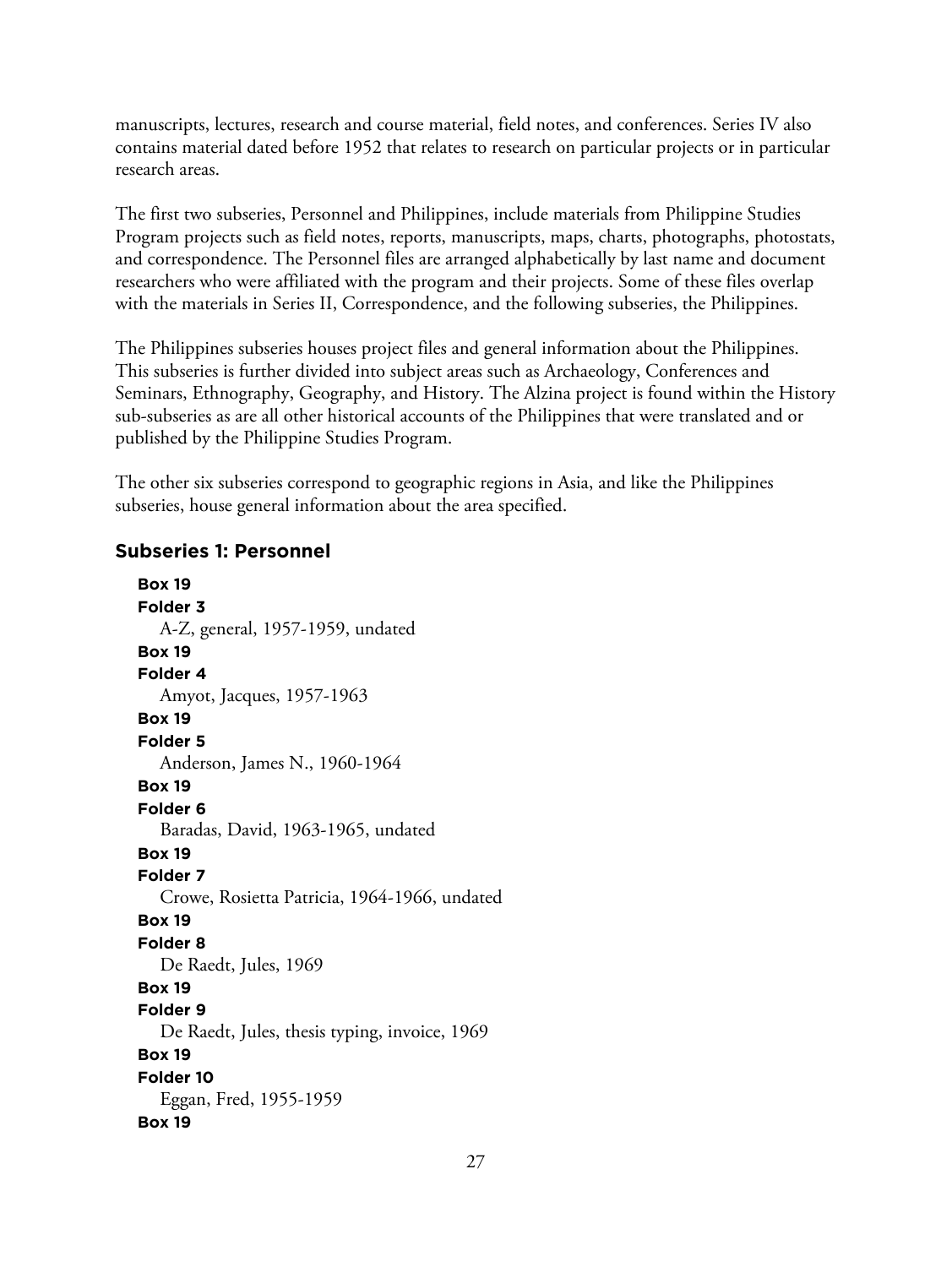**Folder 11** Eggan, Fred, 1960-1973 **Box 19 Folder 12** Eggan, Fred, 1960-1973 **Box 19 Folder 13** Eggan, Fred, and E. D. Hester, errata sheet, undated **Box 19 Folder 14** Evangelista, Fred, 1957-1965 **Box 19 Folder 15** Gidley, Nancy, 1966 **Box 19 Folder 16** Guemple, glottochronology word lists, 1959 **Box 20 Folder 1** Hester, E. D., service record, 1957-1964 **Box 20 Folder 2** Hester, E. D., correspondence, 1959-1973 **Box 20 Folder 3** Hester, E. D., research notes, 1964 **Box 20 Folder 4** Hester, E. D., maps for Kaut, undated **Box 20 Folder 5** James, Patricia L., 1960-1962 **Box 20 Folder 6** Jocano, F. Landa, 1958-1966 **Box 20 Folder 7** Kaut, Charles, 1956-1964 **Box 20 Folder 8** Kaut, Charles, Kapitangan census sheets, 1957 **Box 20 Folder 9** Kaut, Charles, locker shipment invoices, 1963 **Box 20 Folder 10**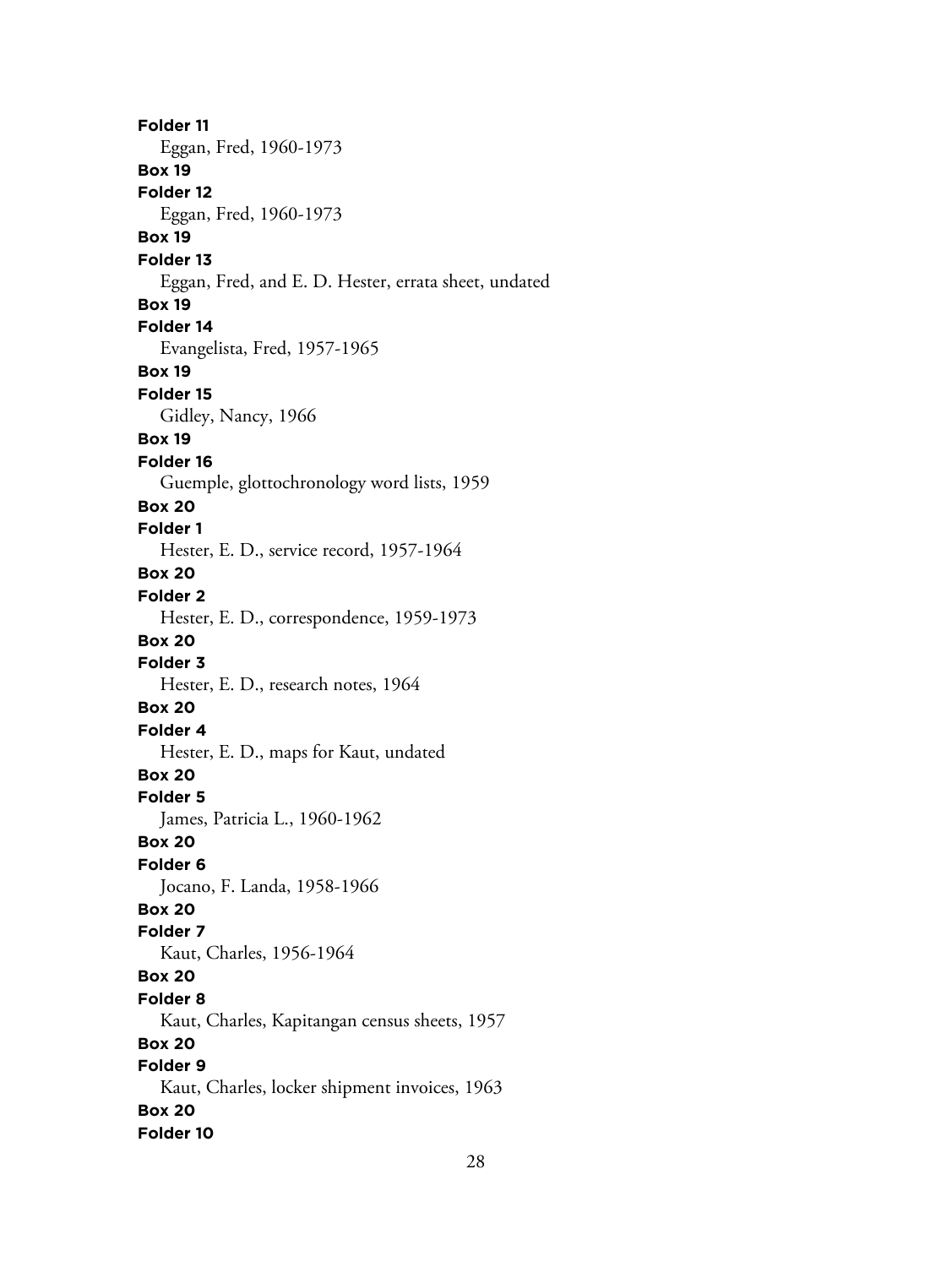Malisci, Mrs., 1964 **Box 20 Folder 11** Mednick, Melvin, 1965-1967 **Box 20 Folder 12** Mednick, Melvin, errata sheet, undated **Box 21 Folder 1** Navaro, Gloria Libertad, 1965 **Box 21 Folder 2** Newman, Joel, 1964-1965, undated **Box 21 Folder 3** Pacyaya, Alfredo, 1957-1958 **Box 21 Folder 4** Schlegel, Stuart, 1964-1966, undated **Box 21 Folder 5** Scott, William Henry, 1964-1966, undated **Box 21 Folder 6** Sibley, Willis E., 1957-1965 **Box 21 Folder 7** Sibley, Willis E., 1957-1965 **Box 21 Folder 8** Smith, George H., Jr., undated **Box 21 Folder 9** Szanton, David, 1967, 1969 **Box 21 Folder 10** U. S. Department of State, 1954-1964 **Box 21 Folder 11** Warren, Charles P., 1952-1964 **Box 21 Folder 12** Warren, Charles P., bibliography, 1959 **Box 21 Folder 13** Wickberg, Edgar B., 1953-1954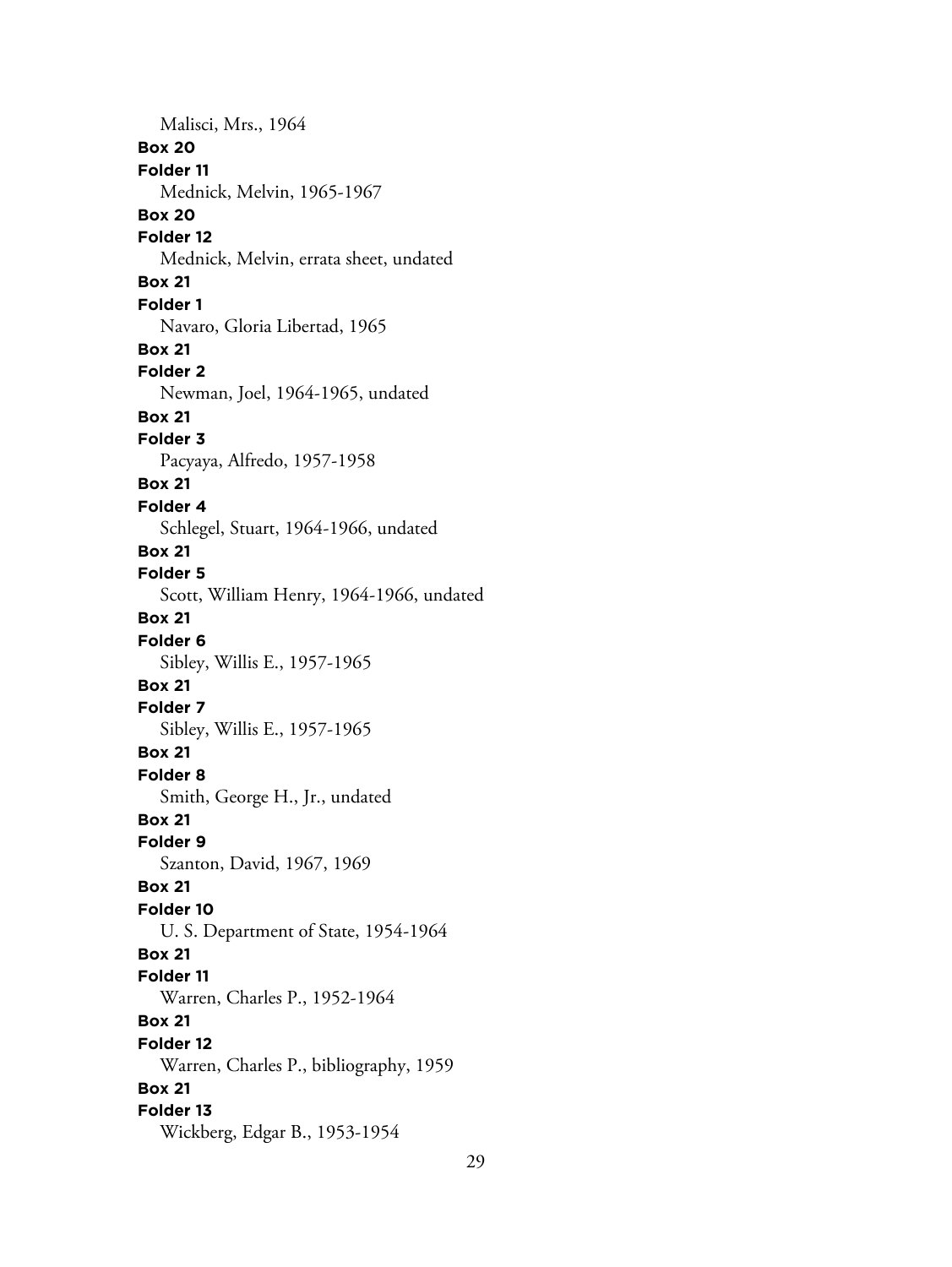**Box 21 Folder 14** Yengoyan, Aram, 1960-1966 **Box 21 Folder 15** Yengoyan, Aram, 1960-1966 **Box 21 Folder 16** Unidentified errata sheet, undated

### **Subseries 2: Philippines**

### **Sub-subseries 1: Archaeology and Physical Anthropology**

#### **Box 22**

**Folder 1**

Negro blood types, charts, undated

# **Box 22**

### **Folder 2**

Pre-Spanish Manila through Archaeology, sponsored by Mrs. I. R. Marcos, "Excavations at the Santa Ana Parish Church," progress report, correspondence, photographs, 1967

#### **Box 22**

### **Folder 3**

Radiocarbon dates, chart, undated

### **Box 22**

### **Folder 4**

Solheim, Wilhelm, correspondence, notes, photographs, 1954-1956, undated

# **Box 22**

### **Folder 5**

Webster, Kenneth and Fleda Jones, "Malaysian Physical Anthropology," student paper, notes, undated

# **Box 22**

# **Folder 6**

Correspondence, notes, photograph, clippings, 1942, undated

### **Sub-subseries 2: Area Handbook on the Philippines**

**Box 22 Folder 7** Handbook outline, notes, undated **Box 22 Folder 8** Handbook outline, notes, undated **Box 22 Folder 9** Philippine project, memorandum, 1954 **Box 22 Folder 10**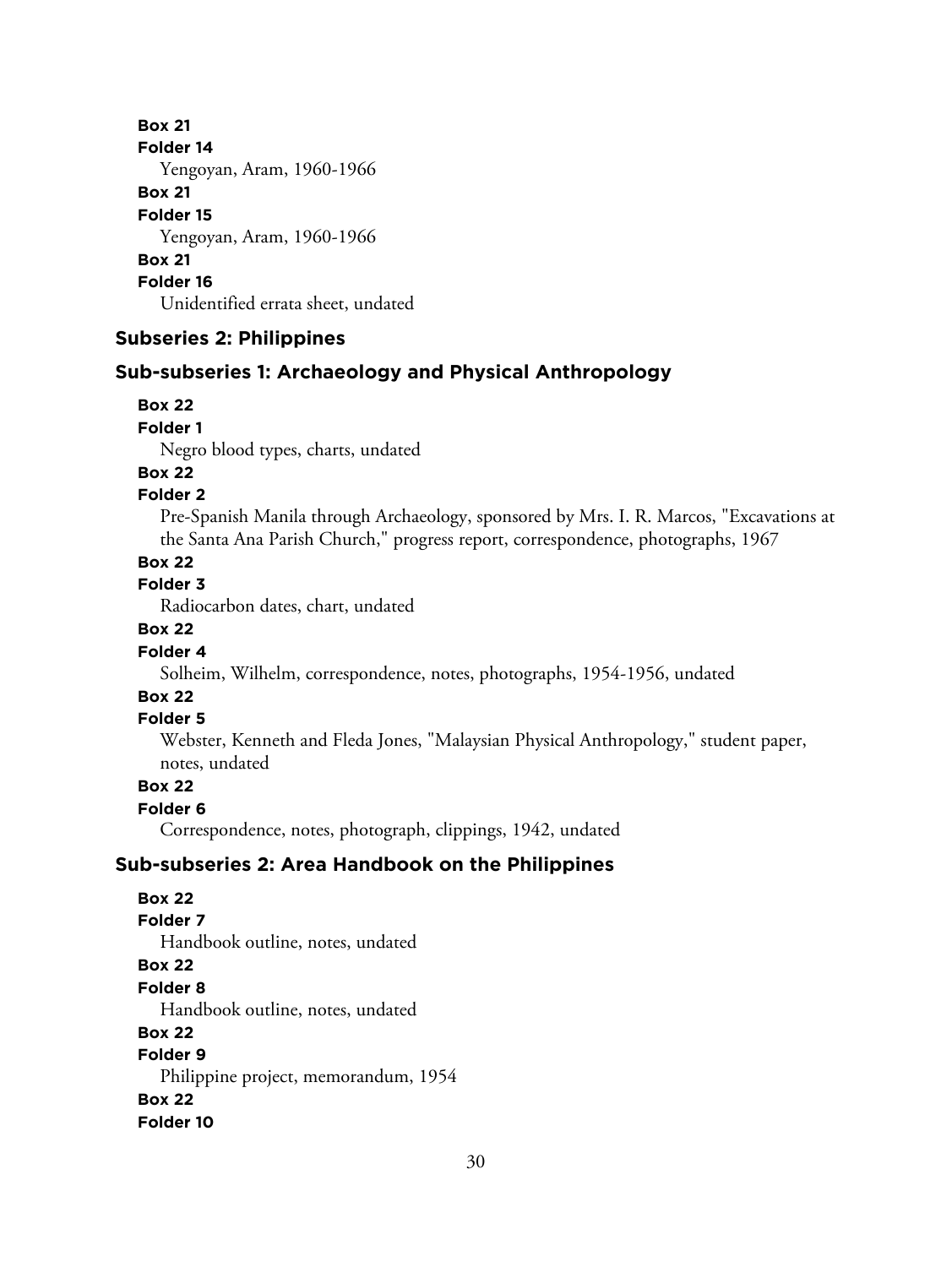Handbook revision ideas and notes, memorandum, notes, outline, 1958, undated

#### **Box 22**

# **Folder 11**

Memorandum for revision, undated

### **Box 22**

### **Folder 12**

U. S. Office of Psychological Warfare, "Format for a Psychological Warfare Country Plan, Annex A," manuscript, 1954, undated

### **Sub-subseries 3: Biographical Data**

**Box 22**

#### **Folder 13**

Beyer, H. Otley, program, 1965

# **Box 22**

**Folder 14**

Beyer, H. Otley, "Notes on the life of H. Otley Beyer," manuscript, clippings, 1950-1952

# **Box 22**

**Folder 15**

Philippine experts, correspondence, survey forms, name lists, 1955, undated

### **Sub-subseries 4: Conferences and Seminars**

#### **Box 22**

### **Folder 16**

Association for Asian Studies, Symposium on the Philippines, organized by Donn Hart, manuscripts, correspondence, notes, program, 1973-1974

# **Box 22**

#### **Folder 17**

Eggan, Fred, "The Philippines: Economic and Social Trends since Independence," notes, 1955

### **Box 22**

### **Folder 18**

Eggan, Fred, "The Philippines: Cultural Background," notes, undated

### **Box 22**

### **Folder 19**

Eggan, Fred, "The Impact of the United States on the Philippines," notes, bibliography, 1963

#### **Box 22**

### **Folder 20**

Eggan, Fred, Peace Corps, lecture notes, undated

### **Box 22**

### **Folder 21**

Eggan, Fred, Peace Corps, lecture notes, undated

### **Box 22**

### **Folder 22**

Eggan, Fred, Peace Corps, lecture notes, undated

### **Box 22**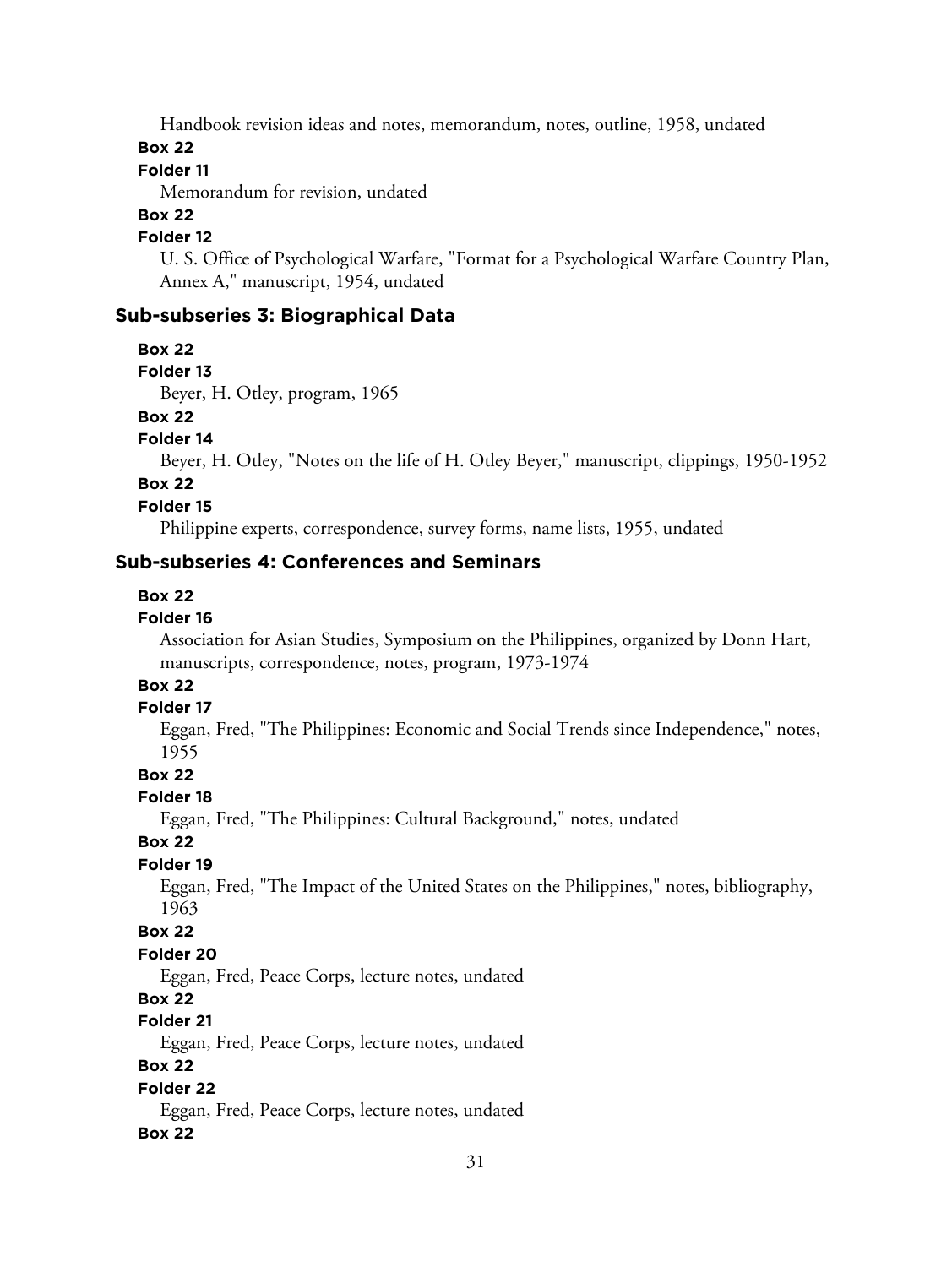#### **Folder 23**

Philippine Seminar 439, Philippine research, notes, undated

# **Box 23**

### **Folder 1**

Fresno State College American Assembly, "The United States and the Philippines," manuscript, correspondence, program, 1966

### **Box 23**

#### **Folder 2**

Manila Trade Pottery Seminar, program, clipping, 1968

### **Box 23**

#### **Folder 3**

Seminar on Southeast Asia and the Philippines, Ateneo de Manila, program, 1966

#### **Box 23**

#### **Folder 4**

Industrial Research Workshop, manuscript, 1969

#### **Box 23**

#### **Folder 5**

Philippine Seminar 534, manuscript, notes, charts, 1964-1965

#### **Box 23**

#### **Folder 6**

Philippine Seminar 534, student paper, charts, class roster, notes, 1971

#### **Box 23**

#### **Folder 7**

Philippine Seminar, chart, notes, 1967

#### **Box 23**

#### **Folder 8**

Philippine Seminar, notes, 1969

#### **Box 23**

#### **Folder 9**

Philippine Seminar 352, manuscripts, notes, maps, bibliographies, 1954-1955, undated

#### **Box 23**

### **Folder 10**

Conference on Philippine Studies, notes, 1963

### **Box 23**

### **Folder 11**

Anthropology 230, course outline, 1959

#### **Box 23**

### **Folder 12**

Mindanao conference, original manuscripts, undated

### **Box 23**

## **Folder 13**

Mindanao conference, J. Franklin Ewing, "Notes on the Tawsug of Siasi in Particular, and the Moros of the Southern Philippines in General," manuscript, 1955

### **Box 23**

### **Folder 14**

Mindanao conference, manuscripts, undated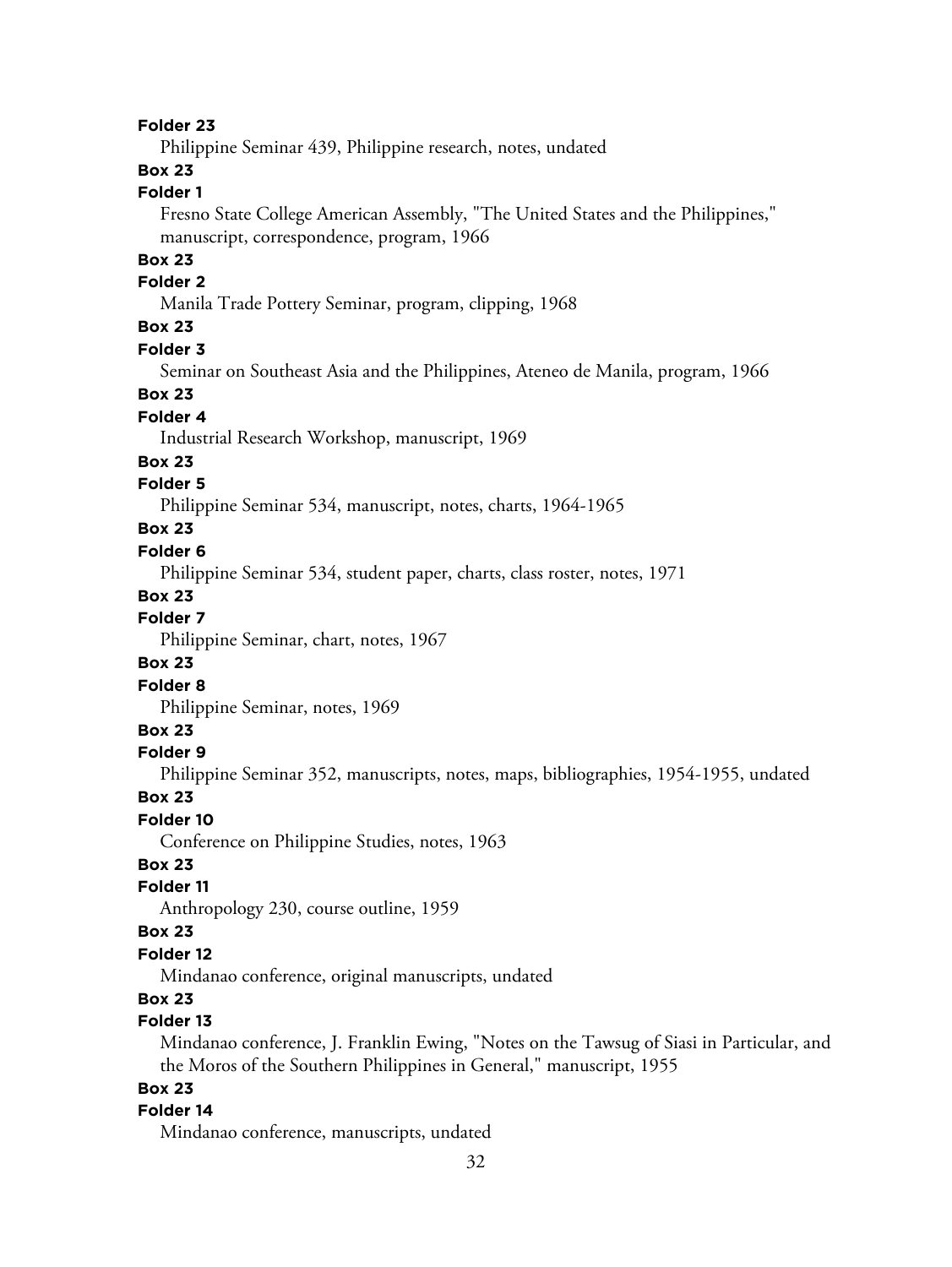### **Sub-subseries 5: Development**

### **Box 23**

#### **Folder 15**

Beyer, H. Otley, "Migrations," notes, maps, undated

#### **Box 23**

### **Folder 16**

"Community Development in the Philippines," manuscript, 1960

#### **Box 23**

#### **Folder 17**

Eggan, Fred, "The Philippines and the Bell Report," reprint, 1951

#### **Box 24**

#### **Folder 1**

Pal, Agaton, "Development Program Planning," manuscript, 1960

# **Box 24**

#### **Folder 2**

Philippine Community Development papers, manuscripts, memorandum, 1960

### **Sub-subseries 6: Economy**

#### **Box 24**

#### **Folder 3**

Chandler, Robert F., "The Yield Potential of Tropical Rice," 1966

# **Box 24**

### **Folder 4**

Economic conditions in the Philippines, manuscript, memorandum, 1951, undated

### **Box 24**

### **Folder 5**

Hester, E. D., Philippine sugar, letter to the editor, clipping, 1959

# **Box 24**

### **Folder 6**

Lande, Carl H., "Power and Dependency in the Philippines," manuscript, 1966

### **Box 24**

# **Folder 7**

Philippine Irrigation, historical data on the Irrigation Service Unit of the Department of Public Works, manuscripts, maps, 1949, 1958, undated

# **Box 24**

# **Folder 8**

Philippine lumber production, maps, 1954-1956, undated

# **Box 24**

### **Folder 9**

Takahashi, Akira, "Modernization of the Peasant Community in Central Luzon, Philippines," manuscript, 1966

# **Box 24**

#### **Folder 10**

Tribal distribution in Maragtas, Povedano, and Loarca, notes, tables, undated

### **Sub-subseries 7: Ethnography**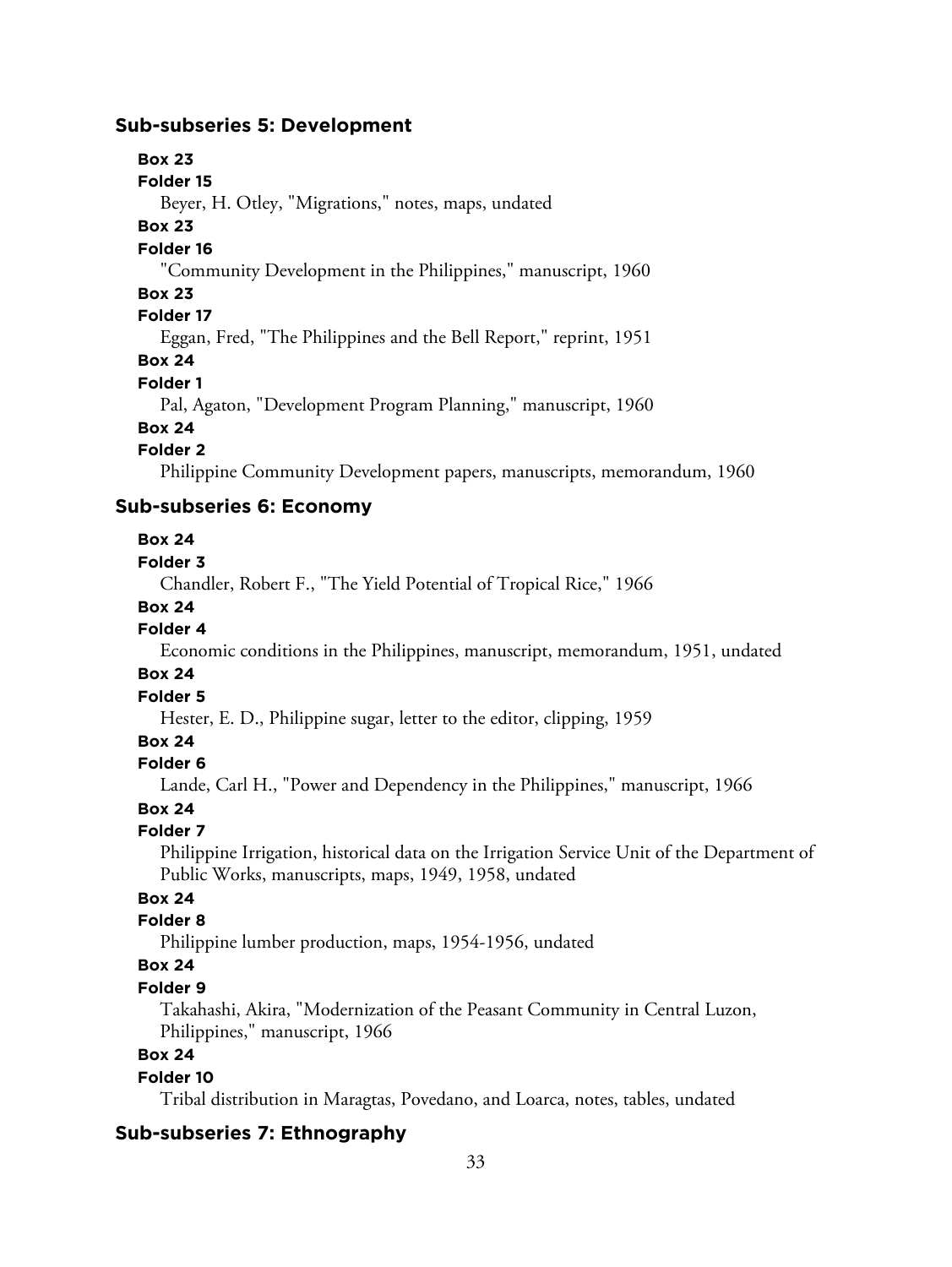#### **Folder 11**

Beyer, H. Otley, classification of Philippine groups by geography, custom-law provinces, manuscript, notes, chart, undated

#### **Box 24**

### **Folder 12**

Beyer, H. Otley, Beyer project, correspondence, memoranda, reports, budgets, clippings, 1952-1963

### **Box 24**

### **Folder 13**

Beyer, H. Otley, Beyer project, correspondence, memoranda, reports, budgets, clippings, 1952-1963

### **Box 24**

### **Folder 14**

Beyer, H. Otley, Beyer project, correspondence, memoranda, reports, budgets, clippings, 1952-1963

# **Box 24**

#### **Folder 15**

Beyer, H. Otley, Beyer project, correspondence, memoranda, reports, budgets, clippings, 1952-1963

### **Box 24**

### **Folder 16**

Beyer-Holleman Papers, Customary Law, Paper numbers 1, 2, 220, 222-224, 226-236, undated

### **Box 24**

## **Folder 17**

Beyer-Holleman Papers, Mindoro-Palawan, Paper numbers 170-171, undated

### **Box 24**

#### **Folder 18**

Beyer-Holleman Papers, Mountain Province, manuscript, notes, photographs, undated

#### **Box 25**

#### **Folder 1**

Beyer-Holleman Papers, Mountain Province, Paper numbers 25, 32, 44, 56 143, 162, 170-172, 174-177, 182, 216, 237, 238, undated

### **Box 25**

### **Folder 2**

Beyer-Holleman Papers, Moro, Paper numbers 112b, 143, 158-164, undated

# **Box 25**

#### **Folder 3**

Beyer-Holleman Papers, Tagalog Area, Paper numbers 150-157

# **Box 25**

#### **Folder 4**

Beyer-Holleman Papers, Tagalog Area, Paper numbers 191-207, undated

#### **Box 26**

#### **Folder 1**

Beyer-Holleman Papers, Central and Southern Philippines, manuscripts, notes, undated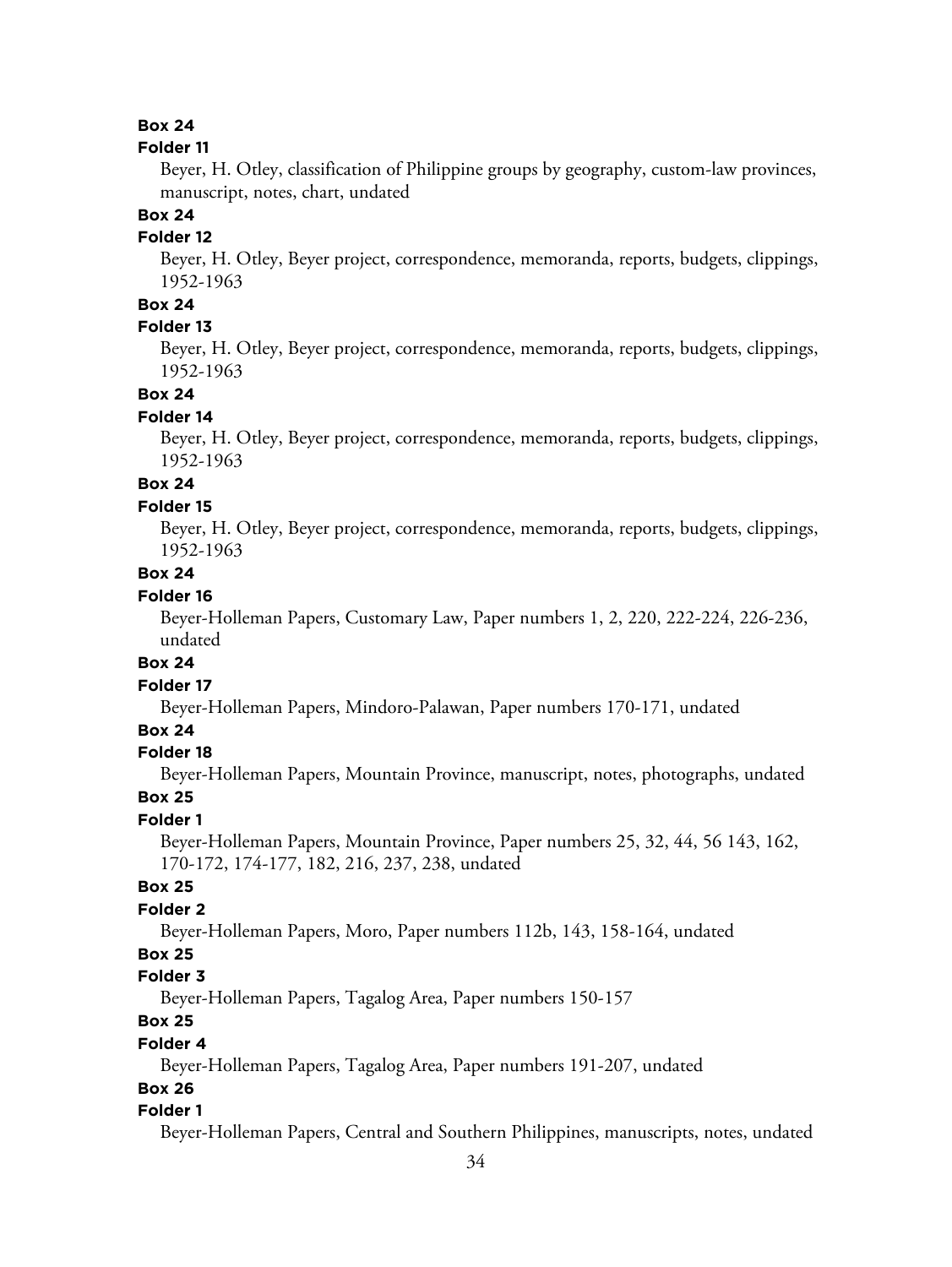#### **Folder 2**

Beyer-Holleman Papers, Visayas, manuscripts, notes, undated

### **Box 26**

### **Folder 3**

Beyer-Holleman Papers, miscellaneous papers, undated (2)

### **Box 26**

### **Folder 4**

Beyer-Holleman Papers, miscellaneous papers, undated (2)

# **Box 26**

#### **Folder 5**

Beyer-Holleman Papers, correspondence, notes, memorandum, 1931-1943

### **Box 26**

#### **Folder 6**

Beyer-Holleman Papers, proposed editing, manuscript proofs, correspondence, 1932, undated

# **Box 26**

#### **Folder 7**

Blumentritt, "Diccionario Mitalogieo," translation notes, undated

### **Box 26**

# **Folder 8**

Dyen, Isidore, "Subgrouping Philippine Languages," manuscript, 1953

### **Box 26**

#### **Folder 9**

"Ethno-linguistic Areas of the Philippines Signalized for Study by the Human Relations Area File Philippines Project," mimeograph, 1955

### **Box 26**

### **Folder 10**

Folklore, Fansler reprint, "Introduction," manuscript by Fred Eggan, correspondence, notes, clipping, 1964, undated

### **Box 26**

### **Folder 11**

Folklore, Journal of American Folklore issue, correspondence, notes, 1955-1956

# **Box 26**

### **Folder 12**

Kaut, Charles, "The Social Structure of a Deme," manuscript, undated

### **Box 26**

#### **Folder 13**

Keesing, Felix M., "Lowland and Mountain: Ethnohistorical Perspectives in North Luzon, Philippines," manuscript, revision notes, correspondence, 1960

# **Box 26**

### **Folder 14**

Keesing, Felix M., "Lowland and Mountain: Ethnohistorical Perspectives in North Luzon, Philippines," manuscript, revision notes, correspondence, 1960

#### **Box 27**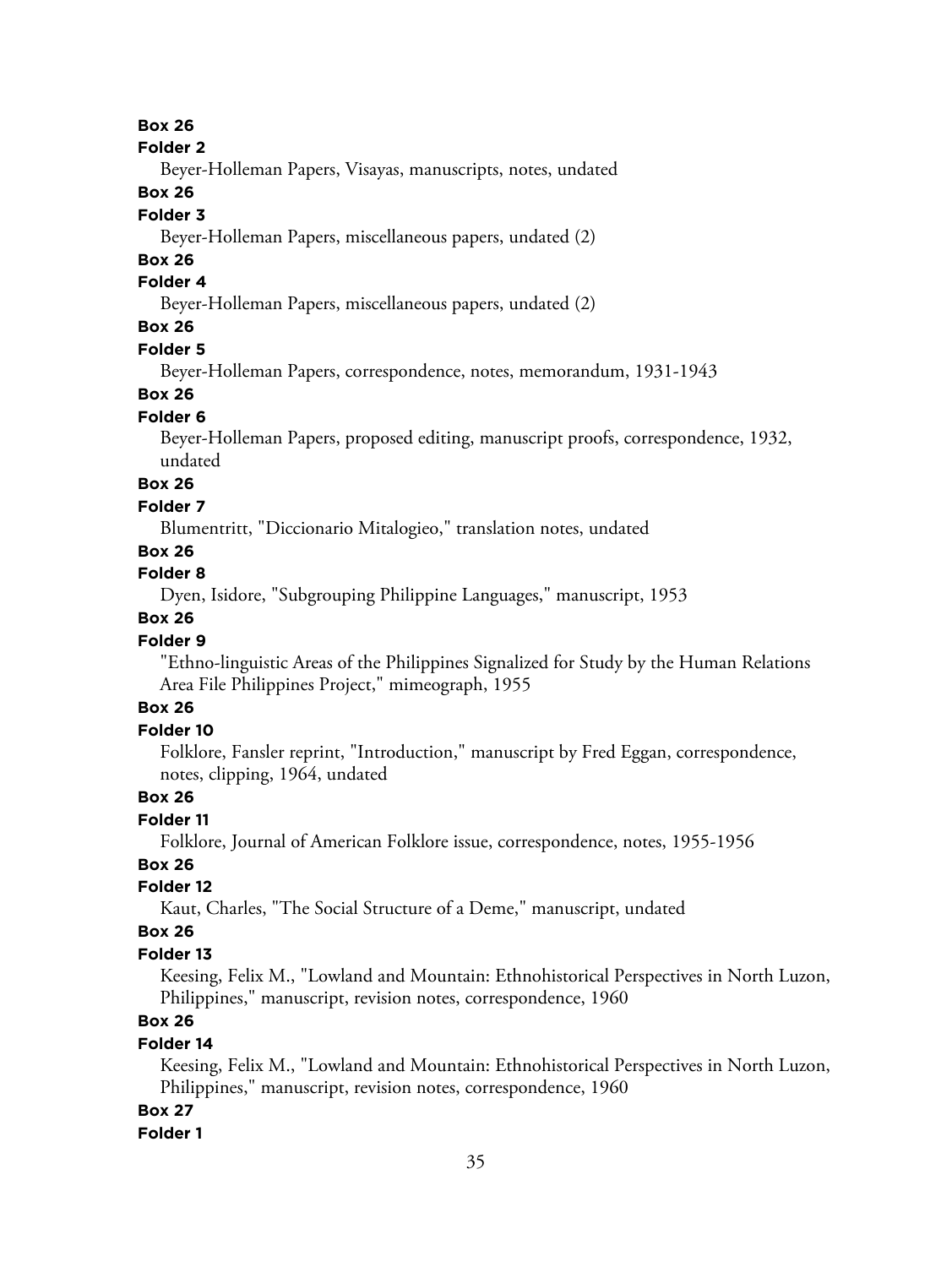Keesing, Felix M., "Lowland and Mountain: Ethnohistorical Perspectives in North Luzon, Philippines," manuscript, revision notes, correspondence, 1960

### **Box 27**

### **Folder 2**

Keesing, Felix M., "Lowland and Mountain: Ethnohistorical Perspectives in North Luzon, Philippines," manuscript, revision notes, correspondence, 1960

# **Box 27**

### **Folder 3**

Keesing, Felix M., "Lowland and Mountain: Ethnohistorical Perspectives in North Luzon, Philippines," manuscript, revision notes, correspondence, 1960

### **Box 27**

#### **Folder 4**

Keesing, Felix M., "Lowland and Mountain: Ethnohistorical Perspectives in North Luzon, Philippines," summary chapter, corrected copy, correspondence, 1961

### **Box 27**

### **Folder 5**

Kinship, Tagalog, Visayan, Pampangan, Pangasinan, Malay, reprints, charts, 1936-1937, undated

# **Box 27**

### **Folder 6**

Laurico, Mindo, "Sungka" (a game), manuscript, undated

#### **Box 27**

#### **Folder 7**

Maceda, Jose, papers on Philippine music, 1954, undated

### **Box 27**

### **Folder 8**

Manuel, Arsenio E., "A Survey of Philippine Folklore," mss, 1962

### **Box 27**

### **Folder 9**

Nurge, Ethel, "The Nature of the Supernatural in Four Myths from Guinhangdan," manuscript, 1958-1960

### **Box 27**

### **Folder 10**

Nurge, Ethel, myths from Guinhangdan, manuscripts, correspondence, curriculum vitae, 1958-1959, undated

### **Box 27**

### **Folder 11**

Orr, Kenneth G., "The Filipino: A Study in Acculturation," student paper, 1942

# **Box 27**

### **Folder 12**

Pagan groups of the Philippines, "The Pagans," incomplete manuscript, undated

### **Box 27**

# **Folder 13**

Papers on the Philippines, manuscripts, undated

### **Box 27**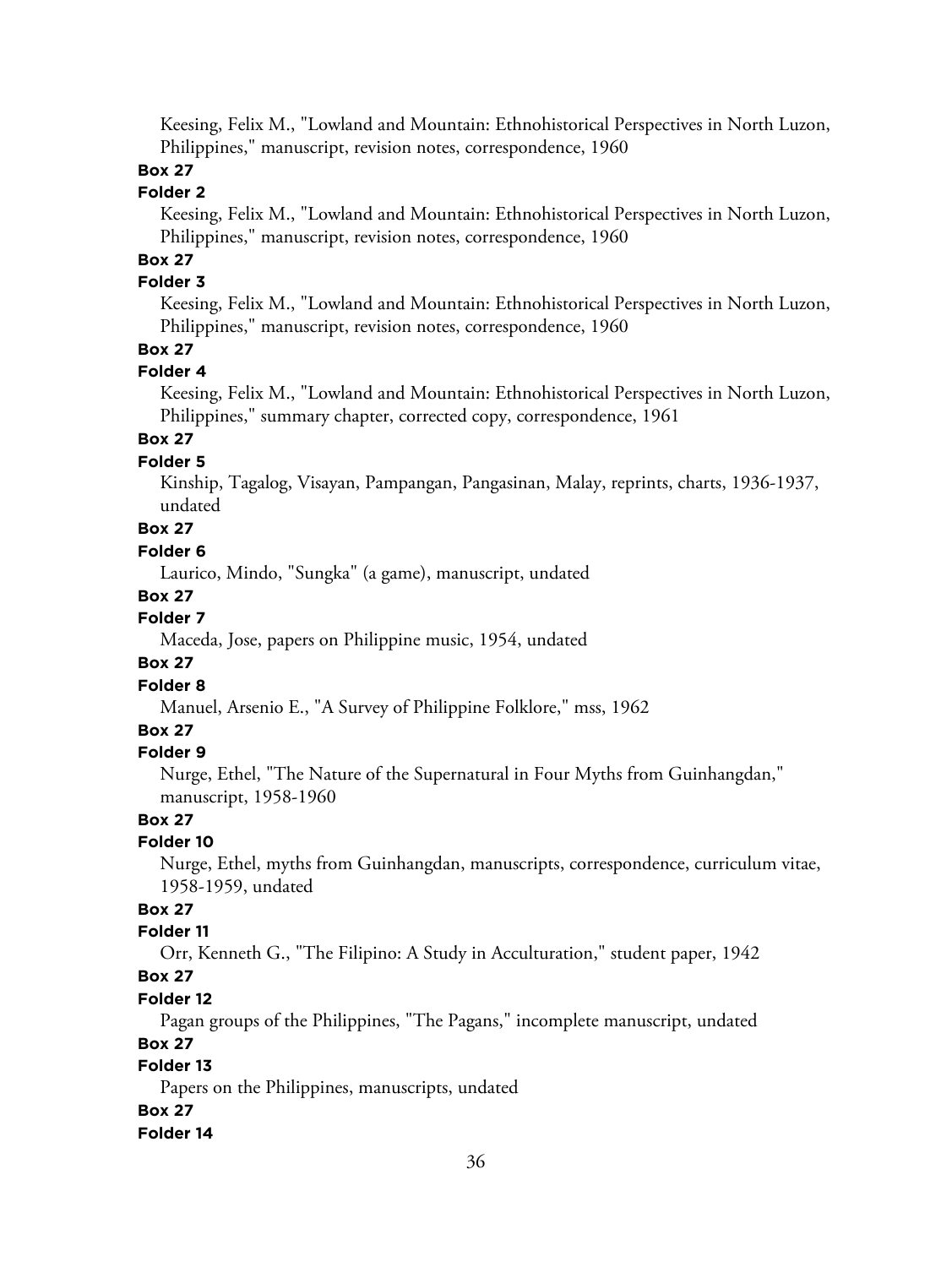Schmitt, Karl, kinship notes, 1945

**Box 27**

#### **Folder 15**

Sibley, Willis E., manuscripts, reprint, 1956, 1961, undated

### **Box 27**

**Folder 16**

Woven worksheets, linguistic notes, undated

### **Box 27**

**Folder 17**

Notes, undated

### **Sub-subseries 8: Geography**

### **Box 27**

**Folder 18**

Kolb, Philippine geography, notes, undated

### **Box 27**

**Folder 19**

Geography survey, bibliographic notes, undated

# **Sub-subseries 9: History**

### **Box 27**

### **Folder 20**

Barangay and Encomiendas, correspondence report (Kaut), notes, 1953, undated **Box 27**

# **Folder 21**

Bibliography, Church and State in the Philippines, undated

# **Box 27**

# **Folder 22**

Bibliography, "Race and Culture Contacts: The Philippines," manuscript, undated

# **Box 28**

# **Folder 1**

Boxer, M. S., notes on the early Philippines, undated

### **Box 28**

### **Folder 2**

Francisco, Juan, "Notes on the Indo-Philippine Images," manuscript, 1965

# **Box 28**

### **Folder 3**

Igorottes and Pangasinan calender, undated

# **Box 28**

### **Folder 4**

Mallat, J., "Les Philippines," (orig. 1846), student translation, undated

# **Box 28**

# **Folder 5**

Monteclaro, Pedro Alcantara, "Maragtas," translation, 1916

# **Box 28**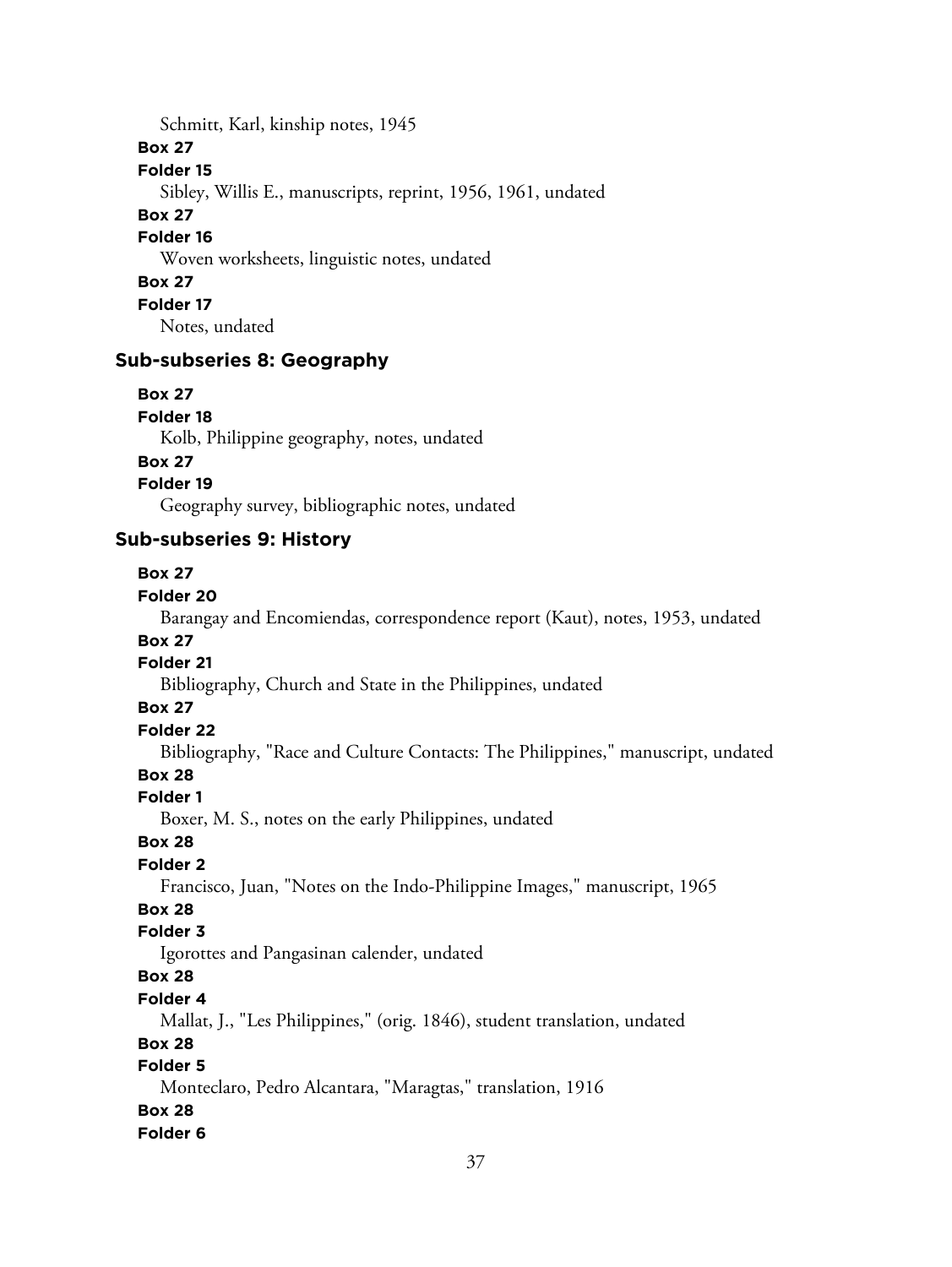Oyanguren, Jose Cruz, "Gran Rio de Mindanao," typescript of 1854 manuscript in Spanish with English translation penciled between the lines, notes, undated

# **Box 28**

### **Folder 7**

Pyle, Gerald F., "Some Aspects of Spanish Culture in the Philippines," student paper, undated

# **Box 28**

### **Folder 8**

"Three Documents in Ancient Philippine Script," manuscripts, 1919, undated

# **Box 28**

#### **Folder 9**

Velarde, Murillo, Map of the Philippines, reproductions from microfilm of original dated 1734

#### **Box 28**

#### **Folder 10**

Alzina's history of the Bisayans, Blair and Robertson notes, manuscript, 1908, undated

# **Box 28**

### **Folder 11**

Alzina's history of the Bisayans, notes and comments by various authors, undated

### **Box 29**

#### **Folder 1**

Alzina's history of the Bisayans, Book 1, Quisumbing photostats of Lennox manuscript, notes, undated

### **Box 29**

#### **Folder 2**

Alzina's history of the Bisayans, Book 1, Quisumbing photostats of Lennox manuscript, notes, undated

# **Box 29**

#### **Folder 3**

Alzina's history of the Bisayans, Book 1, Quisumbing photostats of Lennox manuscript, notes, undated

### **Box 29**

#### **Folder 4**

Alzina's history of the Bisayans, Book 2, Quisumbing photostats of Lennox manuscript, notes, undated

### **Box 29**

#### **Folder 5**

Alzina's history of the Bisayans, unidentified, Quisumbing photostats of Lennox manuscript, notes, undated

### **Box 29**

# **Folder 6**

Alzina's history of the Bisayans, four negatives of illustration plates in Munoz text, undated **Box 29**

#### **Folder 7**

Alzina's history of the Bisayans, Victor Baltazar, Munoz/Ateneo corrections, manuscript, undated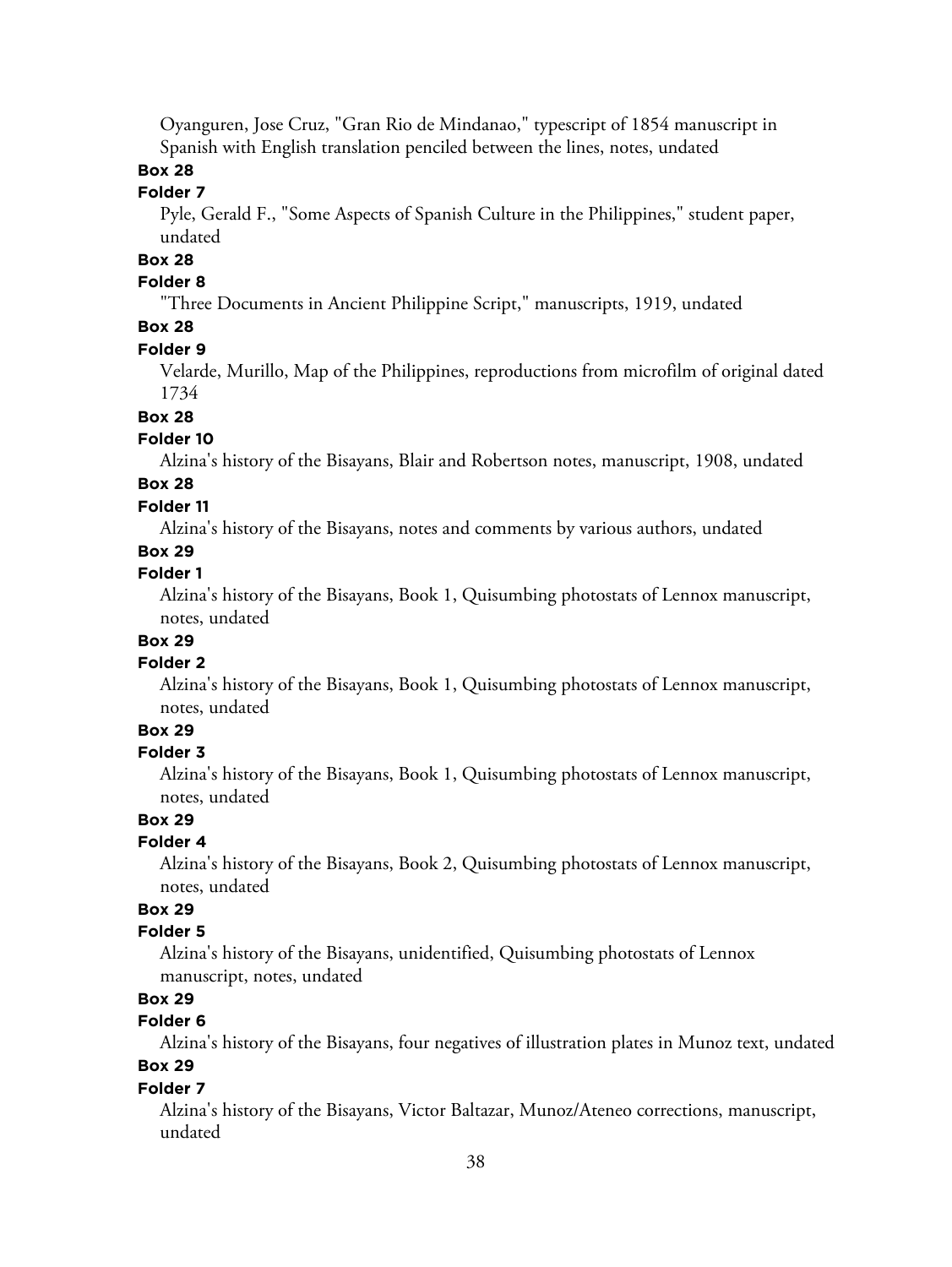Alzina's history of the Bisayans, Jocano, F. Landa, glossary of native terms, card files, ca. 1963-1964

### **Box 31**

Alzina's history of the Bisayans, Jocano, F. Landa, glossary of native terms, card files part 2, ca. 1963-1964

# **Box 32**

### **Folder 1**

Alzina's history of the Bisayans, Fred Eggan, "Alzina'a Historia de Visayas (1668) and Its Relevance to Our Knowledge of the Philippines," manuscript, undated

### **Box 32**

### **Folder 2**

Alzina's history of the Bisayans, Fred Eggan, Alzina notes, undated

#### **Box 32**

#### **Folder 3**

Alzina's history of the Bisayans, Ronald S. Himes, "A Study of Selected Pre-Spanish Institutions as Derived from the Alzina Manuscript," M. A.. thesis, 1964

#### **Box 32**

#### **Folder 4**

Alzina's history of the Bisayans, Gerard Rixhon, "Alzina's 1668 Manuscript as a Source of Anthropological Data: A Critique," manuscript, undated

#### **Box 32**

# **Folder 5**

Povedano manuscript of 1572, Robertson Papers "originals" and translation, undated

### **Box 32**

#### **Folder 6**

Povedano manuscript of 1572, Duke University Collection photostats, undated

### **Box 32**

#### **Folder 7**

Povedano manuscript of 1572, correspondence, notes, 1954, undated

#### **Box 32**

### **Folder 8**

Povedano manuscript of 1572, Transcript No. 2, corrected copy, undated

# **Box 32**

### **Folder 9**

Povedano manuscript of 1572, Fred Eggan and E. D. Hester, "Bibliographic Note on the Povedano Manuscript of 1572," manuscript, undated

### **Box 32**

### **Folder 10**

Povedano manuscript of 1578, notes on Beyer's translation, 1954

# **Box 32**

#### **Folder 11**

Povedano, Mi Xornada, transcript by Jose Marco, with marginalia, undated

#### **Box 32**

#### **Folder 12**

Povedano, Mi Xornada, copy of transcript by Jose Marco, undated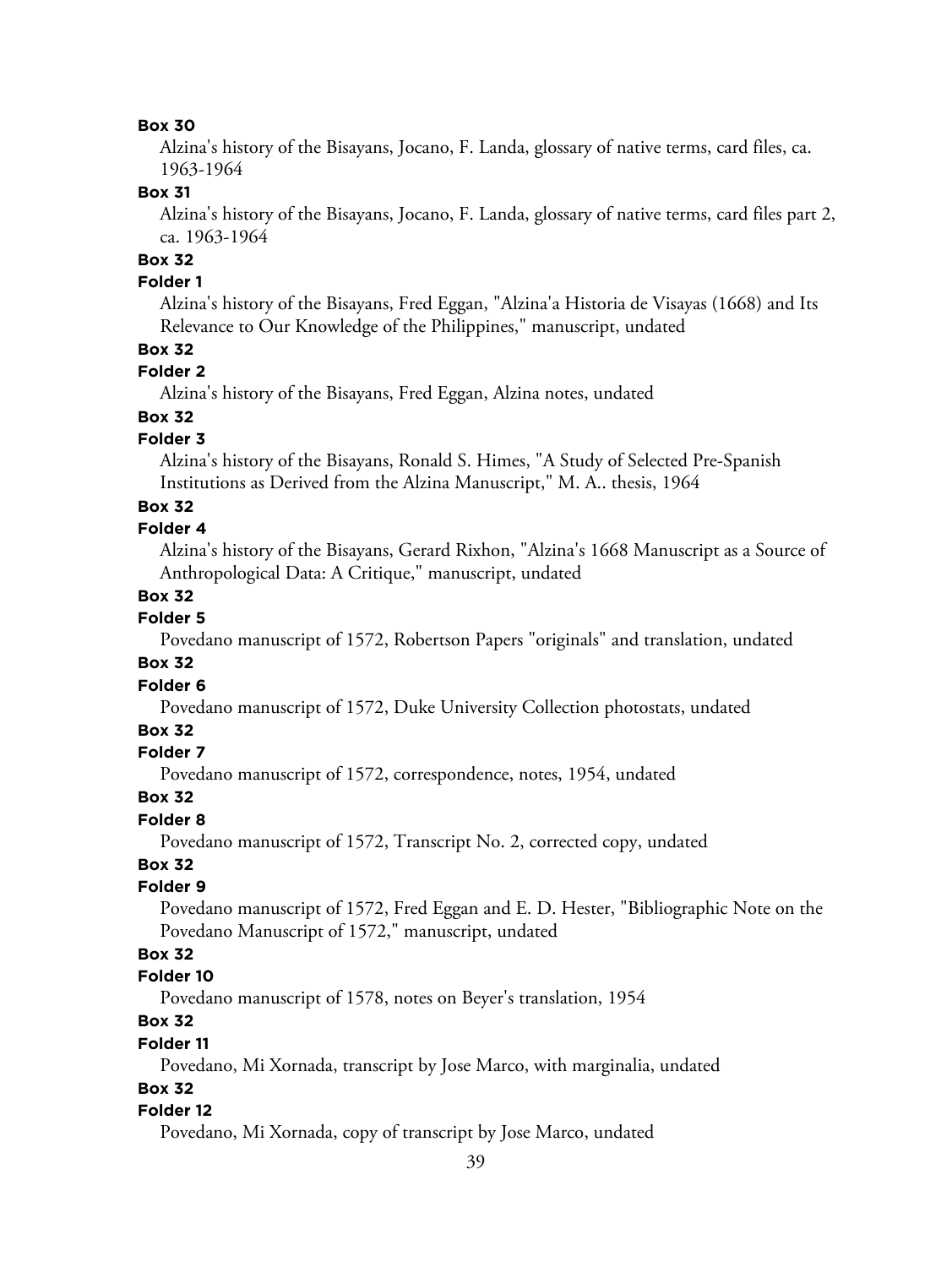#### **Folder 13**

Povedano, correspondence, notes, reprint, 1951-1957, undated

### **Box 33**

#### **Folder 1**

Pavon manuscript, "Stories of the Indios of this Island," Robertson "original" typescript translation, undated

# **Box 33**

### **Folder 2**

Pavon manuscript, Robertson Papers, "Stories of the Indios of this Island (Negros)" (1838), "Ancient Legends of Negros: First Book" (1839), "Ancient Legends of Negros: Second Book" (1839), "Stories of the Indios of Olden Times and Today" (1839), translations, undated

#### **Box 33**

### **Folder 3**

Pavon manuscript, Robertson Papers, "Stories of the Indios of this Island (Negros)" (1838), "Ancient Legends of Negros: First Book" (1839), "Ancient Legends of Negros: Second Book" (1839), "Stories of the Indios of Olden Times and Today" (1839), translations, undated

#### **Box 33**

#### **Folder 4**

Pavon manuscript, Robertson Papers, "Stories of the Indios of this Island (Negros)" (1838), bound copy, undated

### **Box 33**

#### **Folder 5**

Pavon manuscript, Robertson Papers, "Stories of the Indios of this Island (Negros)" (1838), corrected copy, undated

### **Box 33**

#### **Folder 6**

Pavon manuscript, Robertson Papers, "Stories of the Indios of this Island (Negros)" (1838), errata sheets, undated

#### **Box 33**

#### **Folder 7**

Pavon manuscript, "The Story of Cuan Pusong," photostat of 1839 manuscript, translation, notes, undated

# **Box 33**

#### **Folder 8**

Pavon manuscript, "The Story of Cuan Pusong," translation manuscript, corrected copy, undated

### **Box 33**

# **Folder 9**

Pavon manuscript, "Witchcraft and the Tales of Phantoms," manuscript, translation by E. D. Hester, checklist, undated

#### **Box 33**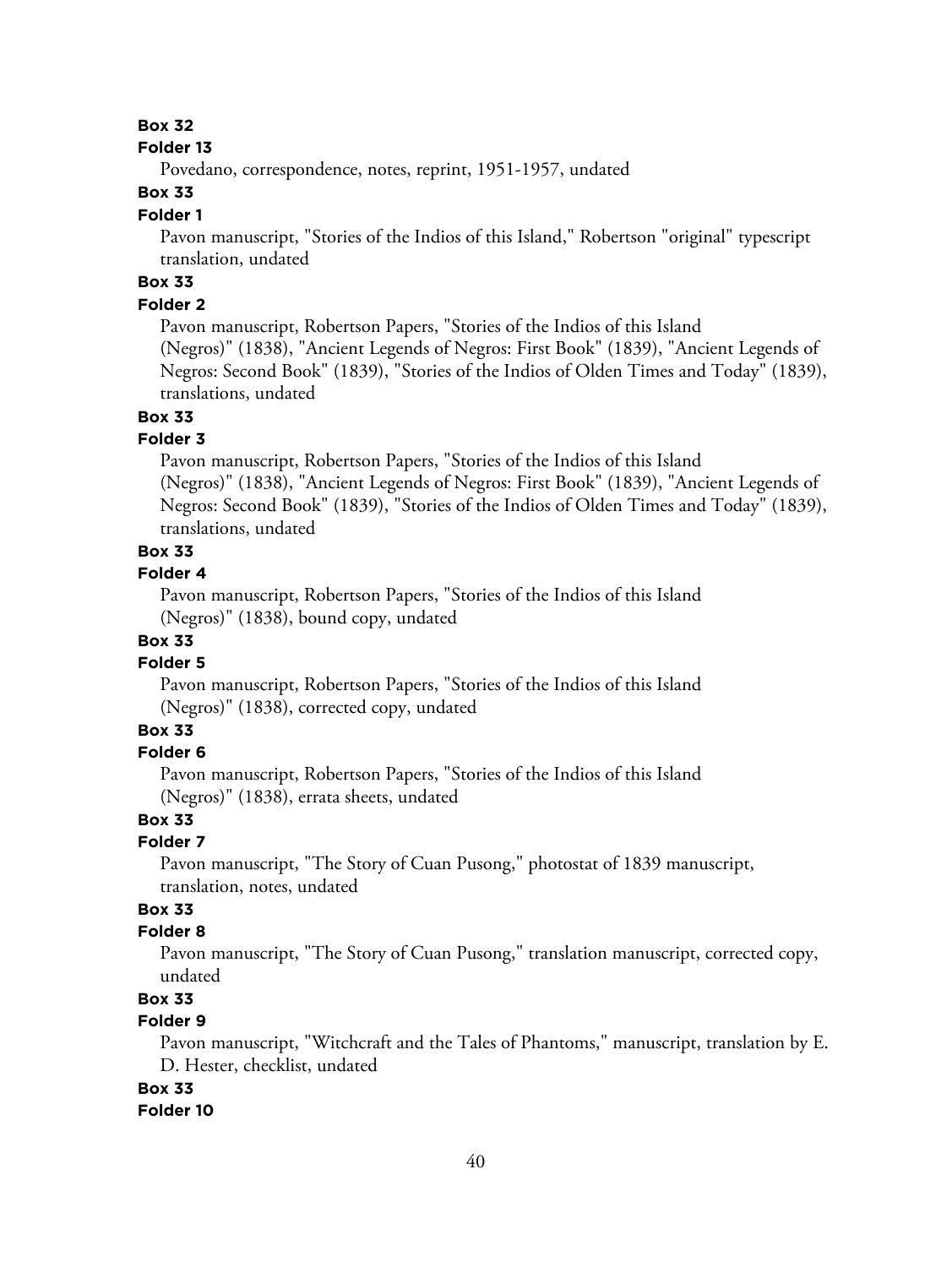Pavon manuscript, "Of the Story of Cavahay, and the Reason for the Origin of Class and Race among Men," manuscript, notes, undated

### **Box 33**

### **Folder 11**

Pavon manuscript, "Seventeen Theses: Laws of the Regulos," translation, undated

# **Box 33**

# **Folder 12**

Povedano and Pavon manuscripts, memoranda, notes, 1953, undated

### **Box 33**

### **Folder 13**

Robertson Papers, checklist, undated

#### **Box 33**

#### **Folder 14**

Robertson Papers, notes, undated

#### **Subseries 3: Southeast Asia--General**

#### **Box 34**

#### **Folder 1**

Peoples and problems of Southeast Asia, lectures, notes, bibliography, 1952

### **Box 34**

#### **Folder 2**

Southeast Asia, problems part 4, correspondence, notes, memorandum, reprint, clippings, 1950-1951

#### **Box 34**

### **Folder 3**

Archaeology, notes, undated

#### **Box 34**

# **Folder 4**

Regional studies, manuscripts, notes, newsletters, bibliography, 1944-1947

# **Box 34**

#### **Folder 5**

Brant, Charles S., "Southeast Asia," manuscript, undated

#### **Box 34**

# **Folder 6**

Ginsburg, Norton S., "Geography of the Far East," manuscript, 1952

# **Box 34**

# **Folder 7**

Keesing, Felix, "Social Science Research and Emerging Social Patterns in Southeast Asia," manuscript, undated

# **Box 34**

# **Folder 8**

Hay, Stephen, "Annotated Bibliography on Southeast Asia--History," manuscript, undated **Box 34**

#### **Folder 9**

Kennedy, R., notes, undated

#### **Box 34**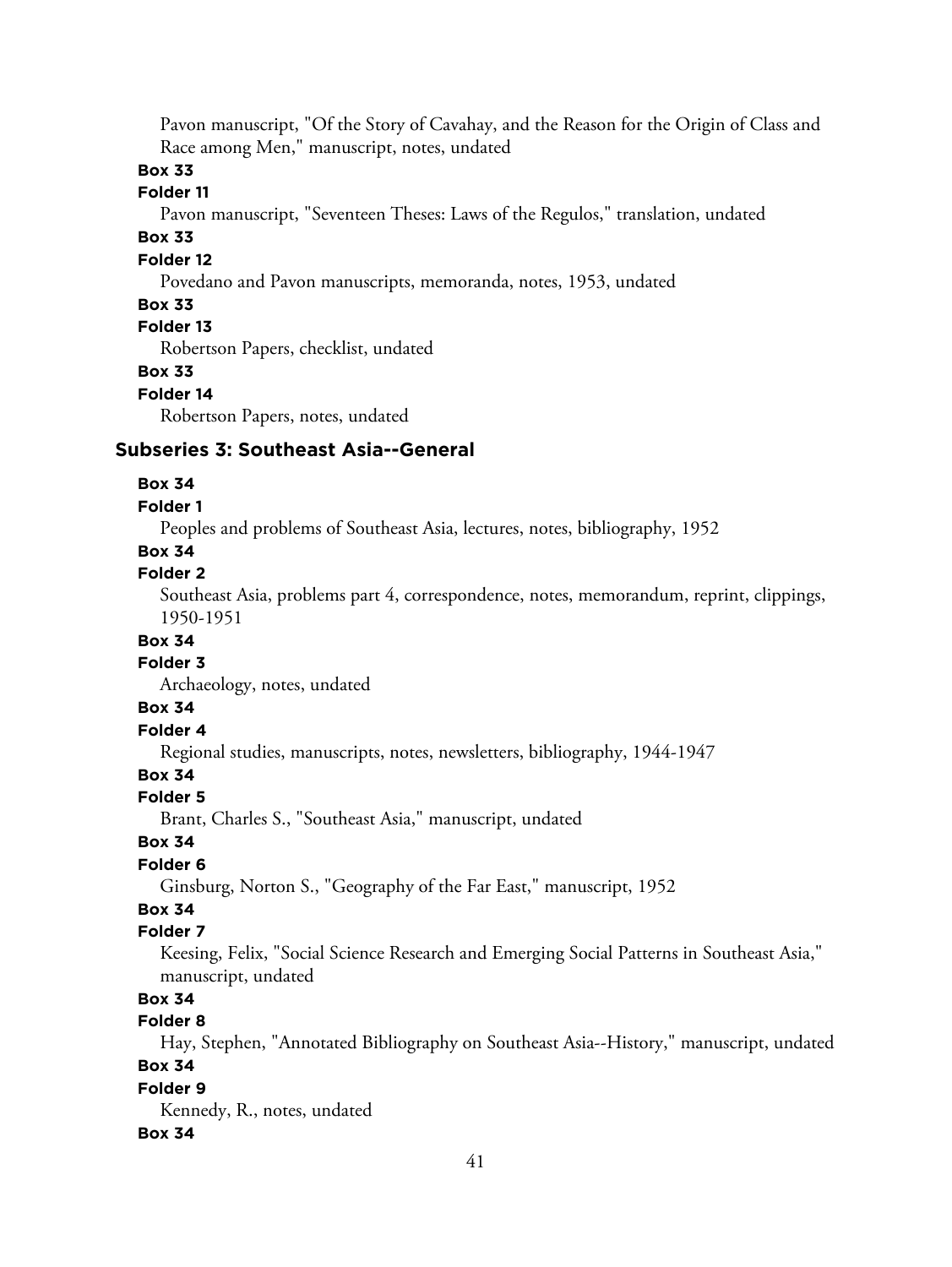#### **Folder 10**

Peltzer, Karl J., "Selected Bibliography on the Geography of Southeast Asia," manuscript, 1949

#### **Box 34**

#### **Folder 11**

Bibliographies, notes, reprint, 1954, 1956

# **Box 34**

# **Folder 12**

Pendleton, Robert L., "Training for Agricultural Research in Humid Tropical Asia," memorandum, undated

### **Subseries 4: Malay Archipelago**

#### **Box 34**

#### **Folder 13**

Appell, George, manuscripts, correspondence, 1964-1965

#### **Box 34**

### **Folder 14**

Appell, George, Rungus Dusun kinship terminology, notes, chart, undated

### **Box 34**

#### **Folder 15**

Columbia University Study of Opinion Formation in Malaysia, manuscript, correspondence, 1953

### **Box 34**

#### **Folder 16**

Journal of the Royal Asiatic Society, Borneo papers, notes, undated

### **Box 34**

#### **Folder 17**

Sparr, Marjorie, "Mohammedanism in Malaysia," student paper, 1942

#### **Box 34**

#### **Folder 18**

Williams, Thomas R., "Tambunan Dusun Social Structure," manuscript, 1961

### **Box 34**

#### **Folder 19**

Williams, Thomas R., "Bibliography of Sarawak, Brunei, and North Borneo," manuscript, correspondence, 1962

#### **Subseries 5: Indonesia**

#### **Box 34**

# **Folder 20**

"Village Life," student paper, notes, 1954, undated

## **Box 34**

#### **Folder 21**

Adatrechtbundels, Minangkabau property, notes, undated

### **Box 34**

### **Folder 22**

Allison, H. C., "Nias," manuscript, undated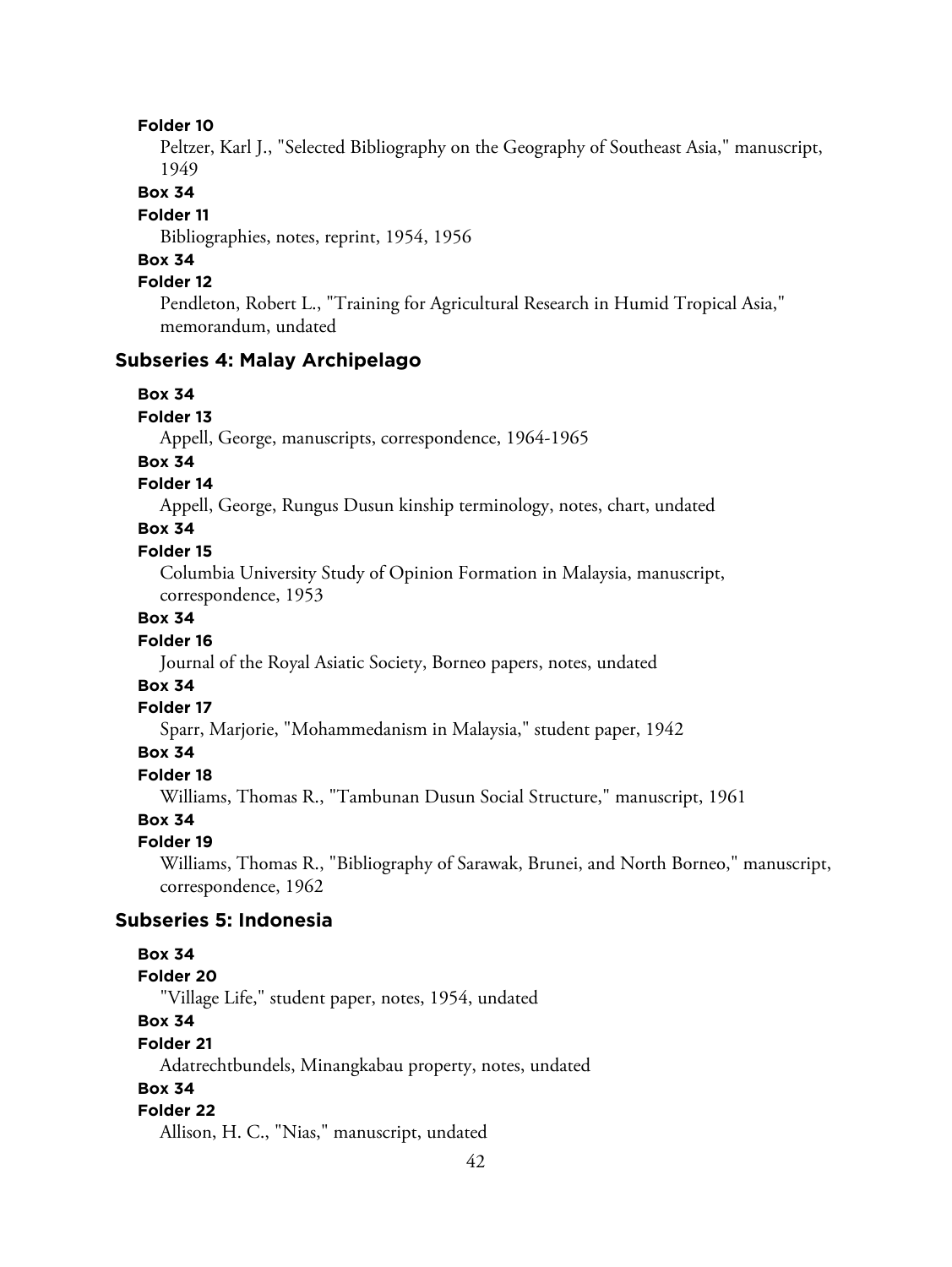#### **Folder 23**

Bruner, Edward M., "Family," "Ethnic Groups," manuscripts, 1956

### **Box 35**

### **Folder 1**

Schusky, Ernest, "The Mentawi Islands," student paper, 1956

# **Box 35**

### **Folder 2**

Schmitz, Carl A., "The Archives of Myths for Melanesia and East Indonesia at the Frobenius Institute," manuscript, undated

#### **Box 35**

#### **Folder 3**

Sumbawa Kinship, chart, undated

#### **Subseries 6: Mainland Southeast Asia**

#### **Box 35**

### **Folder 4**

Ayabe, Tsuneo, "The Village Structure of Lowland Lao," manuscript, undated

### **Box 35**

#### **Folder 5**

Beatty, William H., "Ethnology of the Hill Tribes of Burma," manuscript, undated

#### **Box 35**

### **Folder 6**

Benedict, Ruth, notes on "Thai Culture and Behavior," undated

### **Box 35**

### **Folder 7**

Condominos, Georges, "Structure of the Lao Family," manuscript, undated

### **Box 35**

#### **Folder 8**

Condominos, Georges, "Some Mnong Gar Religious Concepts: A World of Forms," manuscript, undated

### **Box 35**

# **Folder 9**

Halpern, Joel Martin, "Trade Patterns in Northern Laos," manuscript, 1957

### **Box 35**

### **Folder 10**

Hamilton, J. W., "Effects of the Thai Market on Karen Life," manuscript, 1962

#### **Box 35**

#### **Folder 11**

Hickey, Gerald, Vietnam, manuscripts, correspondence, map, 1957, undated

# **Box 35**

### **Folder 12**

Hickey, Gerald, Vietnamese, thesis proposal, notes, undated

#### **Box 35**

#### **Folder 13**

Kunstadter, Peter, "The End of the Lua' Year," manuscript, undated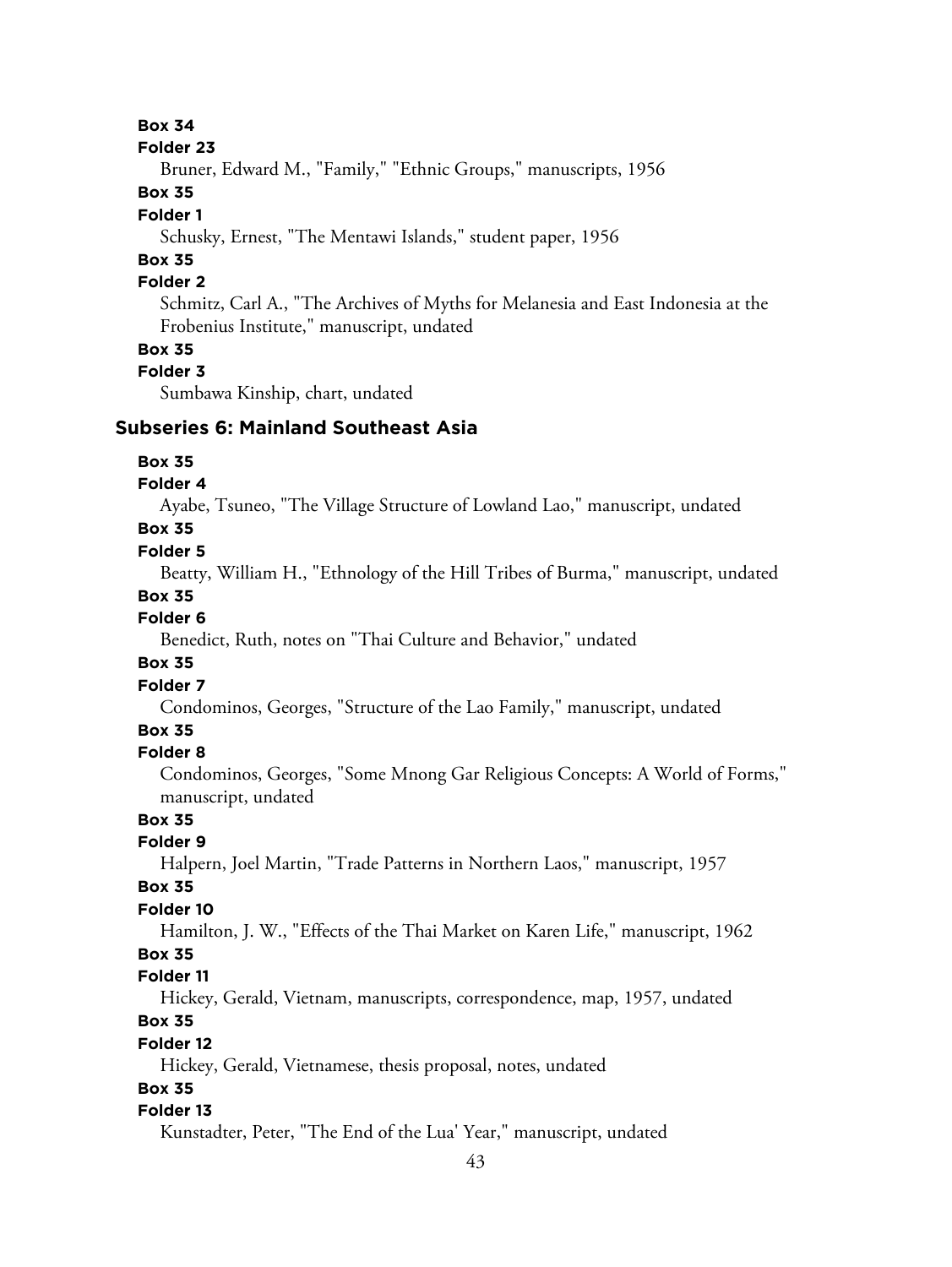#### **Folder 14**

Kunstadter, Peter, "Irrigation and Social Structure," manuscript, 1966

#### **Box 35**

#### **Folder 15**

Maspero, Georges, "The Kingdom of Champa," translation, 1949

### **Box 35**

### **Folder 16**

Mekong Project, manuscript, undated

### **Box 35**

#### **Folder 17**

Nagas, notes, undated

#### **Box 35**

#### **Folder 18**

Nash, Manning, notes, undated

#### **Box 35**

#### **Folder 19**

Orans, Martin, "Introduction to the Primitive Peoples of Cambodia," manuscript, map, undated

### **Box 35**

#### **Folder 20**

Pugh, Marion D., "Assam," student paper, undated

### **Box 35**

#### **Folder 21**

Solheim, Wilhelm, Thailand archaeology, correspondence, reprints, 1968-1969

### **Box 35**

#### **Folder 22**

Thompson, Virginia, "Memorandum on Burma's Politics, Minorities, and Labor Problems," 1943

### **Box 35**

#### **Folder 23**

Unidentified, "The Angami Nagas Kinship System," manuscript, undated

## **Box 35**

#### **Folder 24**

Unidentified, "The Ao Nagas," manuscripts, undated

# **Subseries 7: Formosa**

#### **Box 35**

### **Folder 25**

Eggan, Fred, Formosa kinship, charts, 1956

## **Box 35**

### **Folder 26**

Iwashita, Kyoko, "Analysis of Social Change in the Aboriginal Village of Formosa," B. A.. thesis, 1967

#### **Box 35**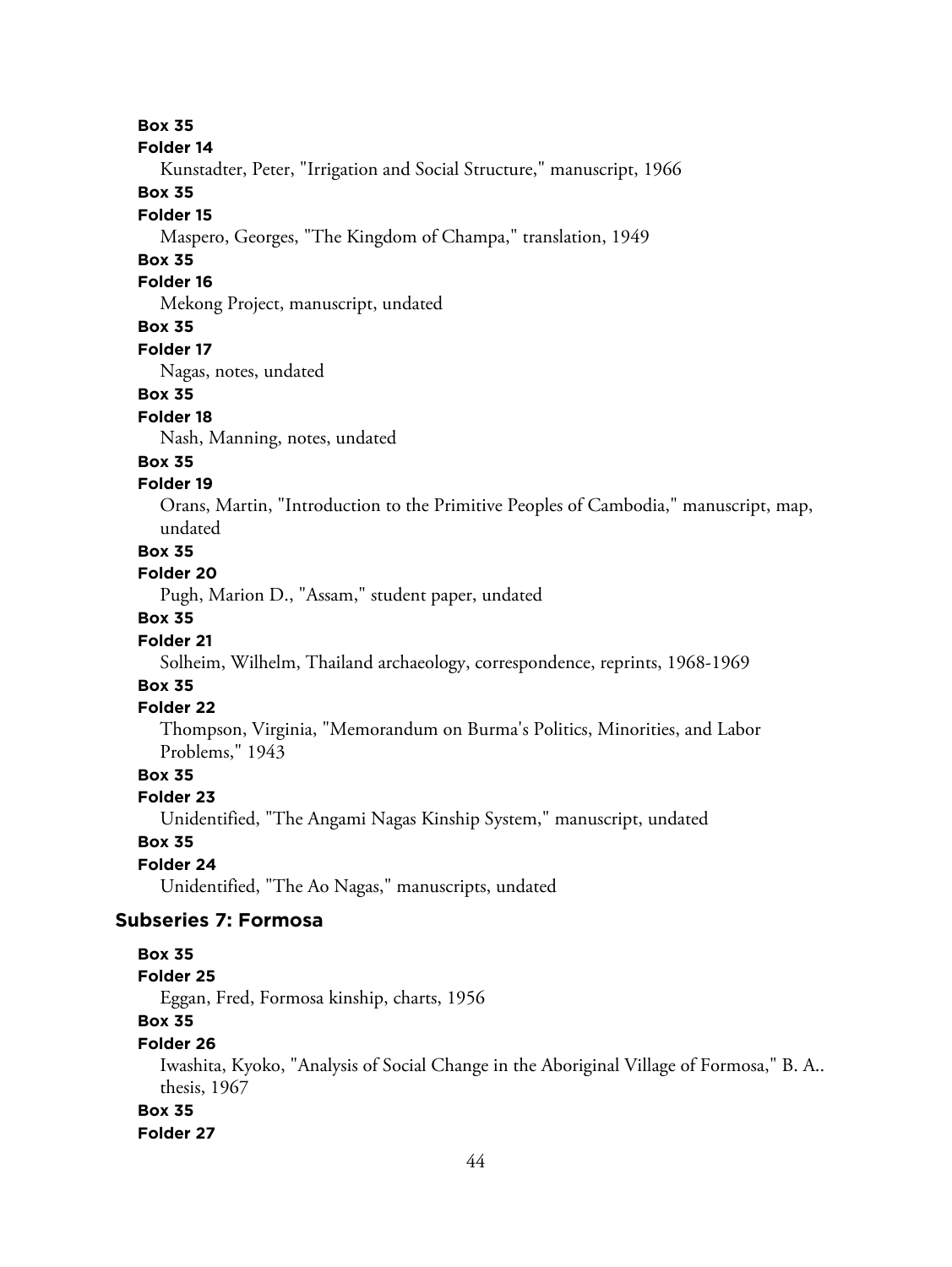Jones, Stella M., "Chinese and Japanese Influence in Formosa," student paper, undated

**Box 35**

### **Folder 28**

Kasuga, Katsuwo, "Folklore of Formosa," manuscript, undated

# **Box 36**

# **Folder 1**

Mabuchi, Toichi, manuscript, correspondence, 1958-1960

# **Box 36**

### **Folder 2**

Mabuchi, Toichi, "Migration and Distribution of the Formosan Aborigines," manuscript, undated

### **Box 36**

### **Folder 3**

Mabuchi, Toichi, Formosan aborigines, notes, maps, undated

### **Box 36**

### **Folder 4**

Mabuchi Translation, correspondence, 1955-1957

### **Box 36**

### **Folder 5**

Okada, Yuzura, Formosan tribes, manuscripts, correspondence, 1951, undated

### **Box 36**

# **Folder 6**

Sibley, Willis E., "The Formosan Tribes," student paper, 1953

# **Box 36**

# **Folder 7**

Suenari, Michio, "Kinship System among the Paiwan," "A Preliminary Report...", manuscripts, 1966, 1968

### **Box 36**

### **Folder 8**

Yen Lin, "Vataan Ami Kinship System," student paper, undated

# **Subseries 8: Other regions**

### **Box 36**

### **Folder 9**

General, Research Center in Economic Development and Cultural Change, study of elites, memorandum, 1954

# **Box 36**

### **Folder 10**

Africa, East African groups, bibliography, undated

# **Box 36**

# **Folder 11**

Africa, Mark Watkins, "The Symbolic Use of Sex in Certain Bantu Practices," student paper, undated

# **Box 36**

### **Folder 12**

China, Inez de Beauclair, manuscript, correspondence, 1955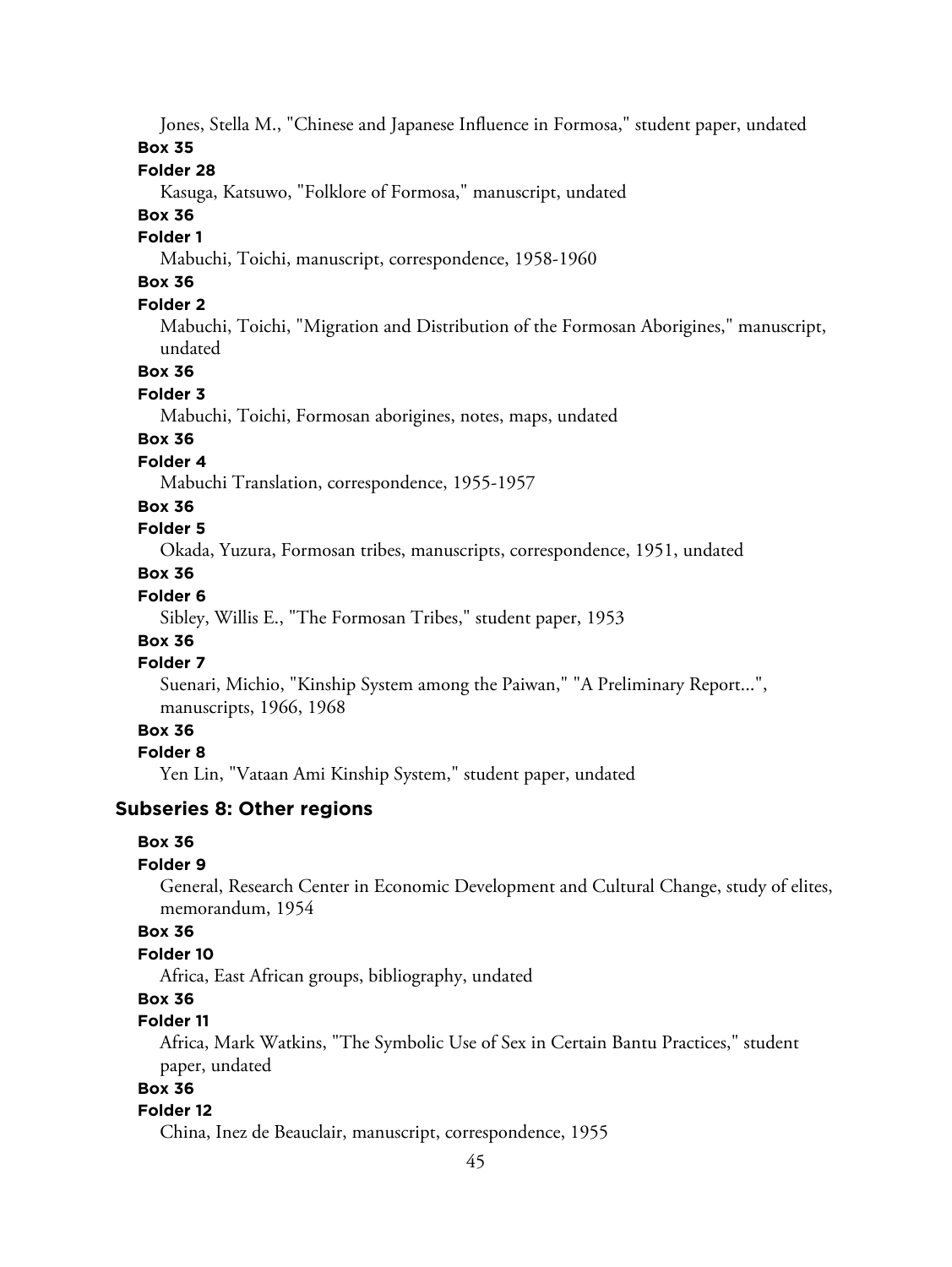#### **Folder 13**

India, Martin Orans, manuscripts, 1964, undated

### **Box 36**

#### **Folder 14**

Japan, T. Ohnuki and S. Yamamato, "Regional Specialization in Recent Japanese Agriculture," undated

# **Box 36**

### **Folder 15**

Japan, unidentified, "Ainu Religion," manuscript, undated

### **Box 36**

#### **Folder 16**

North America, Mauricio Swadesh, "The Relation of Wakashan to Eskimo-Aleutian and Chukchian," manuscript, undated

### **Box 36**

#### **Folder 17**

Oceania, Charles Bareis, "Polynesian Blood Groups and Languages," student paper, undated

# **Box 36**

### **Folder 18**

Oceania, "The social organization of Manua (Samoa)," manuscript, 1933

#### **Box 36**

### **Folder 19**

Oceania, E. H. Spicer, "Integrative Aspects of Some Forms of Primitive Exchange," student paper, undated

# **Box 36**

### **Folder 20**

Oceania, "Manus Kinship," manuscript, undated

#### **Box 36**

**Folder 21**

Oceania, Dobu, kinship, student papers, undated

### **Box 36**

#### **Folder 22**

Oceania, Melanesia and Polynesia, archaeology, manuscript, abstract, undated, 1961

#### **Box 36**

#### **Folder 23**

Oceania, manuscript, chart, bibliography, 1961, undated

### **Series V: Library Collections**

This series contains three subseries: Manuscripts, Microfilms and Glass Lantern Slides. The material contained within these subseries is part of the library created by the Philippine Studies Program. The Manuscripts and Microfilms subseries have been arranged alphabetically by author. Subseries 3: Glass Lantern Slides, contains images of Philippines as well as other South Asian countries.

#### **Subseries 1: Manuscripts**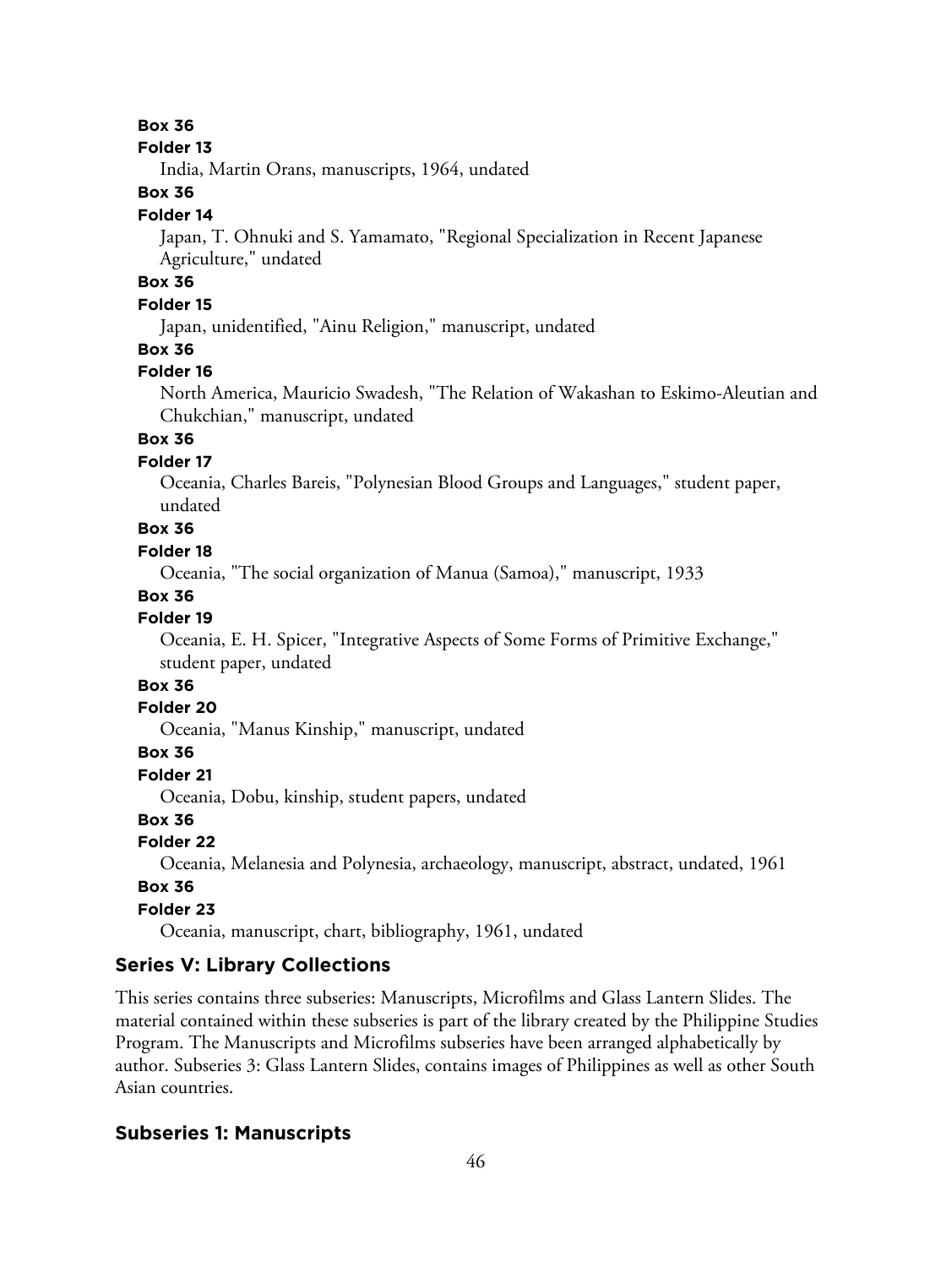#### **Folder 1**

Arens, Richard, "The Use of Amulets and Talismans in Leyte and Samar," undated **Box 37**

#### **Folder 2**

Barton, R. F., "Legends Recorded by Students in Sagada Mission High School," 1940

# **Box 37**

# **Folder 3**

Barton, R. F., "The Kankanai Igorots of Sagada," 1940

### **Box 37**

#### **Folder 4**

Beyer, H. Otley, "The Igorots," reprint from Philippine Education, 1907

#### **Box 37**

#### **Folder 5**

Carroll, John J., Changing Patterns of Social Structure in the Philippines 1896-1963, UNESCO, 1963

# **Box 37**

### **Folder 6**

Conklin, Harold C., "Outline Gazeteer of Native Philippine Ethnic and Linguistic Groups," 1952

### **Box 37**

# **Folder 7**

Eggan, Fred, "Social Structure of the Sagada Igorots," 1959

# **Box 37**

### **Folder 8**

Eggan, Fred, "Role of Applied Anthropology in the Mountain Province, Philippines," undated

# **Box 38**

### **Folder 1**

Fox, Robert B., "Social Aspects of the Rice-Wine Complex among the Tagbanuwa of Palawan Island," undated

### **Box 38**

### **Folder 2**

Fox, Robert B., and Alfred E. Evangelista, "The Bato Caves, Sorsogan Province, Philippines: A Preliminary Report of a Jar Burial-Stone Tool Assemblage," in "Three Preliminary Reports of Philippine Jar Burial Sites," 1957

### **Box 38**

#### **Folder 3**

Gosda, Raymond C., "The Distribution and Functions of Boys' and Girls' Sleeping Dormitories on Northern Luzon, Philippines: A Comparative Study," 1953

# **Box 38**

#### **Folder 4**

Mindanao Conference, collected papers, 2 volumes, 1955

### **Box 38**

### **Folder 5**

Mindanao Conference, collected papers, 2 volumes, 1955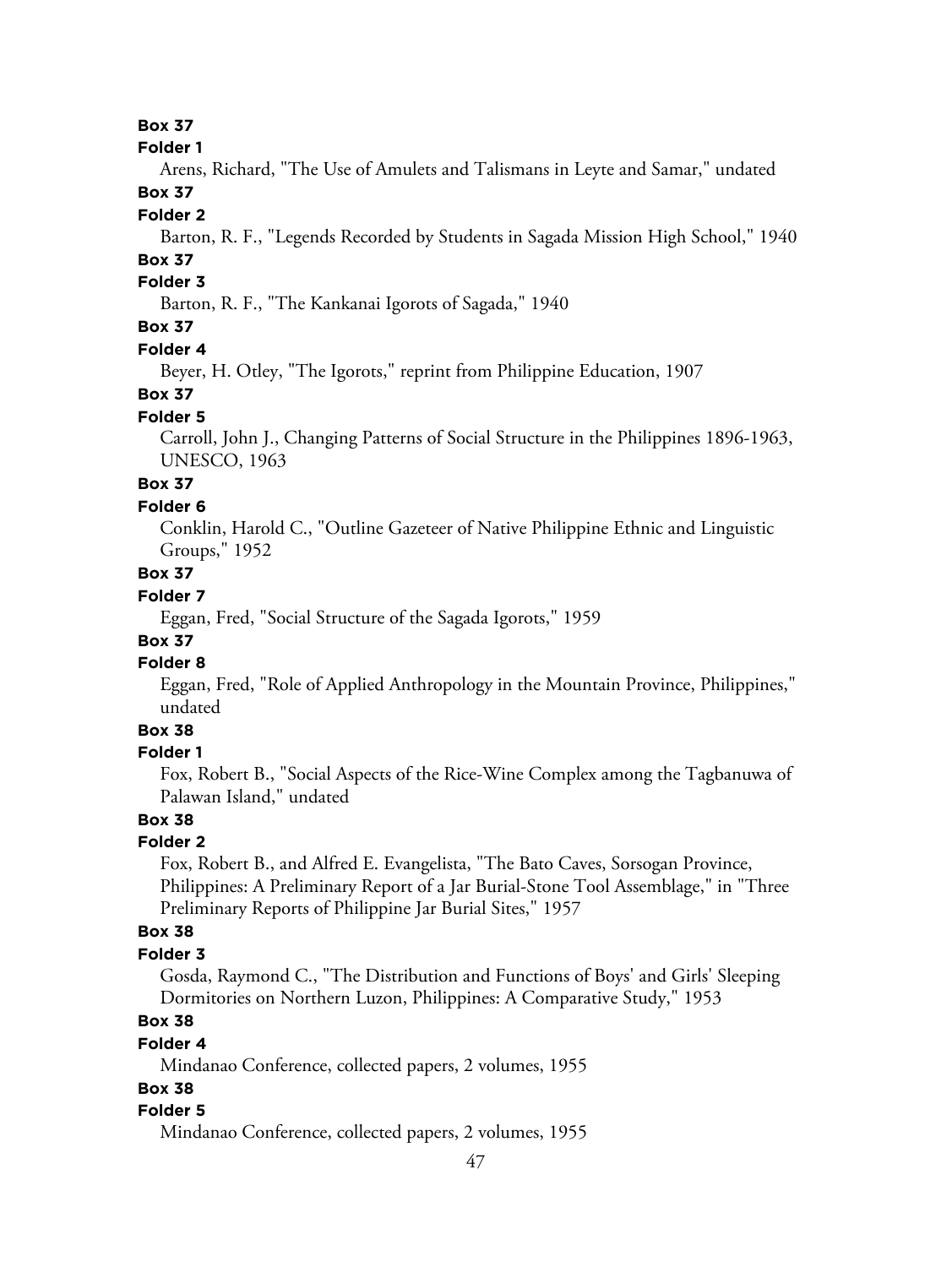#### **Folder 6**

Perez, Angel, "Igorrotes: Estudio Geografico y Etnografico sobre Algunos Distritos del Norte de Luzon," 1902, translated by Anthony Lauria, Jr., 1960

# **Box 38**

### **Folder 7**

Perez, Angel, "Igorrotes: Estudio Geografico y Etnografico sobre Algunos Distritos del Norte de Luzon," 1902, translated by Anthony Lauria, Jr., 1960

### **Box 39**

### **Folder 1**

Phelan, John L., "Spanish Penetration into the Southern Philippines, 1578-1662," undated

#### **Box 39**

#### **Folder 2**

Sagada Social Studies, Number 1, Eleanor C. T. Moss, "Stories of the Bontoc Igorot People in Alab," 1954

# **Box 39**

### **Folder 3**

Sagada Social Studies, Number 2, Students of St. Mary's School, "The Material Culture of Sagada," 1954

### **Box 39**

### **Folder 4**

Sagada Social Studies, Number 3, Eugenio Bayang, "Bayang's Demang Notes," 1955

# **Box 39**

### **Folder 5**

Sagada Social Studies, Number 3, Eugenio Bayang, reprint, 1964

### **Box 39**

# **Folder 6**

Steward, Julian, "Some Hypothetical Regularities of Culture Change," undated

#### **Subseries 2: Microfilms**

#### **Box 40**

#### **Folder 1**

List of microfilms in Philippine Studies Program Library, undated

#### **Reel 1**

Alzina I:3, p.36

#### **Reel 2**

Barton, R. F., "First Ifugao-English Workbook," 1942

#### **Reel 3**

Barton, R. F., the Kanganai Igorots of Sagada, field materials, 1940

**Reel 4**

Barton, R. F., "The Mythology of the Ifugaos," undated

#### **Reel 5**

Bergano, "Diccionaria Romance en Pampango," undated **Reel 6**

#### 48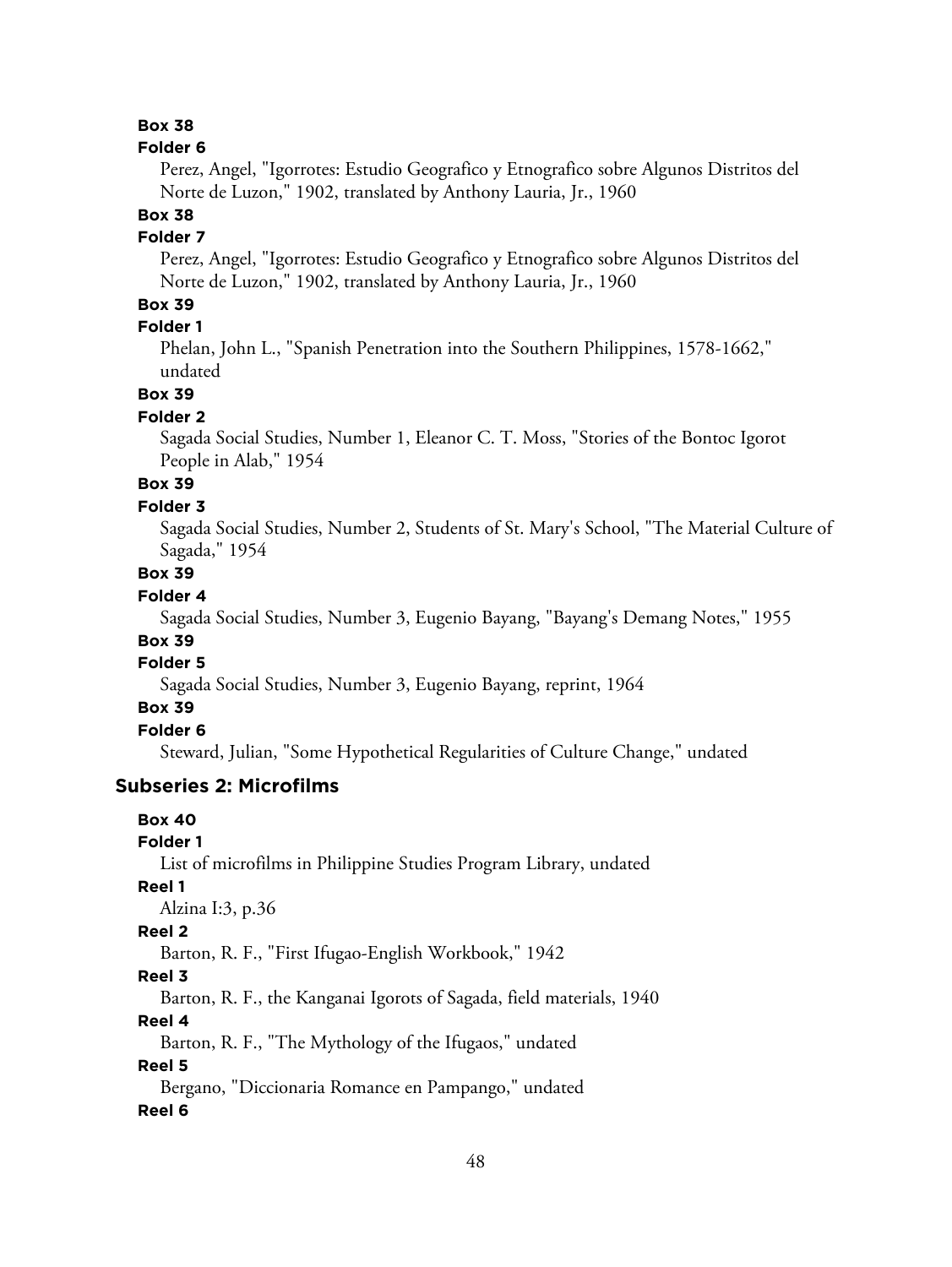Beyer, H. Otley, ethnographic typescripts, Bisayan series, Volume 3, Papers 85, 93, 94, undated

#### **Reel 7**

Beyer, H. Otley, migration maps, undated

**Reel 8**

Beyer, H. Otley, outline review of Philippine archaeology by islands and provinces, undated

#### **Reel 9**

Beyer, H. Otley, collection at Harvard University, undated

#### **Reel 10**

Beyer, H. Otley, collection at Harvard University, undated **Reel 11**

Beyer, H. Otley, collection at Harvard University, undated **Reel 12**

Beyer, H. Otley, collection at Harvard University, undated

#### **Reel 13**

Beyer, H. Otley, collection at Harvard University, undated

#### **Reel 14**

Beyer, H. Otley, collection at Harvard University, undated **Reel 1**

Beyer, H. Otley, collection at Harvard University, undated

#### **Reel 2**

Beyer, H. Otley, collection at Harvard University, undated

#### **Reel 3**

Beyer, H. Otley, collection at Harvard University, undated **Reel 4**

# Beyer, H. Otley, collection at Harvard University, undated

### **Reel 5**

Census of the Philippines, Abra and Mountain Provinces, population and agriculture, 1939

### **Reel 6**

Chang, K. T., "Historical Geography of Chinese Settlement in the Malay Archipaelago," Ph. D. dissertation, University of Nebraska, 1954

### **Reel 7**

Conklin, Harold C., "The Relation of Hanunoo Culture to the Plant World," Ph. D. dissertation, Yale University, 1955

#### **Reel 8**

Daguio, A. T., "Hudhud hi Aliguyon: A Translation of an Ifugao Harvest Song," M. A. thesis, Stanford University, 1952

### **Reel 9**

Eggan, Fred, Sagada notes, negative, undated

#### **Reel 10**

Ewing, J. F., "The Tawsug of Siasi Island," undated

### **Reel 11**

Freeman, J. D., "Family and Kin among the Iban of Sarawak," Ph. D. dissertation, Cambridge University, 1953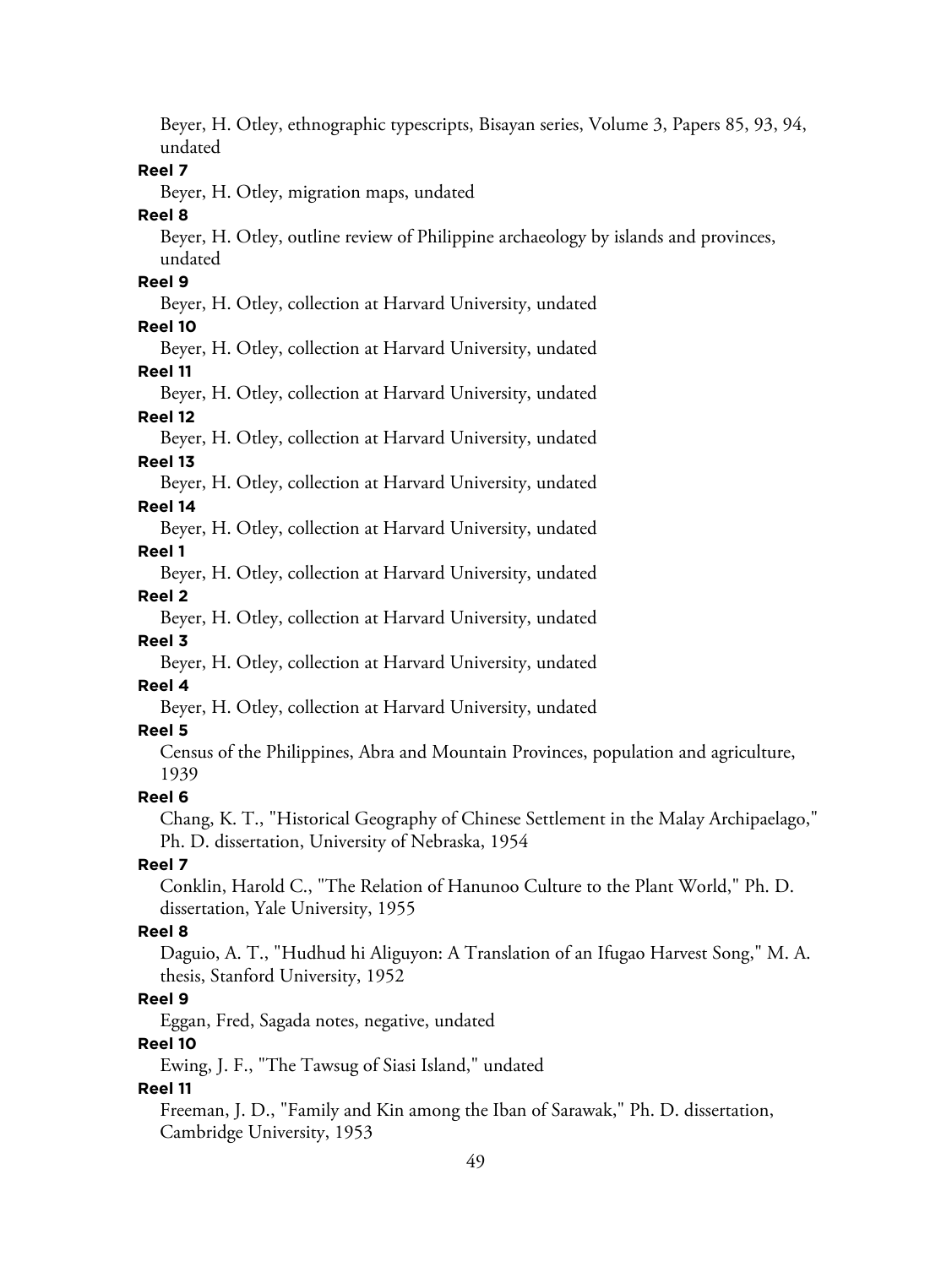#### **Reel 12**

Garvan, "The Pygmies of the Philippines," Micro-Bibliotecha Anthropos, Volume 19, 1954

#### **Reel 13**

Hart, Donn V., "The Philippine Plaza: A Focal Point in Culture Change," and "Death, The Friendly Foe," undated

### **Reel 14**

Hart, Donn V., "The Plaza in Luzon Towns," class paper, Yale University, 1949

#### **Reel 1**

Ilokos, Newberry Library, 2 documents requested by William Henry Scott

#### **Reel 2**

Jensen, K. K. M., "Chinese in the Philippine Islands during the American Regime, 1898-1946," Ph. D. dissertation, University of Wisconsin, 1956

#### **Reel 3**

Companiano de Jesus (Jesuits), Cartas de Filipinas, Vols. 1, 3, and 9, undated

#### **Reel 4**

Jocano, F. Landa, "The Epic of Hinilawod (Sulod Data)," 1963

#### **Reel 5**

Jocano, F. Landa, map of Panay, Sulod kinship chart, undated

#### **Reel 6**

Kolb, Die Philippinen, English translation, undated

#### **Reel 7**

Marco, Hester, et al., correspondence

#### **Reel 8**

Philippine Mining Yearbook, 1940

#### **Reel 9**

Philippine Mining Yearbook, 1941

### **Reel 10**

Monteclaro, Maragtas (2 films on one spool)

#### **Reel 11**

Mountain Province linguistic tables for glottochronology

**Reel 12**

Orr, Kenneth, "Bibliography of the Philippines," undated

#### **Reel 13**

Pal, Agaton, "A Philippine Barrio: A Study of Social Organization in Relation to Planned Cultural Change," Ph. D. dissertation, Cornell University, 1956

#### **Reel 14**

Pavon manuscript, sample pages furnished by H. Otley Beyer

#### **Reel 1**

Pavon manuscript, sample pages (from Duke University collection)

#### **Reel 2**

Philippine Islands titles, Peabody Museum, Harvard

#### **Reel 3**

Philippine Studies Program, Area Handbook of the Philippines, Tagalog area map, literacy map, ecclesiastical territories

#### **Reel 4**